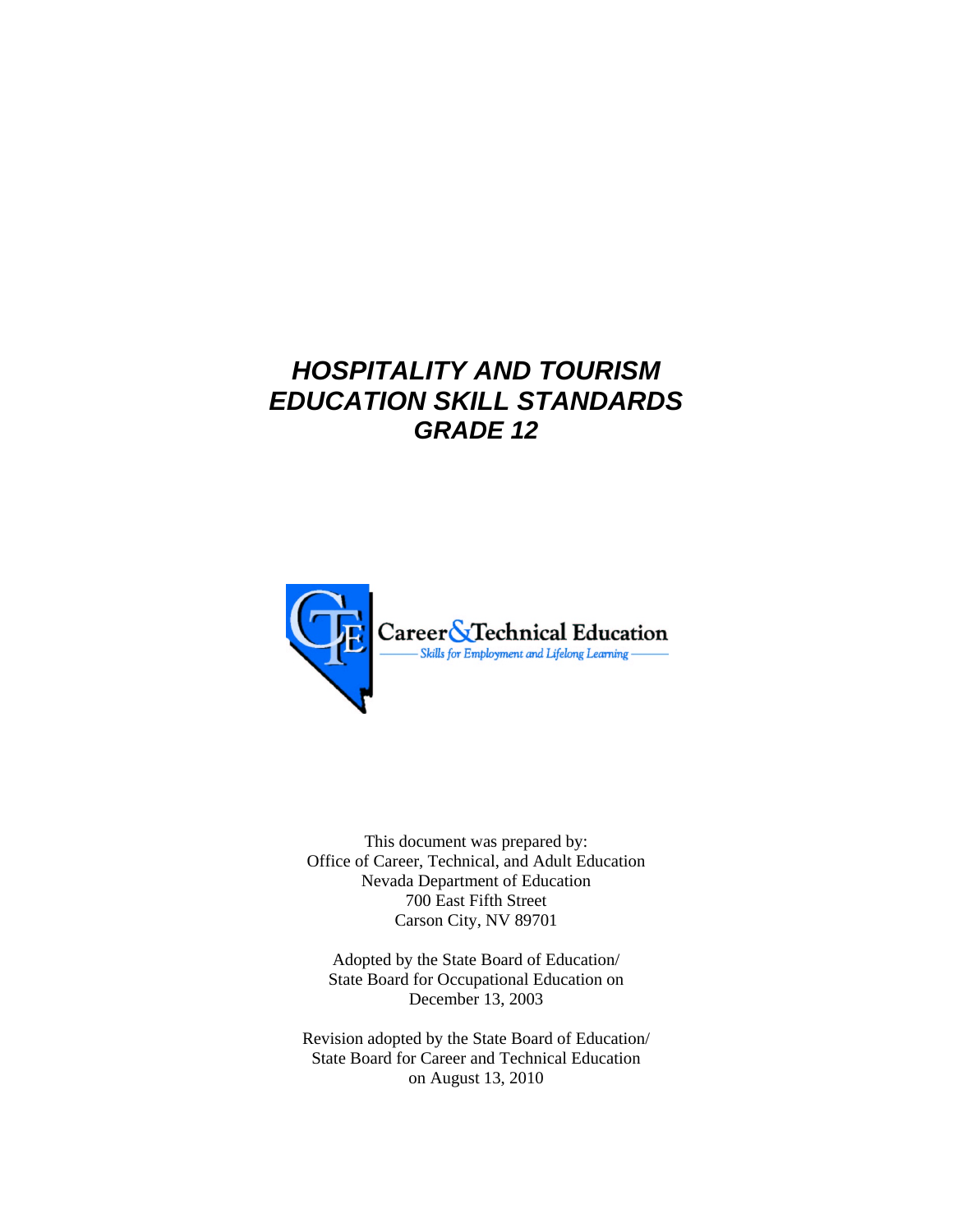## **NEVADA STATE BOARD OF EDUCATION/ STATE BOARD FOR CAREER AND TECHNICAL EDUCATION**

*VISION: "Each student will achieve Nevada's expectations for learning."* 

*MISSION: "The Nevada Department of Education provides leadership, resources, assistance and oversight, in partnership with school districts and others, to support student achievement and future success."*

> Christopher Wallace, President Dr. Cliff Ferry, Vice President Dave Cook, Clerk Jan Biggerstaff, Member Gloria Bonaventura, Member Willia Chaney, Member Charlotte Hill, Member Ken McKenna, Member Anthony Ruggiero, Member Craig Wilkinson, Member Zhan Okuda-Kim, Student Representative

Keith W. Rheault Superintendent of Public Instruction

Gloria P. Dopf, Deputy Superintendent Instructional, Research, and Evaluative Services

Greg Weyland, Deputy Superintendent Administrative and Fiscal Services

Michael Raponi, Acting Director Office of Career, Technical, and Adult Education

The State of Nevada is an equal opportunity employer and does not discriminate or deny services on the basis of race, color, national origin, sex, disabilities, and/or age.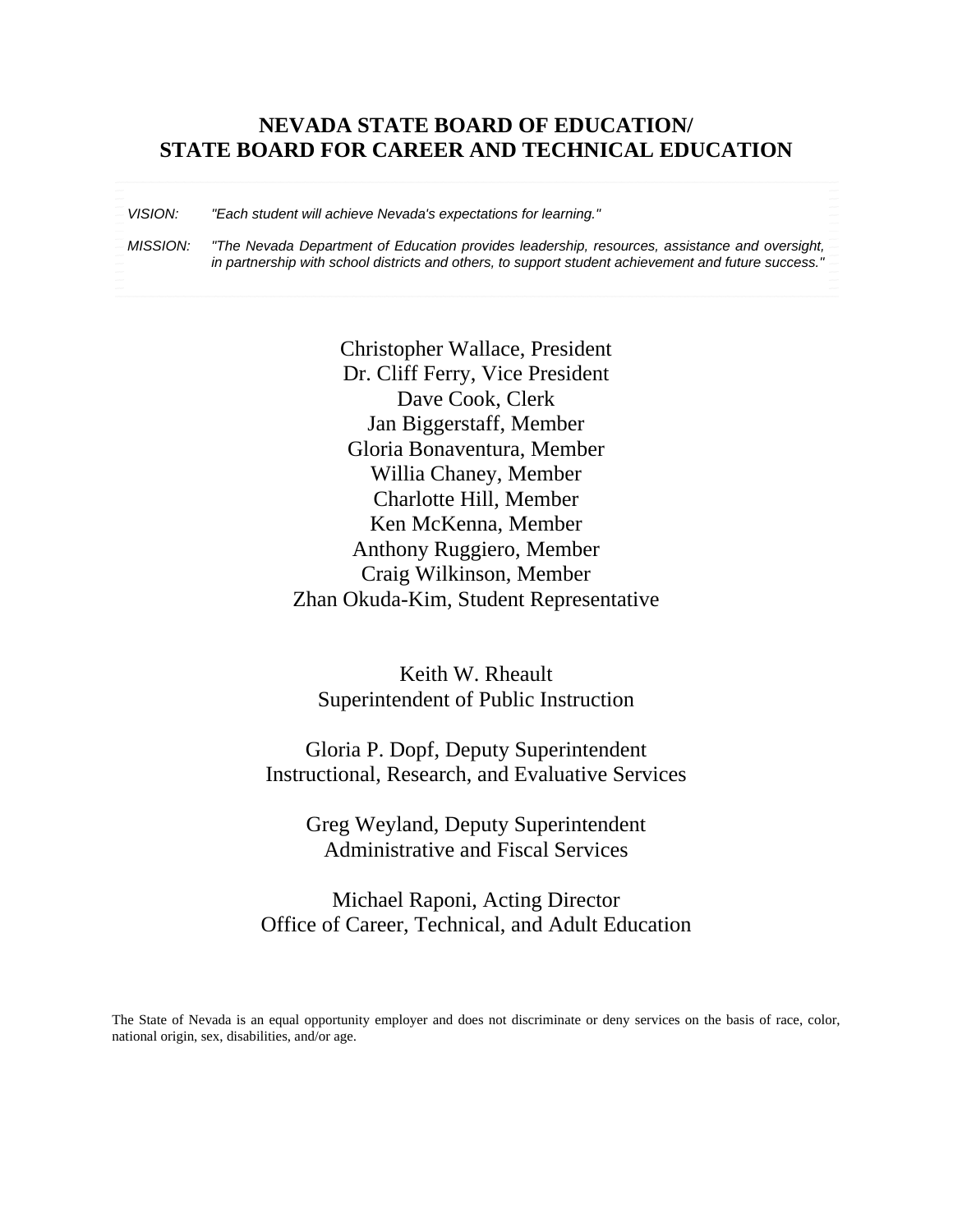## TABLE OF CONTENTS

| Crosswalk of Hospitality and Tourism Standards and Academic Standards 21 |  |
|--------------------------------------------------------------------------|--|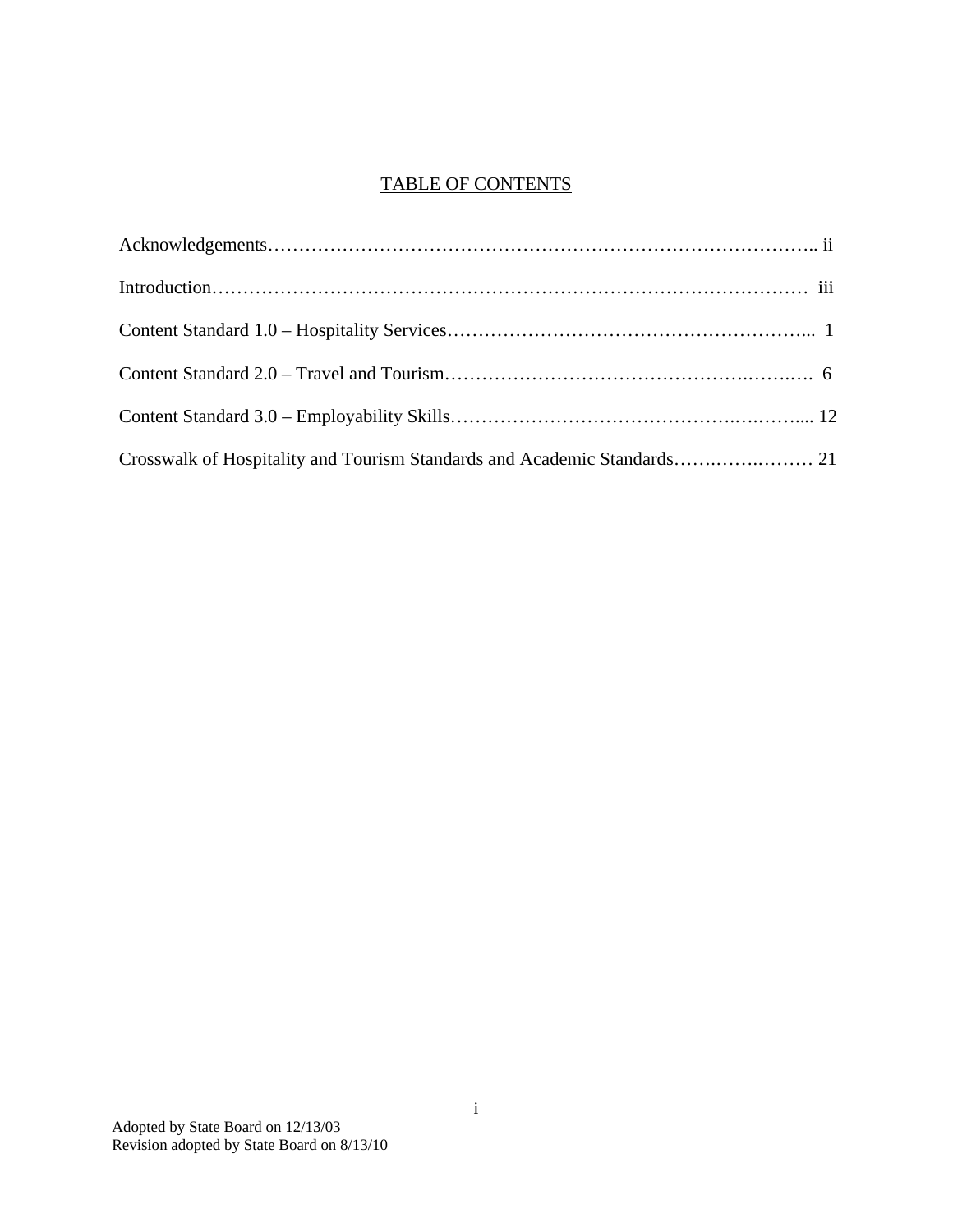#### **ACKNOWLEDGEMENTS**

The development of the State Skill Standards for Hospitality and Tourism Education and the revision of those standards was a result of a collaborative effort involving the Nevada Department of Education and a writing team of teachers with extensive experience in both education and business and industry. The Nevada Department of Education wishes to acknowledge the contributions of those who worked on the development and revision of these standards.

#### *Team Coordination*

University of Nevada Las Vegas, Center for Workforce Development and Occupational Research

#### *Writing Team Members*

 Mr. Ryan Underwood, Team Facilitator, TRI Leadership Resources Ms. Lynda Spann, Team Member, Clark County School District Ms. Karin Erickson, Team Member, Clark County School District Ms. Judy Povilaitis, Team Member, Clark County School District Mr. Louis Menditto, CHA, Team Member, Lincoln County School District Ms. Terri Jones, Team Member, Community College of Southern Nevada Professor Vivienne Sario, Team Member, Community College of Southern Nevada Ms. Kimberlee Verbeck, Team Member, Eldorado Hotel and Casino Ms. Katherine Jacobi, Team Member, Nevada Hospitality Foundation Mr. Kenneth Michnal, Contributor, Clark County School District Ms. Sheree Shelton-Meader, Recorder, University of Nevada, Las Vegas Dr. Greg Richens, Business and Marketing Education, Nevada Department of Education

#### *Revision Writing Team Members*

Karin Erickson Jones, Team Member, Clark County School District Denise Tighe, Team Member, Clark County School District Lee Wilhelm, Team Member, Washoe County School District Melissa Scott, Business/Marketing Consultant, Nevada Department of Education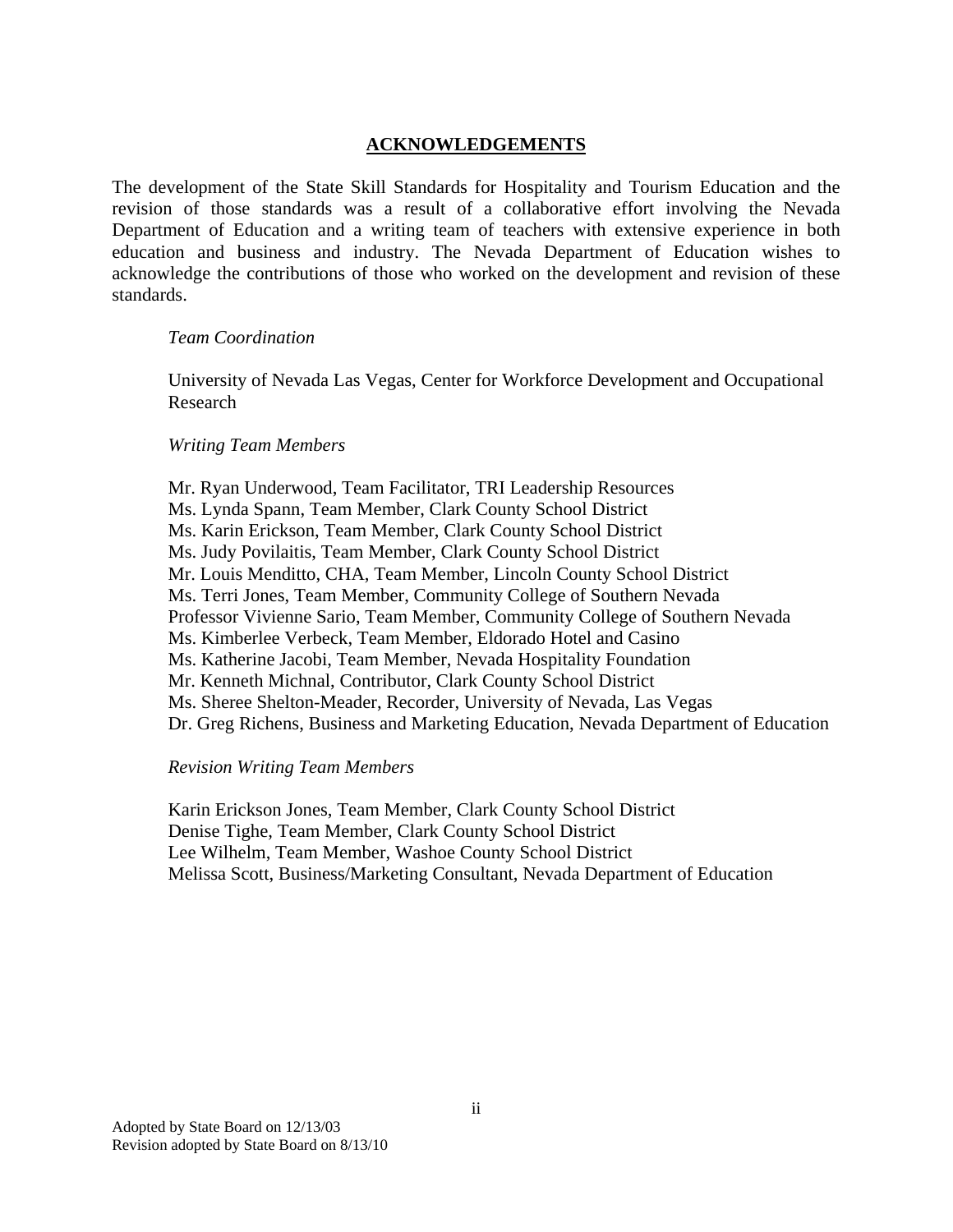#### INTRODUCTION

The standards in this document are for Hospitality and Tourism programs and are designed to clearly state what the student should know and be able to do upon completion of an advanced high-school program. Minimally, the student will complete a two-year program to achieve all standards.

The Hospitality and Tourism Standards Writing Team followed the nationally-recognized certification programs established by the American Hotel and Lodging Association. The writing team reasoned that the American Hotel and Lodging Association's programs provide strong foundations by which to improve all programs in the State of Nevada.

The standards are organized as follows:

**Content Standards** are general statements that identify major areas of knowledge, understanding and the skills students are expected to learn in key subject and career areas by the end of the program.

Following each content standard are a number of **performance standards**. Performance standards identify the more specific components of each content standard and define the expected abilities of students within each content standard.

Each performance standard is supported by **performance indicators**. Performance indicators are very specific criteria statements for determining whether a student exceeds the standard, meets the standard, or whose performance approaches the standard. Performance indicators may also be used as learning outcomes which teachers can identify as they plan their program learning objectives.

All performance indicators are organized into three categories according to degree of difficulty: **Exceeds Standard; Meets Standard;** or **Approaches Standard**. Any student considered successful in the completion of a particular performance standard will have successfully demonstrated all performance indicators in the "Meets" and "Approaches" sections for the performance standard. Furthermore, any knowledge and/or performance assessments should be based on the indicators in those sections.

Content standard 3.0 addresses employability skills, where students must demonstrate proficiency in workplace readiness, career development, and lifelong learning. The competencies in this section are centered around the 21<sup>st</sup> Century Skills initiative and designed to be completed by the student over the course of his/her high school career. The delivery system for a students' employability skill development is broad-based and not merely the responsibility of career and technical education teachers. Integration between the students' technical coursework and existing programs for career development will be required to ensure the student achieves the standards in this area.

The final section of the document shows where the performance standards and performance indicators support the state academic standards for math, science, and English Language Arts (ELA). Where correlation with an academic standard exists, students in the hospitality and tourism program perform learning activities that support, either directly or indirectly, achievement of one or more academic standards.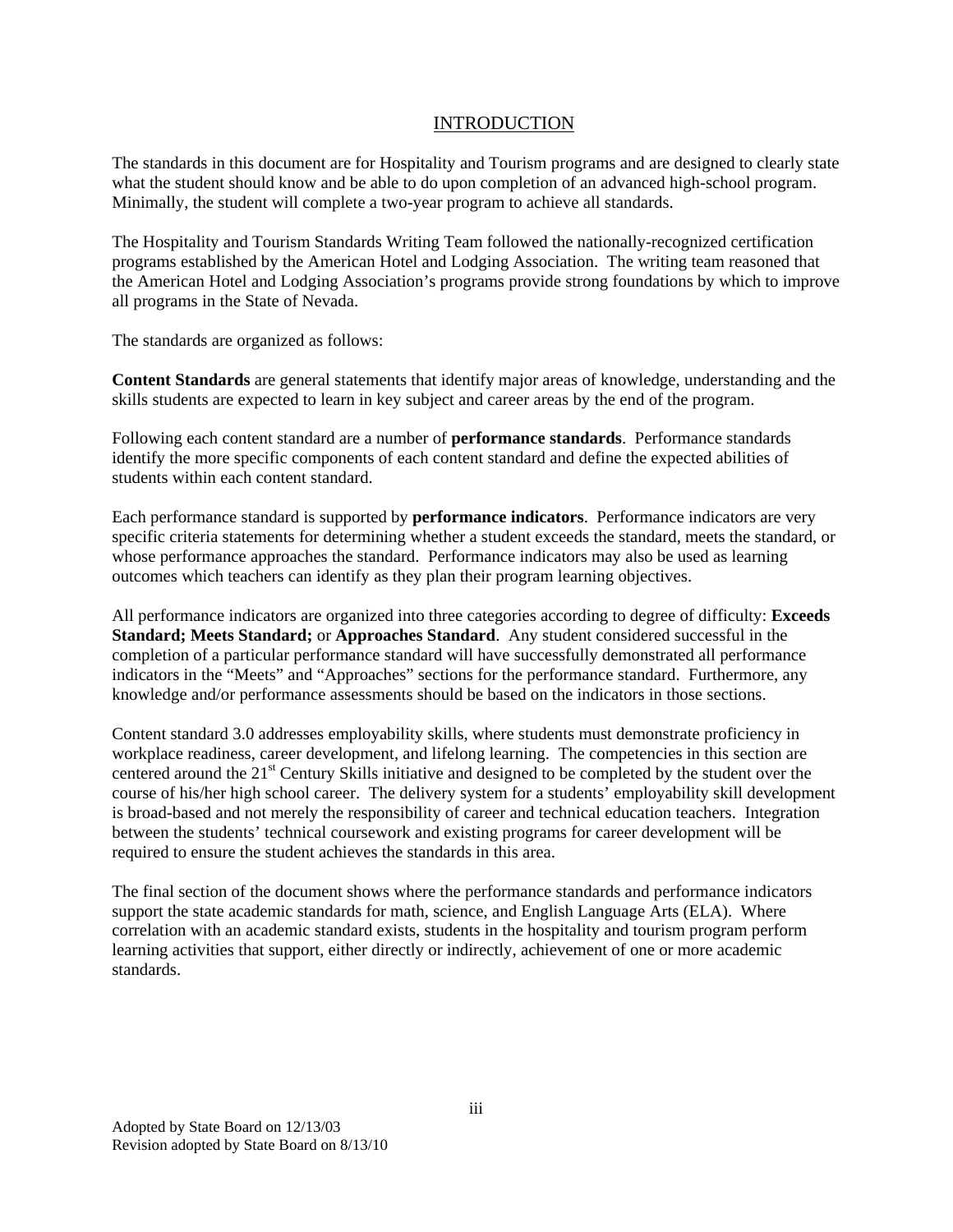**Content Standard 1.0: HOSPITALITY SERVICES --** *Students will achieve knowledge in economics, Rooms Division, Food and Beverage Division, and Staff Division Operations (Human Resources, Sales and Marketing, Event Planning, Catering and Convention Services, Accounting, Security and Engineering) as related to the Hospitality industry.* 

| <b>Performance Standard 1.1</b>      | Students will demonstrate an understanding of basic economic<br>systems, cost-profit relationships, economic indicators/trends,                                                                                                                                                                        |
|--------------------------------------|--------------------------------------------------------------------------------------------------------------------------------------------------------------------------------------------------------------------------------------------------------------------------------------------------------|
|                                      | and international concepts.                                                                                                                                                                                                                                                                            |
| <b>EXCEEDS</b><br><b>STANDARD</b>    | Determine forms of economic utility created by marketing<br>activities.<br>Evaluate the impact of cultural and social environments on<br>$\bullet$<br>world trade.<br>Estimate the impact of business cycles on business activities.<br>Predict the effect of current economic problems.<br>$\bullet$  |
| <b>MEETS</b><br><b>STANDARD</b>      | Describe the basic economic principles including supply<br>1.1.1<br>and demand, goods and services, and economic resources.<br>Illustrate the concept of pricing.<br>1.1.2<br>Explain the concept of competition and economic indices.<br>1.1.3<br>Examine the nature of international trade.<br>1.1.4 |
| <b>APPROACHES</b><br><b>STANDARD</b> | Recognize the principles of supply and demand.<br>٠<br>Identify an economic good and service.<br>List economic resources and systems.<br>$\bullet$                                                                                                                                                     |

Nevada Academic Standards Correlation:

Math: 1.12.8, 2.12.6, 3.12.4, 5.12.1, 5.12.3, 5.12.6 ELA: 2.12.1, 2.12.2, 2.12.3, 3.12.7, 4.12.1, 4.12.5, 7.12.3, 7.12.5

Science: N.12.A.1, N.12.A.5, N.12.B.1, N.12.B.2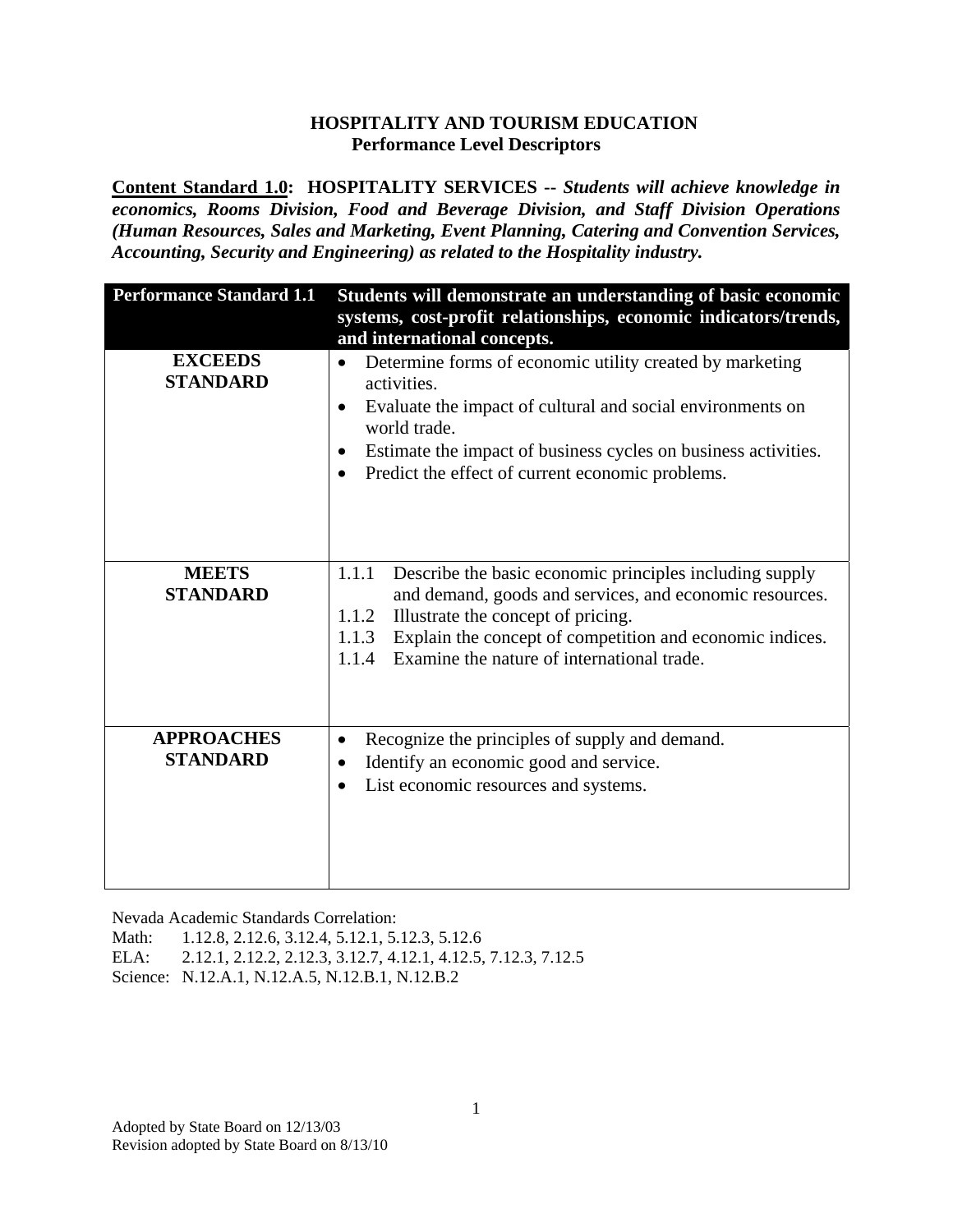**Content Standard 1.0: HOSPITALITY SERVICES --** *Students will achieve knowledge in economics, Rooms Division, Food and Beverage Division, and Staff Division Operations (Human Resources, Sales and Marketing, Event Planning, Catering and Convention Services, Accounting, Security and Engineering) as related to the Hospitality industry.* 

| <b>Performance Standard 1.2</b>      | Students will demonstrate a basic understanding of the hospitality<br>industry.                                                                                                                                                                                                                                                                                                                                                                                                                                                                                            |
|--------------------------------------|----------------------------------------------------------------------------------------------------------------------------------------------------------------------------------------------------------------------------------------------------------------------------------------------------------------------------------------------------------------------------------------------------------------------------------------------------------------------------------------------------------------------------------------------------------------------------|
| <b>EXCEEDS</b><br><b>STANDARD</b>    | Predict future issues and trends in the hospitality industry.<br>$\bullet$<br>Design an organizational chart for a full-service hotel.<br>$\bullet$<br>Develop a guest service model, which exceeds guest<br>$\bullet$<br>expectations.<br>Formulate an action plan for non-compliance to a local, state<br>$\bullet$<br>or federal regulation.                                                                                                                                                                                                                            |
| <b>MEETS</b><br><b>STANDARD</b>      | 1.2.1<br>Describe the nature and development of the hospitality<br>industry.<br>Differentiate the types of lodging accommodations in the<br>1.2.2<br>hospitality industry.<br>1.2.3<br>Identify and examine the functions and relationships of the<br>divisions within a hotel's organizational structure.<br>Summarize the business laws and regulations affecting the<br>1.2.4<br>hospitality industry, (e.g., OSHA, ADA, employment law,<br>health code, etc.).<br>1.2.5 Examine employment and career opportunities.<br>1.2.6 Examine the importance of guest service. |
| <b>APPROACHES</b><br><b>STANDARD</b> | Identify the types of lodging accommodations in the<br>$\bullet$<br>hospitality industry.<br>Recognize the nature and development of the hospitality<br>$\bullet$<br>industry.<br>List the divisions within a hotel's organizational structure.                                                                                                                                                                                                                                                                                                                            |

Nevada Academic Standards Correlation:

ELA: 1.12.5, 2.12.1, 2.12.2, 2.12.3, 4.12.3, 4.12.5, 5.12.5, 7.12.3, 7.12.5

Science: N.A.12.1, N.12.A.5, N.12.A.6, N.12.B.1, N.12.B.2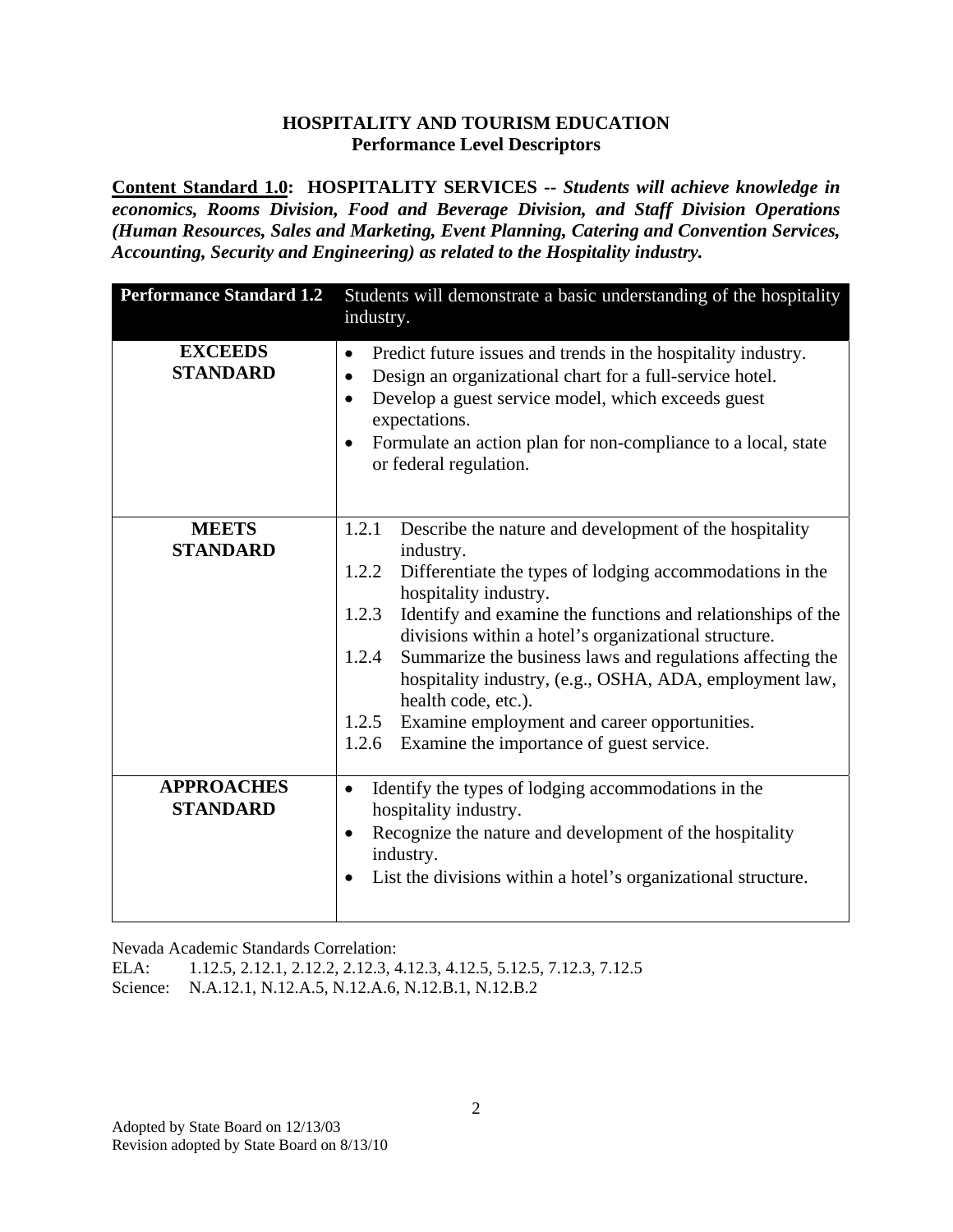**Content Standard 1.0: HOSPITALITY SERVICES --** *Students will achieve knowledge in economics, Rooms Division, Food and Beverage Division, and Staff Division Operations (Human Resources, Sales and Marketing, Event Planning, Catering and Convention Services, Accounting, Security and Engineering) as related to the Hospitality industry.* 

| <b>Performance Standard 1.3</b>      | Students will demonstrate an understanding of the Rooms<br>Division in a full-service hotel property.                                                                                                                                                                   |
|--------------------------------------|-------------------------------------------------------------------------------------------------------------------------------------------------------------------------------------------------------------------------------------------------------------------------|
| <b>EXCEEDS</b><br><b>STANDARD</b>    | Compare and contrast the working relationship between the<br>$\bullet$<br>departments in the Rooms Division.<br>Evaluate and interpret information on Rooms Division<br>$\bullet$<br>Reports.<br>Incorporate/integrate the use of technology in the Rooms<br>Division.  |
| <b>MEETS</b><br><b>STANDARD</b>      | Explain the function and the role of the departments in the<br>1.3.1<br>Rooms Division.<br>1.3.2<br>Examine the equipment, supplies, and technology used in<br>the Rooms Division.<br>1.3.3<br>Differentiate the forms and records necessary for the<br>Rooms Division. |
| <b>APPROACHES</b><br><b>STANDARD</b> | List the departments in the Rooms Division.<br>$\bullet$<br>Identify equipment, supplies, and technology used in the<br>Rooms Division.<br>Recognize the forms and records necessary.                                                                                   |

Nevada Academic Standards Correlation: Math: 3.12.4 ELA: 1.12.5, 2.12.1, 2.12.2, 2.12.3, 4.12.1, 4.12.3, 7.12.3, 7.12.5 Science: N.12.A.2, N.12.A.6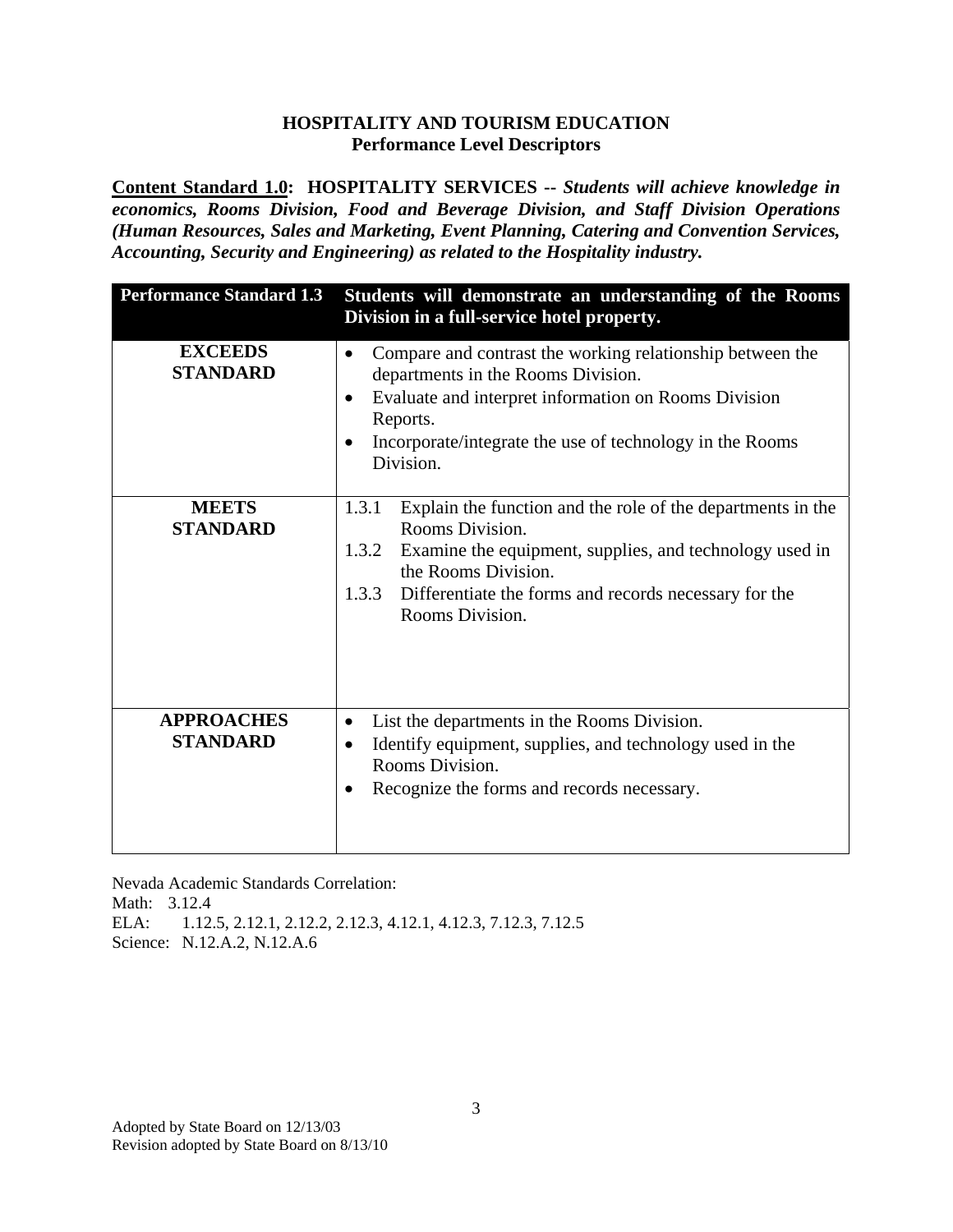**Content Standard 1.0: HOSPITALITY SERVICES** -- *Students will achieve knowledge in economics, Rooms Division, Food and Beverage Division, and Staff Division Operations (Human Resources, Sales and Marketing, Event Planning, Catering and Convention Services, Accounting, Security and Engineering) as related to the Hospitality industry.* 

| <b>Performance Standard 1.4</b>      | Students will demonstrate an understanding of the Food and<br>Beverage Division in a full-service hotel property.                                                                                                                                                                                               |
|--------------------------------------|-----------------------------------------------------------------------------------------------------------------------------------------------------------------------------------------------------------------------------------------------------------------------------------------------------------------|
| <b>EXCEEDS</b><br><b>STANDARD</b>    | Compare and contrast the working relationship between the<br>$\bullet$<br>departments in the Food and Beverage Division.<br>Evaluate and interpret information on Food and Beverage<br>$\bullet$<br>Division Reports.<br>Incorporate/integrate the use of technology in the Food and<br>٠<br>Beverage Division. |
| <b>MEETS</b><br><b>STANDARD</b>      | Explain the function and the role of the departments in the<br>1.4.1<br>Food and Beverage Division.<br>Examine the equipment, supplies, and technology used in<br>1.4.2<br>the Food and Beverage Division.<br>1.4.3<br>Differentiate the forms and records necessary for the Food<br>and Beverage Division.     |
| <b>APPROACHES</b><br><b>STANDARD</b> | List the departments in the Food and Beverage Division.<br>٠<br>Identify equipment, supplies, and technology used in the Food<br>$\bullet$<br>and Beverage Division.<br>Recognize the forms and records necessary in the Food and<br>$\bullet$<br>Beverage Division.                                            |

Nevada Academic Standards Correlation:

Math: 3.12.4

ELA: 1.12.5, 2.12.1, 2.12.2, 2.12.3, 4.12.1, 4.12.3, 7.12.3

Science: N.12.A.2, N.12.A.6, N.12.B.2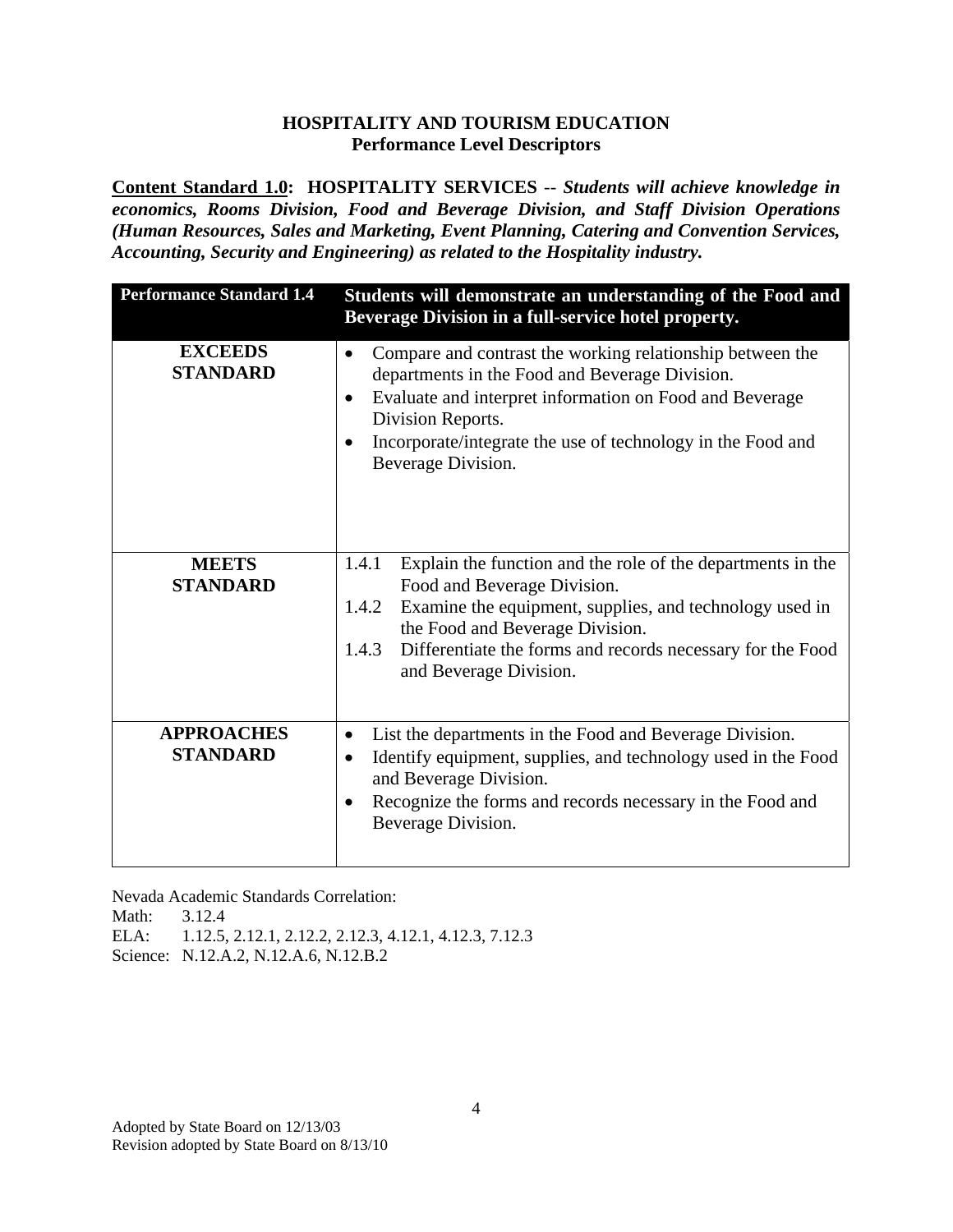**Content Standard 1.0: HOSPITALITY SERVICES** -- *Students will achieve knowledge in economics, Rooms Division, Food and Beverage Division, and Staff Division Operations (Human Resources, Sales and Marketing, Event Planning, Catering and Convention Services, Accounting, Security and Engineering) as related to the Hospitality industry.* 

| <b>Performance Standard 1.5</b>      | Students will demonstrate an understanding of the Staff                                                                                                                                                                                                                                                                                                                                                  |
|--------------------------------------|----------------------------------------------------------------------------------------------------------------------------------------------------------------------------------------------------------------------------------------------------------------------------------------------------------------------------------------------------------------------------------------------------------|
|                                      | Division (Human Resources, Sales and Marketing, Event                                                                                                                                                                                                                                                                                                                                                    |
|                                      | Planning, Convention Services, Accounting, Security and<br>Engineering) in a full-service hotel property.                                                                                                                                                                                                                                                                                                |
| <b>EXCEEDS</b><br><b>STANDARD</b>    | Compare and contrast the working relationship between the<br>$\bullet$<br>departments in the Staff Division.<br>Evaluate and interpret information on Staff Division Reports.<br>$\bullet$<br>Incorporate/integrate the use of technology in the Staff<br>$\bullet$<br>Division.<br>Plan an event, convention, or trade show.<br>$\bullet$<br>Implement an event, convention or trade show.<br>$\bullet$ |
| <b>MEETS</b><br><b>STANDARD</b>      | 1.5.1<br>Explain the function and the role of the departments in the<br><b>Staff Division.</b><br>1.5.2 Examine the equipment, supplies, and technology used in<br>the Staff Division.<br>1.5.3 Differentiate the forms and records necessary for the Staff<br>Division.<br>Explain the steps and procedures necessary to plan an<br>1.5.4<br>event, convention, or trade show.                          |
| <b>APPROACHES</b><br><b>STANDARD</b> | List the departments in the Staff Division.<br>$\bullet$<br>Identify equipment, supplies, and technology used in the Staff<br>$\bullet$<br>Division.<br>Recognize the forms and records necessary in the Staff<br>$\bullet$<br>Division.                                                                                                                                                                 |

Nevada Academic Standards Correlation:

Math: 1.12.8, 3.12.4, 3.12.8

ELA: 1.12.5, 2.12.1, 2.12.2, 2.12.3, 4.12.1, 4.12.3, 7.12.3, 7.12.5

Science: N.12.A.2, N.12.A.6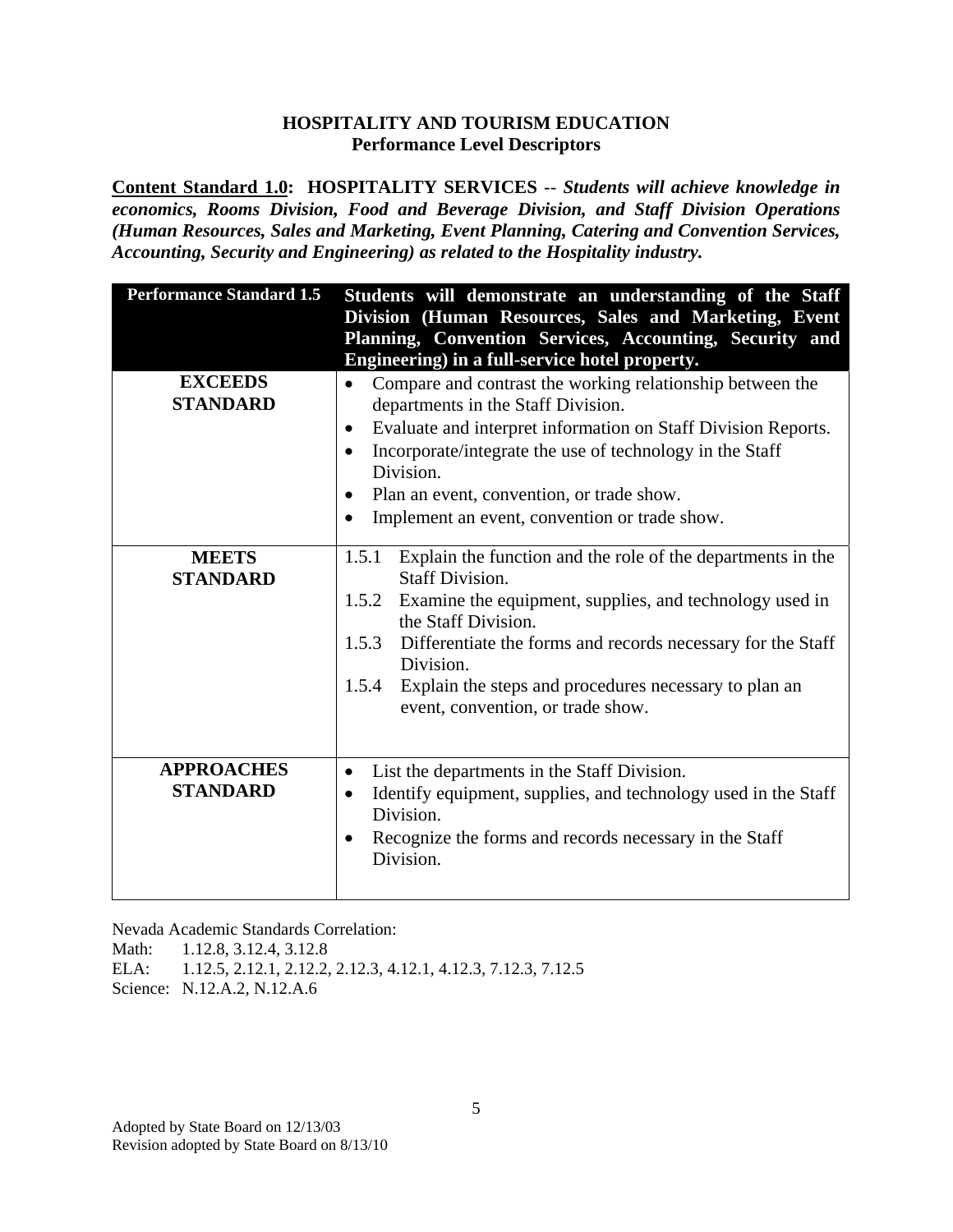**Content Standard 2.0: TRAVEL AND TOURISM:** *Students will achieve knowledge in economics, lodging and transportation, wholesale and retail travel services, event planning, conventions, sales and marketing, and destination marketing, as related to the travel and tourism industry.*

| <b>Performance Standard 2.1</b>      | Students will<br>demonstrate an<br>understanding<br>of basic<br>systems,<br>cost-profit<br>relationships,<br>economic<br>economic<br>indicators/trends, and international concepts.                                                                                                                                                             |
|--------------------------------------|-------------------------------------------------------------------------------------------------------------------------------------------------------------------------------------------------------------------------------------------------------------------------------------------------------------------------------------------------|
| <b>EXCEEDS</b><br><b>STANDARD</b>    | Determine forms of economic utility created by marketing<br>$\bullet$<br>activities.<br>Evaluate the impact of cultural and social environments on<br>$\bullet$<br>world travel.<br>Estimate the impact of business cycles on business activities.<br>$\bullet$<br>Predict the effect of current economic and social issues.                    |
| <b>MEETS</b><br><b>STANDARD</b>      | Explore the basic economic principles such as supply and<br>2.1.1<br>demand, goods and services, and economic resources.<br>2.1.2<br>Illustrate the concept of pricing to include yield<br>management.<br>Explain the concept of competition and economic indices.<br>2.1.3<br>Examine the nature of international travel and tourism.<br>2.1.4 |
| <b>APPROACHES</b><br><b>STANDARD</b> | Recognize the principles of supply and demand.<br>$\bullet$<br>Identify an economic good and service.<br>$\bullet$<br>List economic resources and systems.<br>$\bullet$                                                                                                                                                                         |

Nevada Academic Standards Correlation:

Math: 1.12.8, 2.12.6, 3.12.1, 3.12.4, 5.12.1, 5.12.3

ELA: 2.12.1, 2.12.2, 2.12.3, 4.12.1, 4.12.3, 7.12.3, 7.12.5

Science: N.12.A.1, N.12.A.2, N.12.A.5, N.12.A.6, N.12.B.2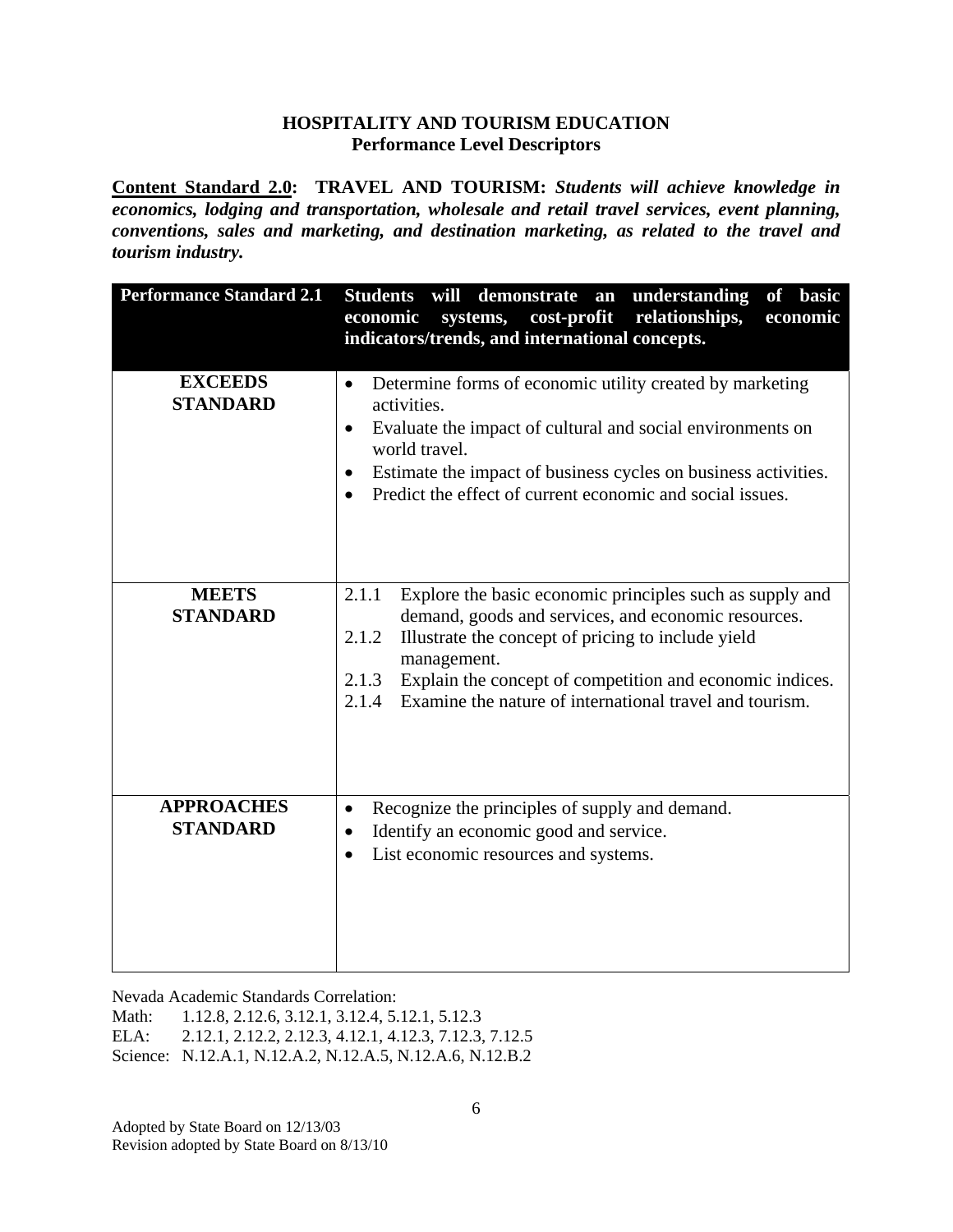**Content Standard 2.0: TRAVEL AND TOURISM:** *Students will achieve knowledge in economics, lodging and transportation, wholesale and retail travel services, event planning, conventions, sales and marketing, and destination marketing, as related to the travel and tourism industry.*

| <b>Performance Standard 2.2</b>      | Students will demonstrate a basic understanding of the travel and                                                                                                                                                                                                           |
|--------------------------------------|-----------------------------------------------------------------------------------------------------------------------------------------------------------------------------------------------------------------------------------------------------------------------------|
|                                      | tourism industry.                                                                                                                                                                                                                                                           |
| <b>EXCEEDS</b><br><b>STANDARD</b>    | • Assess current issues and trends in the travel and tourism<br>industry.<br>• Interpret factors affecting the development and growth of the<br>travel and tourism industry.<br>• Determine the impact of the Internet and technology as related<br>to the travel industry. |
| <b>MEETS</b>                         | Explore the nature of the travel and tourism industry.<br>2.2.1                                                                                                                                                                                                             |
| <b>STANDARD</b>                      | 2.2.2<br>Explain the evolution of the travel and tourism industry.                                                                                                                                                                                                          |
|                                      | 2.2.3<br>Discuss the interdependence of the travel and tourism<br>industry segments.                                                                                                                                                                                        |
|                                      | 2.2.4<br>Differentiate the social and cultural norms and regulations                                                                                                                                                                                                        |
|                                      | in international travel and tourism.                                                                                                                                                                                                                                        |
|                                      | 2.2.5<br>Identify current issues and trends in the travel and tourism<br>industry, including sustainability.                                                                                                                                                                |
|                                      | Explain the way that technology impacts the travel and<br>2.2.6<br>tourism industry.                                                                                                                                                                                        |
|                                      | Examine employment and career opportunities.<br>2.2.7                                                                                                                                                                                                                       |
| <b>APPROACHES</b><br><b>STANDARD</b> | • Discuss current trends affecting the travel and tourism<br>industry.<br>• Identify common services associated in the travel and tourism<br>industry.<br>• List career opportunities in the travel and tourism industry.                                                   |

Nevada Academic Standards Correlation:

Math: 3.12.4, 5.12.1, 15.12.3

ELA: 1.12.5, 2.12.1, 2.12.2, 2.12.3, 4.12.1, 4.12.3, 4.12.5, 7.12.3, 7.12.5, 8.4.4 Science: N.12.A.1, N.12.B.1, N.12.B.2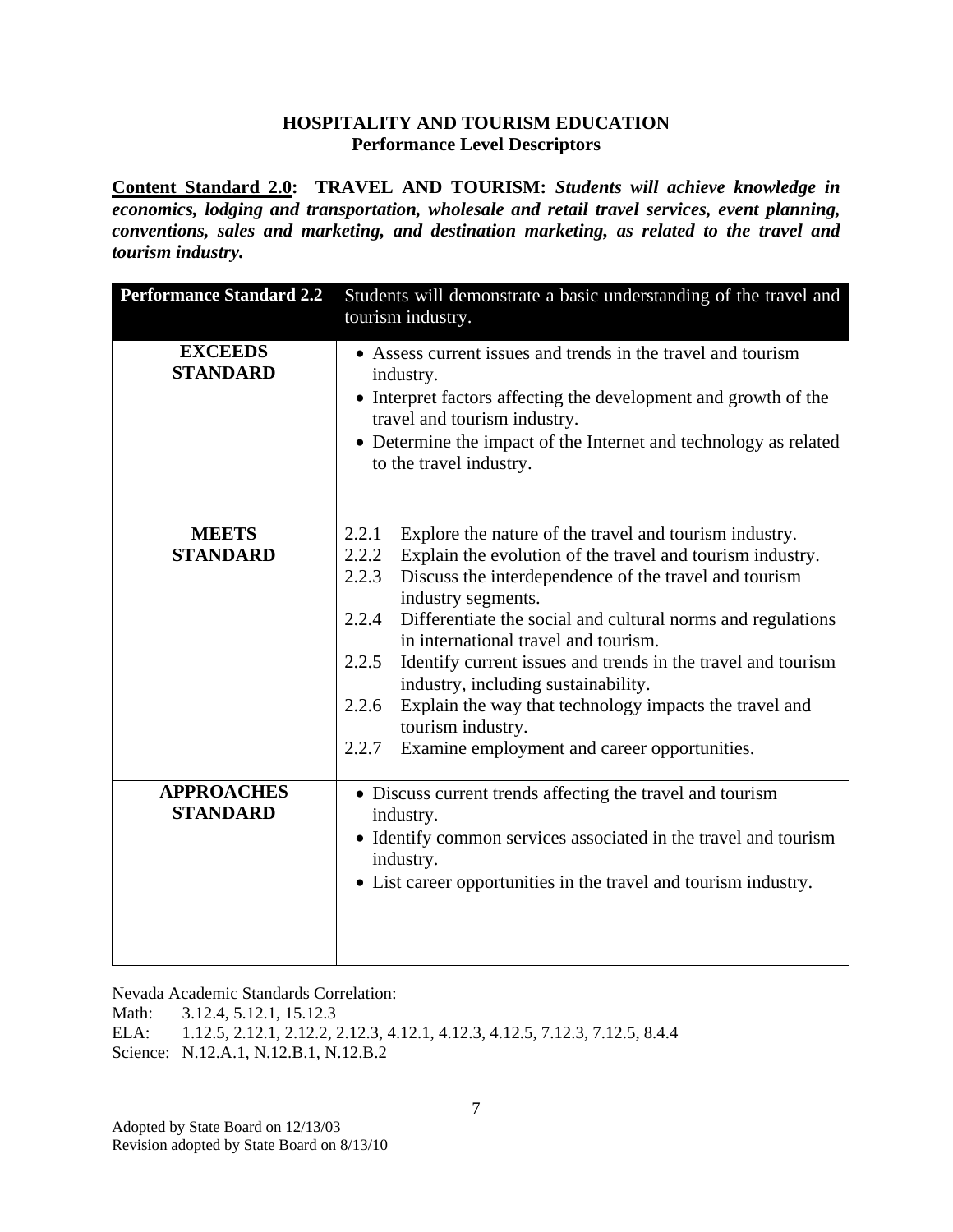**Content Standard 2.0: TRAVEL AND TOURISM:** *Students will achieve knowledge in economics, lodging and transportation, wholesale and retail travel services, event planning, conventions, sales and marketing, and destination marketing, as related to the travel and tourism industry.*

| <b>Performance Standard 2.3</b>      | Students will demonstrate an understanding of lodging and<br>transportation as related to the travel and tourism industry.                                                                                                                                                                                                                                                                                             |
|--------------------------------------|------------------------------------------------------------------------------------------------------------------------------------------------------------------------------------------------------------------------------------------------------------------------------------------------------------------------------------------------------------------------------------------------------------------------|
| <b>EXCEEDS</b><br><b>STANDARD</b>    | • Apply the use of reservation technology to the travel and<br>tourism industry.<br>• Prepare a travel itinerary utilizing lodging and transportation<br>systems.<br>• Assess the types of documentation utilized in international<br>travel.                                                                                                                                                                          |
| <b>MEETS</b><br><b>STANDARD</b>      | Classify the different types of lodging properties and<br>2.3.1<br>transportation systems.<br>Examine the technology utilized for reservations in the<br>2.3.2<br>lodging and transportation industry.<br>Explore various rules and regulations governing the<br>2.3.3<br>lodging and transportation industry.<br>Explain the importance of customer service to the lodging<br>2.3.4<br>and transportation industries. |
| <b>APPROACHES</b><br><b>STANDARD</b> | Describe the different types of lodging properties.<br>٠<br>List the different types of transportation systems.<br>$\bullet$<br>Explain the importance of customer service.                                                                                                                                                                                                                                            |

Nevada Academic Standards Correlation:

Math: 3.12.4

ELA: 1.12.5, 2.12.1, 2.12.2, 2.12.3, 4.12.1, 4.12.3, 4.12.5, 7.12.3, 7.12.5

Science: N.12.A.5, N.12.B.1, N.12.B.2, L.12.C.3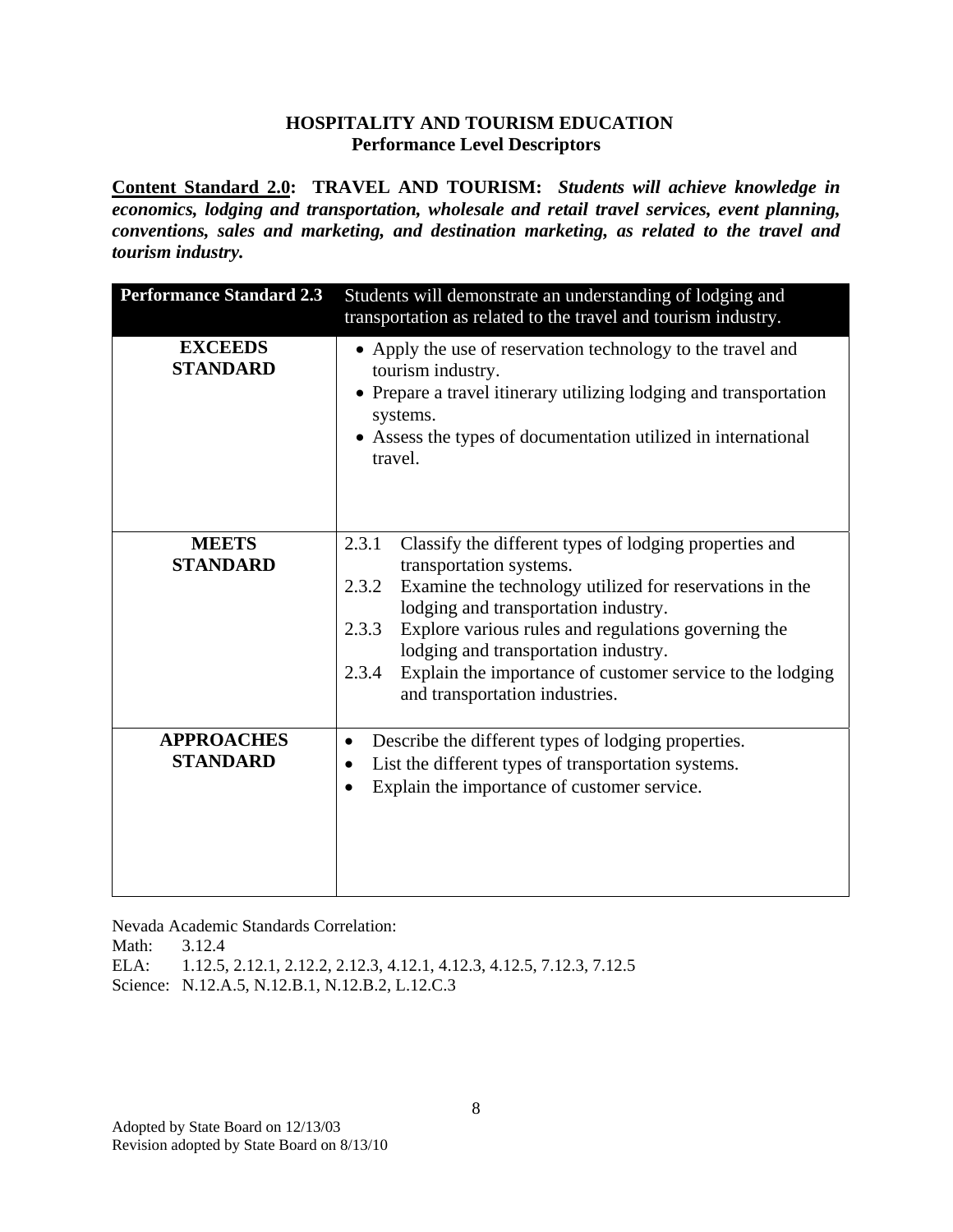**Content Standard 2.0: TRAVEL AND TOURISM:** *Students will achieve knowledge in economics, lodging and transportation, wholesale and retail travel services, event planning, conventions, sales and marketing, and destination marketing, as related to the travel and tourism industry.*

| <b>Performance Standard 2.4</b>      | Students will demonstrate an understanding of wholesale and<br>retail travel services.                                                                                                                                                                                                                                                                                                                |
|--------------------------------------|-------------------------------------------------------------------------------------------------------------------------------------------------------------------------------------------------------------------------------------------------------------------------------------------------------------------------------------------------------------------------------------------------------|
| <b>EXCEEDS</b><br><b>STANDARD</b>    | Prepare and assemble a tour package.<br>Identify specific Websites.<br>$\bullet$<br>Assess and utilize various reservation systems.<br>$\bullet$                                                                                                                                                                                                                                                      |
| <b>MEETS</b><br><b>STANDARD</b>      | Investigate the various retail travel services and wholesale<br>2.4.1<br>travel operations.<br>Analyze travel agency operations.<br>2.4.2<br>2.4.3<br>Explain the nature of the customer as a retail buyer.<br>Explore tour operators and travel wholesalers.<br>2.4.4<br>Investigate the importance of the Internet in online<br>2.4.5<br>booking.<br>Identify various reservation systems.<br>2.4.6 |
| <b>APPROACHES</b><br><b>STANDARD</b> | Describe the functions of a travel agency.<br>List customer needs.<br>Identify the components of a travel brochure.                                                                                                                                                                                                                                                                                   |

Nevada Academic Standards Correlation:

Math: 3.12.4

ELA: 1.12.5, 2.12.1, 2.12.2, 2.12.3, 4.12.1, 4.12.3, 4.12.5, 7.12.3, 7.12.5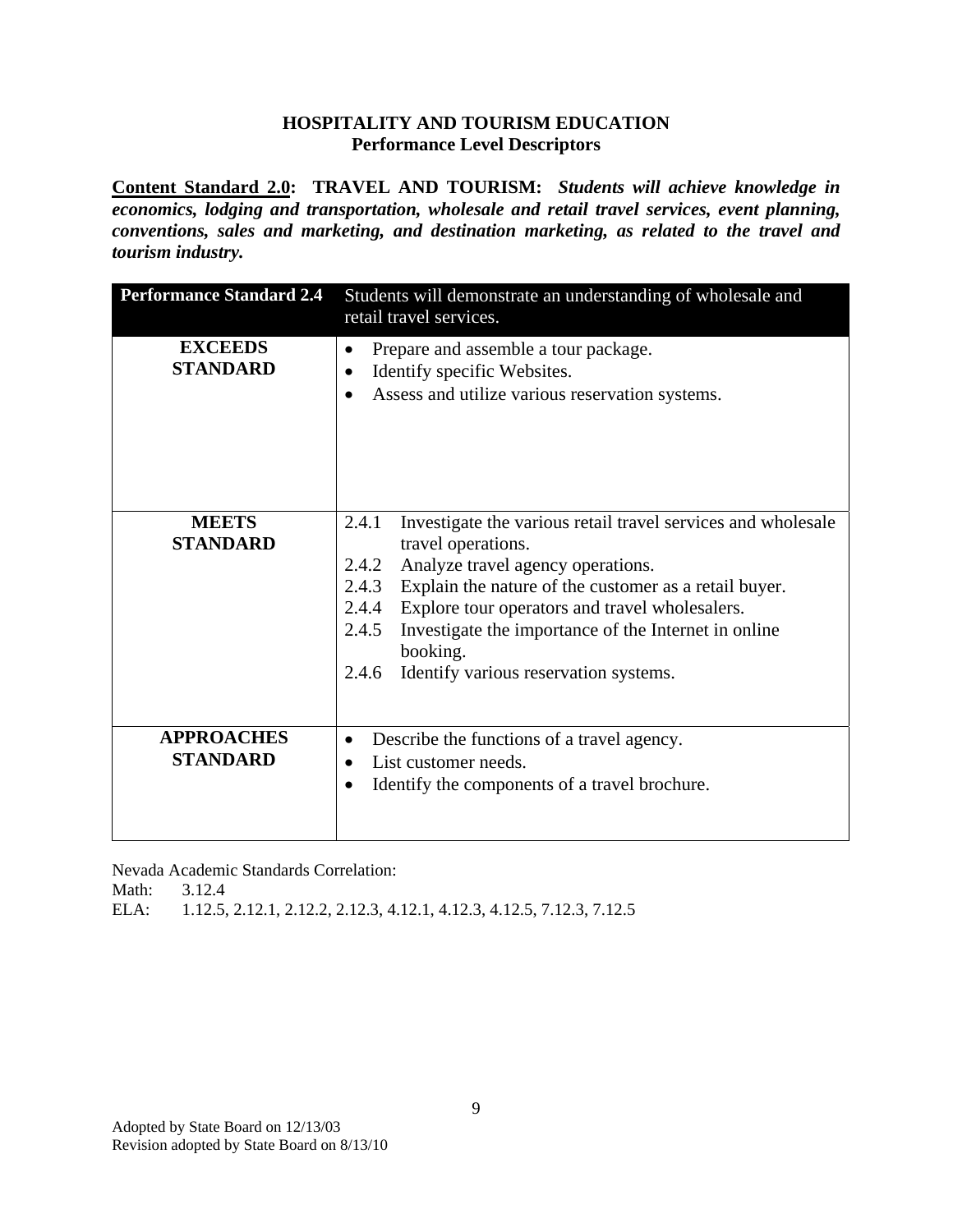**Content Standard 2.0: TRAVEL AND TOURISM:** *Students will achieve knowledge in economics, lodging and transportation, wholesale and retail travel services, event planning, conventions, sales and marketing, and destination marketing, as related to the travel and tourism industry.*

| <b>Performance Standard 2.5</b>      | Students will demonstrate an understanding of sales and<br>marketing as it relates to the travel and tourism industry.                                                                                                                                                                                                                                                                                                                                                                                                                                                                                |
|--------------------------------------|-------------------------------------------------------------------------------------------------------------------------------------------------------------------------------------------------------------------------------------------------------------------------------------------------------------------------------------------------------------------------------------------------------------------------------------------------------------------------------------------------------------------------------------------------------------------------------------------------------|
| <b>EXCEEDS</b><br><b>STANDARD</b>    | Develop, write and present a marketing plan.<br>$\bullet$<br>Analyze the need for marketing information.<br>٠<br>Interpret information for marketing decision making.<br>$\bullet$<br>Plan an event, convention, or trade show.<br>$\bullet$<br>Implement an event, convention or trade show.<br>$\bullet$                                                                                                                                                                                                                                                                                            |
| <b>MEETS</b><br><b>STANDARD</b>      | Explain the nature of sales and marketing in the travel and<br>2.5.1<br>tourism industry.<br>Identify the four P's (product, price, place, and promotion)<br>2.5.2<br>of marketing.<br>2.5.3<br>Describe the use of research and technology in the sales<br>and marketing function.<br>Summarize the nature of target marketing in the travel and<br>2.5.4<br>tourism industry.<br>2.5.5<br>Investigate international marketing techniques.<br>Explain the nature of marketing plans.<br>2.5.6<br>Explain the steps and procedures necessary to plan an<br>2.5.7<br>event, convention, or trade show. |
| <b>APPROACHES</b><br><b>STANDARD</b> | Recognize a marketing plan.<br>$\bullet$<br>Identify the need for marketing information.<br>٠<br>List the four P's (product, price, place, and promotion).<br>$\bullet$                                                                                                                                                                                                                                                                                                                                                                                                                               |

Nevada Academic Standards Correlation:

Math: 1.12.8, 3.12.1, 3.12.4

ELA: 1.12.5, 2.12.1, 2.12.2, 2.12.3, 4.12.1, 4.12.3, 4.12.5, 7.12.3, 7.12.5 Science: N.12.A.1, N.12.A.5, N.12.A.6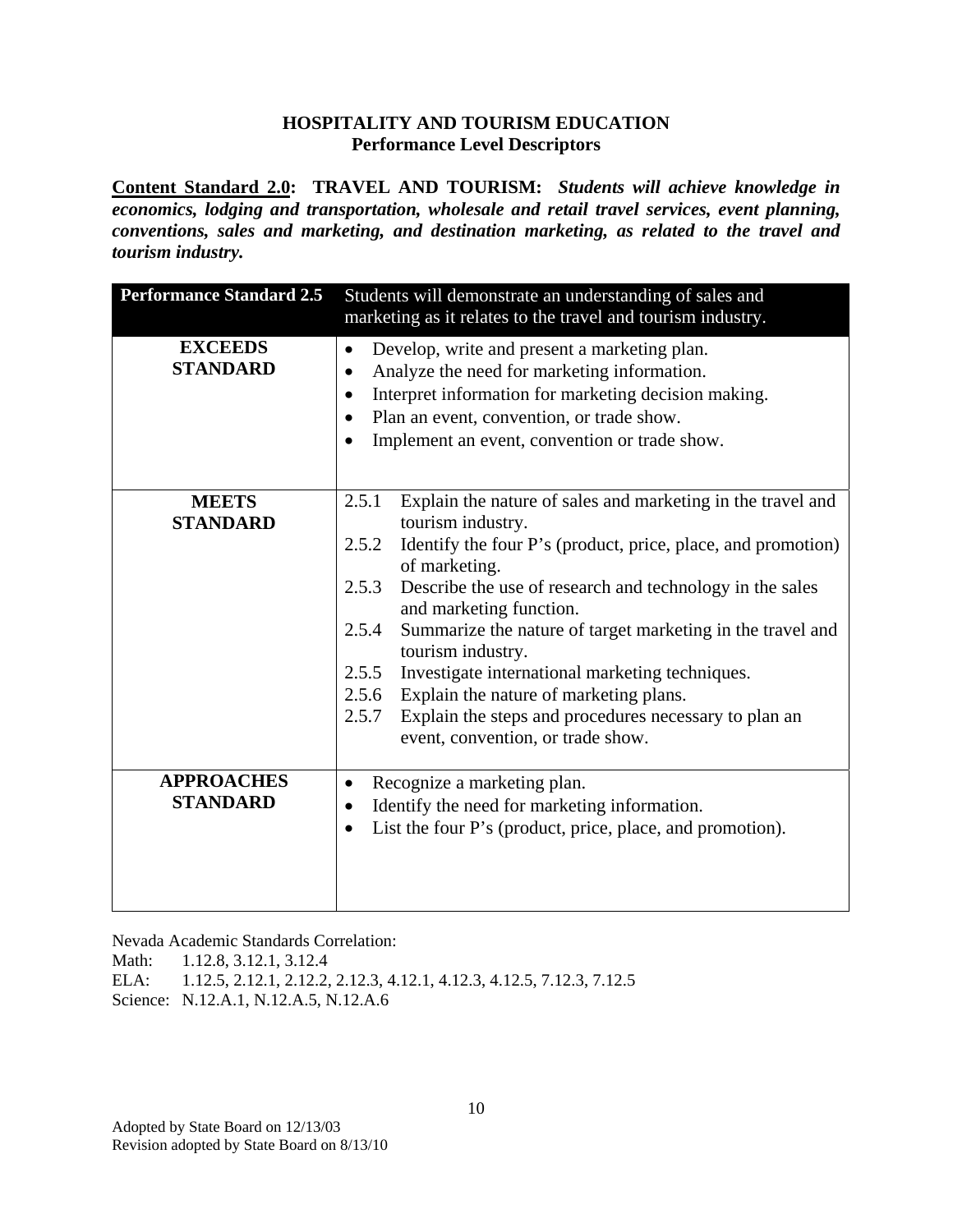**Content Standard 2.0: TRAVEL AND TOURISM:** *Students will achieve knowledge in economics, lodging and transportation, wholesale and retail travel services, event planning, conventions, sales and marketing, and destination marketing, as related to the travel and tourism industry.*

| <b>Performance Standard 2.6</b>      | Students will demonstrate an understanding of destination<br>marketing as related to the travel and tourism industry.                                                                                                                                                                                                                                                                                                                                                             |
|--------------------------------------|-----------------------------------------------------------------------------------------------------------------------------------------------------------------------------------------------------------------------------------------------------------------------------------------------------------------------------------------------------------------------------------------------------------------------------------------------------------------------------------|
| <b>EXCEEDS</b><br><b>STANDARD</b>    | Explain the impact of the product life cycle on customer<br>$\bullet$<br>purchase decisions.<br>Develop and design a Web site.<br>Construct a destination-marketing plan.                                                                                                                                                                                                                                                                                                         |
| <b>MEETS</b><br><b>STANDARD</b>      | Describe domestic and international marketing entities.<br>2.6.1<br>Explore domestic and international destinations.<br>2.6.2<br>Identify types of destination attractions.<br>2.6.3<br>Describe the concept of promotion in destination<br>2.6.4<br>marketing.<br>Discuss the use of technology in marketing destinations.<br>2.6.5<br>Identify and locate electronic travel and destination Web<br>2.6.6<br>sites.<br>2.6.7<br>Investigate different types of sales techniques. |
| <b>APPROACHES</b><br><b>STANDARD</b> | List types of destinations and destination attractions.<br>$\bullet$<br>Identify and locate travel destinations on a map.<br>$\bullet$                                                                                                                                                                                                                                                                                                                                            |

Nevada Academic Standards Correlation:

| Math: | 3.12.4                                                                         |
|-------|--------------------------------------------------------------------------------|
| ELA:  | 1.12.5, 2.12.1, 2.12.2, 2.12.3, 4.12.1, 4.12.3, 4.12.5, 7.12.3, 7.12.5, 8.12.4 |
|       | Science: N.12.A.1, N.12.B.1, N.12.A.5, L.12.C.2, L.12.C.3, L.12.C.4            |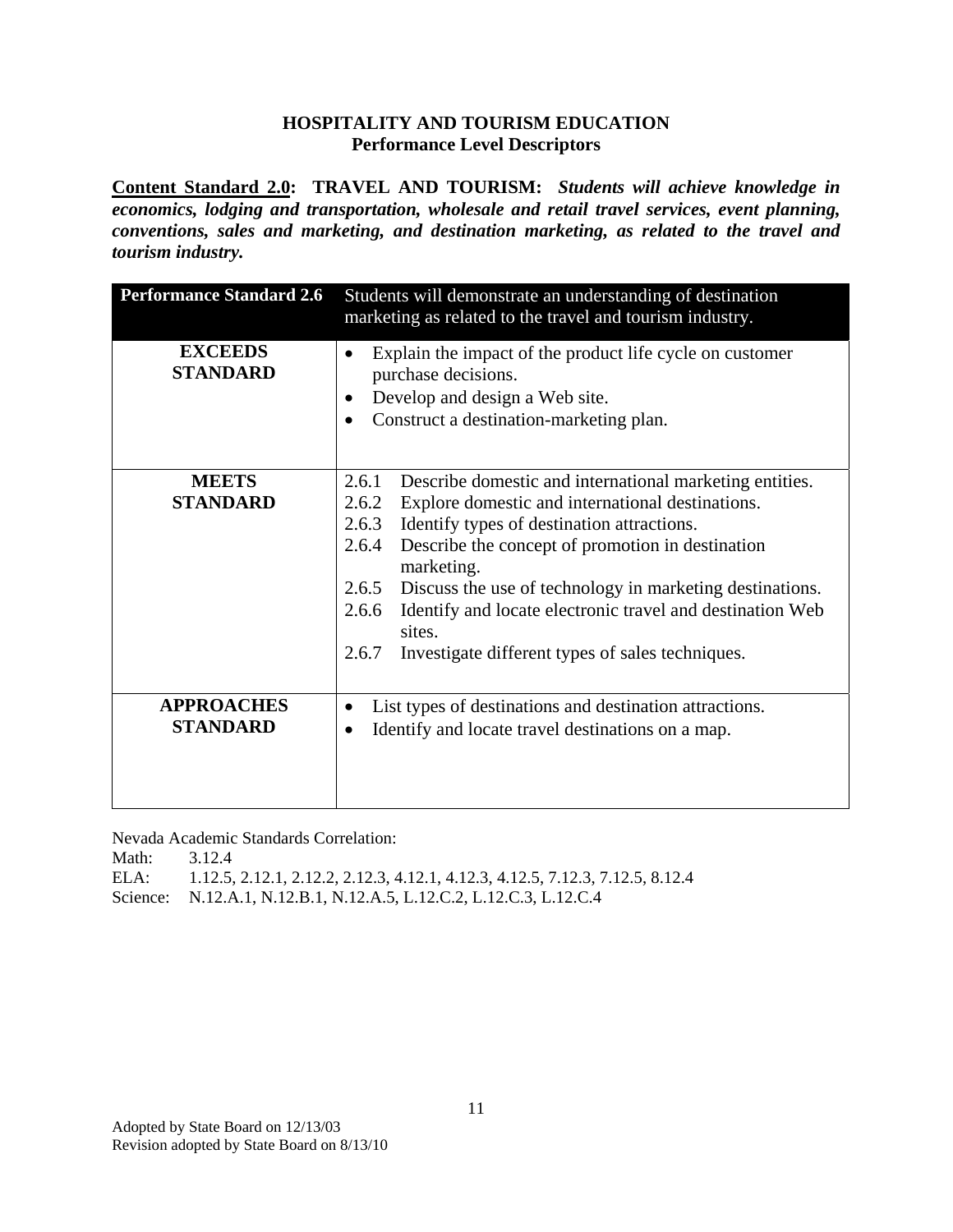**Content Standard 3.0:** *Students will achieve competence in workplace readiness, career development, and lifelong learning.*

| <b>Performance Standard 3.1</b> | Students will demonstrate problem-solving skills.                                                                                                                                                                          |
|---------------------------------|----------------------------------------------------------------------------------------------------------------------------------------------------------------------------------------------------------------------------|
| <b>EXCEEDS</b>                  | • Critique a work-related problem using the appropriate steps in                                                                                                                                                           |
| <b>STANDARD</b>                 | the problem-solving process.                                                                                                                                                                                               |
|                                 | • Compare and contrast the advantages and disadvantages of<br>alternative solutions to one or more problems.                                                                                                               |
|                                 | • Evaluate an action plan based upon a solution to a work-<br>related problem.                                                                                                                                             |
|                                 | • Assess a case study regarding guest relations.                                                                                                                                                                           |
|                                 | • Develop a complex work-related problem scenario, solve the<br>problem using the appropriate steps in the problem-solving<br>process and create an action plan necessary to avoid the<br>problem situation in the future. |
|                                 | • Develop methods to analyze the advantages and disadvantages                                                                                                                                                              |
|                                 | of alternative solutions.                                                                                                                                                                                                  |
|                                 | • Evaluate the benefits of solving a work-related problem.                                                                                                                                                                 |
| <b>MEETS</b>                    | Solve a work-related problem using the appropriate steps<br>3.1.1                                                                                                                                                          |
| <b>STANDARD</b>                 | in the problem-solving process.                                                                                                                                                                                            |
|                                 | Demonstrate brainstorming techniques.<br>3.1.2                                                                                                                                                                             |
|                                 | Examine and explain the advantages and disadvantages<br>3.1.3                                                                                                                                                              |
|                                 | of alternative solutions to one or more problems.                                                                                                                                                                          |
|                                 | Create an action plan based upon a solution to a work-<br>3.1.4                                                                                                                                                            |
|                                 | related problem.                                                                                                                                                                                                           |
|                                 | Analyze the solution to a work-related problem.<br>3.1.5                                                                                                                                                                   |
| <b>APPROACHES</b>               | Identify the basic steps in the problem-solving process.<br>$\bullet$                                                                                                                                                      |
| <b>STANDARD</b>                 | Identify alternative solutions to a problem.<br>$\bullet$                                                                                                                                                                  |
|                                 | Identify the basic components of an action plan.<br>$\bullet$                                                                                                                                                              |
|                                 | Identify the basic steps in the problem-solving process.<br>٠                                                                                                                                                              |
|                                 | Identify alternative solutions to a problem.                                                                                                                                                                               |
|                                 | Identify the basic components of an action plan.<br>$\bullet$                                                                                                                                                              |
|                                 |                                                                                                                                                                                                                            |

Nevada Academic Standards Correlation:

Math: 3.12.3, 3.12.4, 5.12.1, 5.12.6

ELA: 4.12.1, 4.12.5, 4.12.6, 4.12.7, 6.12.8, 7.12.1, 7.12.2, 7.12.5, 8.12.1, 8.12.2, 8.12.3, 8.12.4 Science: N.12.A.5, N.12.A.6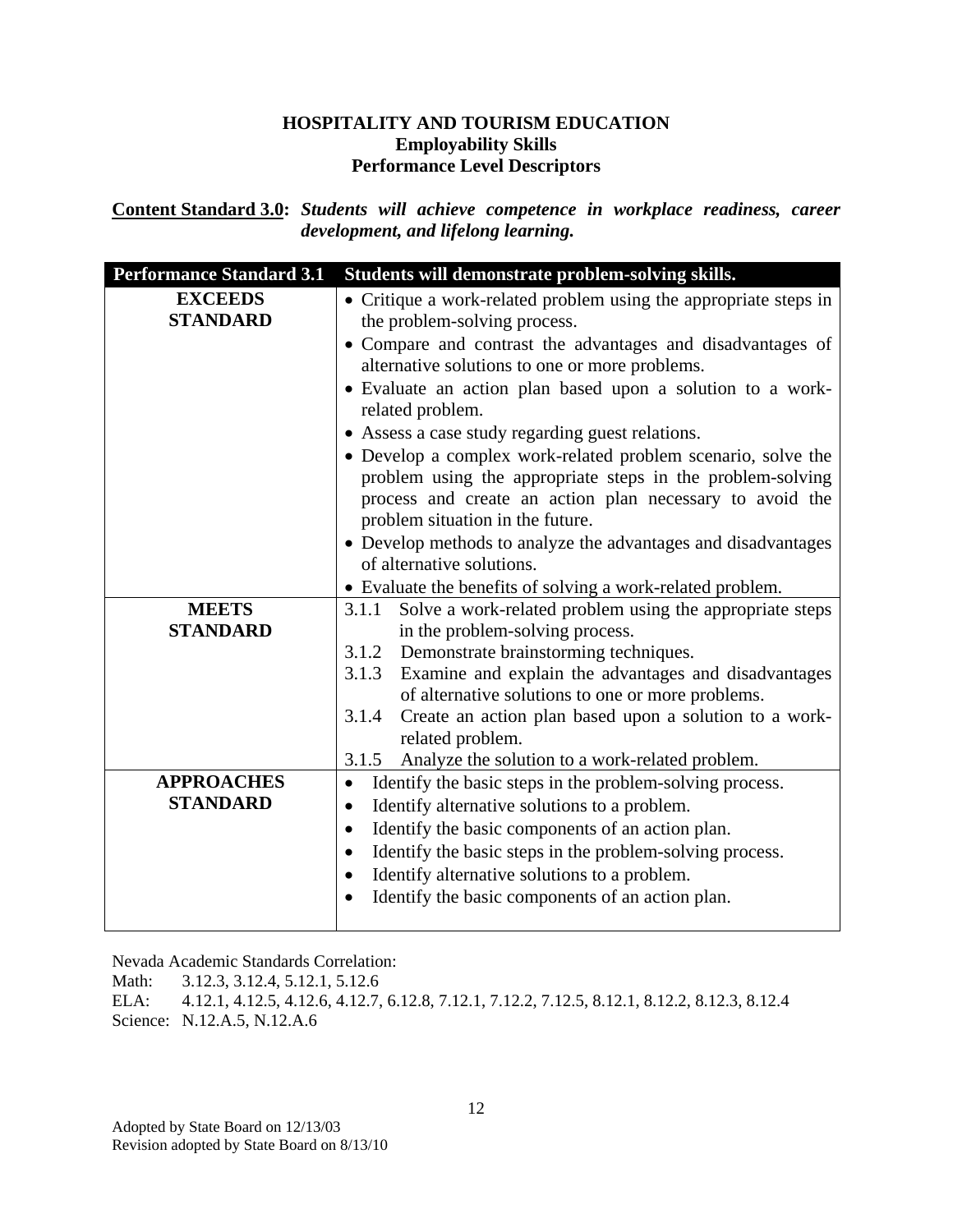**Content Standard 3.0:** *Students will achieve competence in workplace readiness, career development, and lifelong learning.*

| <b>Performance Standard 3.2</b>      | Students will demonstrate critical-thinking skills.                                                                                                                                                                                                                                                                                                                                                                                                                                             |
|--------------------------------------|-------------------------------------------------------------------------------------------------------------------------------------------------------------------------------------------------------------------------------------------------------------------------------------------------------------------------------------------------------------------------------------------------------------------------------------------------------------------------------------------------|
| <b>EXCEEDS</b><br><b>STANDARD</b>    | • Cultivate critical-thinking skills in the workplace.<br>• Interpret the difference between emotional thinking and<br>logical thinking in the workplace.<br>• Assess and validate observations and statements of facts.<br>• Analyze how critical-thinking skills affect work performance<br>• Collect sufficient factual or textual evidence; analyze<br>evidence objectively and thoroughly; make careful<br>inferences and create a tenable argument to support a<br>position or viewpoint. |
| <b>MEETS</b><br><b>STANDARD</b>      | Identify and explain the essential elements of the critical-<br>3.2.1<br>thinking process.<br>3.2.2<br>Demonstrate critical-thinking skills necessary in the<br>workplace.<br>Explain how emotional thinking and logical thinking<br>3.2.3<br>affect decision making in the workplace.<br>Explain the difference between reliable and unreliable<br>3.2.4<br>information.<br>3.2.5<br>Recognize patterns or relationships through observation<br>and discovery.                                 |
| <b>APPROACHES</b><br><b>STANDARD</b> | • Recognize the difference between emotional, logical and<br>critical thinking.<br>• Recognize observations and statements of facts.<br>• Describe the difference between reliable and unreliable<br>sources.<br>• Define critical thinking.<br>• Identify the essential steps of critical thinking.<br>• Define emotional and logical thinking.<br>• Identify the difference between opinions and statements of<br>fact.                                                                       |

Nevada Academic Standards Correlation:

Math: 3.12.4, 5.12.1, 5.12.3, 5.12.6

ELA: 4.12.1, 4.12.5, 4.12.6, 7.12.1, 7.12.2, 8.12.2, 8.12.4

Science: N.12.A.1, N.12.A.3, N.12.B.3, N.12.B.4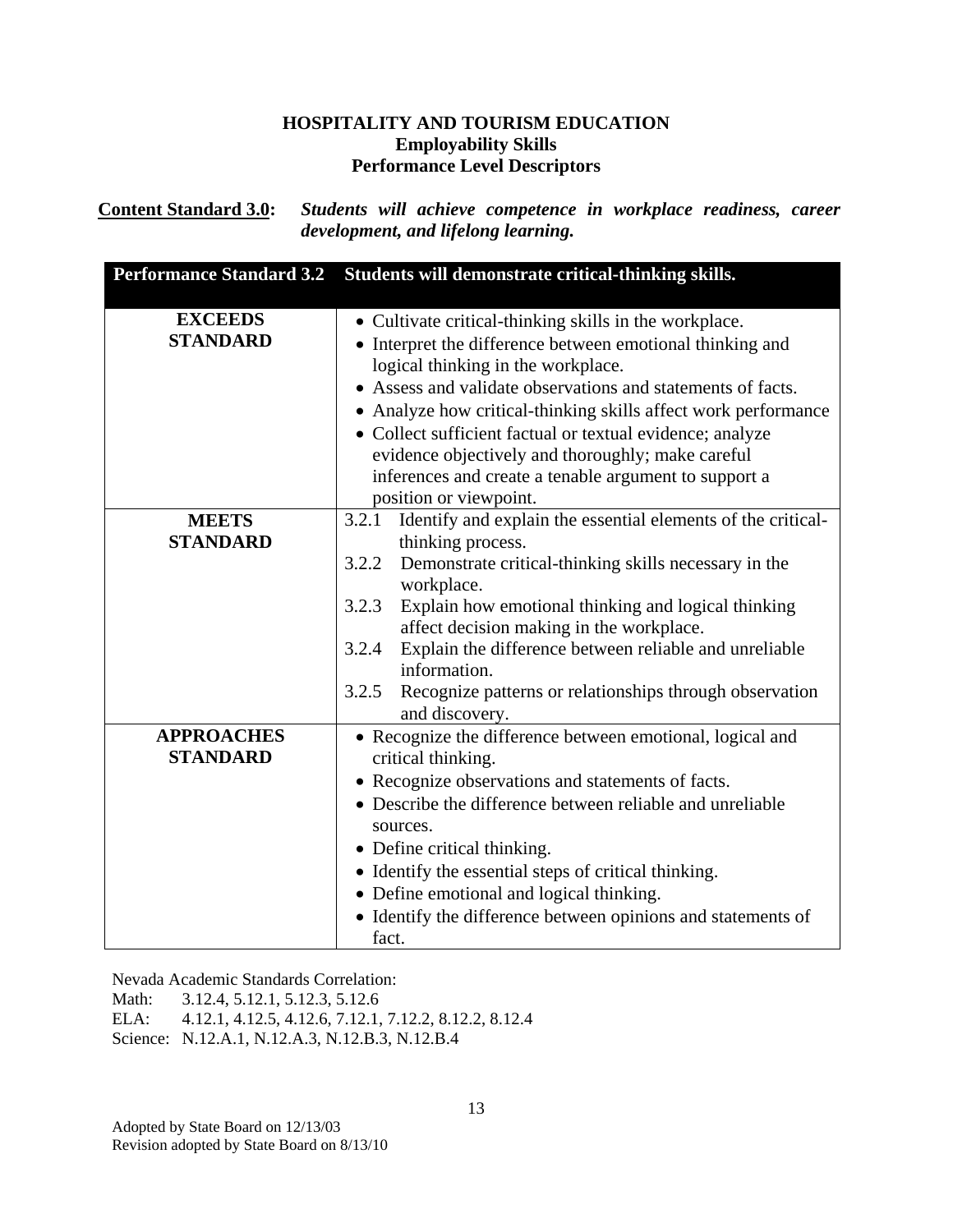**Content Standard 3.0:** *Students will achieve competence in workplace readiness, career development, and lifelong learning.*

| <b>Performance Standard 3.3</b> | Students will demonstrate the ability to speak, write and<br>listen effectively. |
|---------------------------------|----------------------------------------------------------------------------------|
| <b>EXCEEDS</b>                  | • Create effective business documents used in industry.                          |
| <b>STANDARD</b>                 | • Model the ability to effectively handle multiple                               |
|                                 | communication tasks.                                                             |
|                                 | • Cope with customer complaints during peak business times.                      |
| <b>MEETS</b>                    | 3.3.1 Effectively interpret and respond to verbal and nonverbal                  |
| <b>STANDARD</b>                 | messages; demonstrate active listening.                                          |
|                                 | Demonstrate proper telephone, email, and text-messaging<br>3.3.2                 |
|                                 | etiquette.                                                                       |
|                                 | 3.3.3<br>Effectively communicate thoughts, ideas, and information                |
|                                 | in writing.                                                                      |
|                                 | Organize ideas and communicate orally; to effectively<br>3.3.4                   |
|                                 | demonstrate job skills to others.                                                |
|                                 | 3.3.5<br>Locate, understand and interpret written information in                 |
|                                 | documents such as manuals, graphs, and schedules.                                |
|                                 | Select and utilize an appropriate medium for conveying<br>3.3.6                  |
|                                 | messages with dignity and respect.                                               |
|                                 | Organize information into the appropriate format in<br>3.3.7                     |
|                                 | accordance with standard practices, which includes                               |
|                                 | prewriting, drafting, proofreading, editing/revising, and                        |
|                                 | preparing final copy.                                                            |
|                                 | 3.3.8<br>Demonstrate sensitivity to cultural diversity in                        |
|                                 | communication.                                                                   |
|                                 | 3.3.9<br>Identify common communication barriers and methods for                  |
|                                 | improving communication.                                                         |
| <b>APPROACHES</b>               | • Distinguish between hearing and listening.                                     |
| <b>STANDARD</b>                 | • Define proper telephone etiquette.                                             |
|                                 | • Outline the differences between verbal and nonverbal                           |
|                                 | communication.                                                                   |

Nevada Academic Standards Correlation:

Math: 3.12.4, 5.12.1, 5.12.6

ELA: 1.12.5, 3.12.7, 4.12.1, 4.12.5, 4.12.6, 4.12.7, 5.12.1, 5.12.4, 5.12.5, 5.12.6, 5.12.7, 6.12.7, 6.12.8, 7.12.1, 7.12.2, 7.12.3, 7.12.4, 7.12.5, 8.12.1, 8.12.2, 8.12.3, 8.12.4

Science: N.12.A.1, N.12.A.6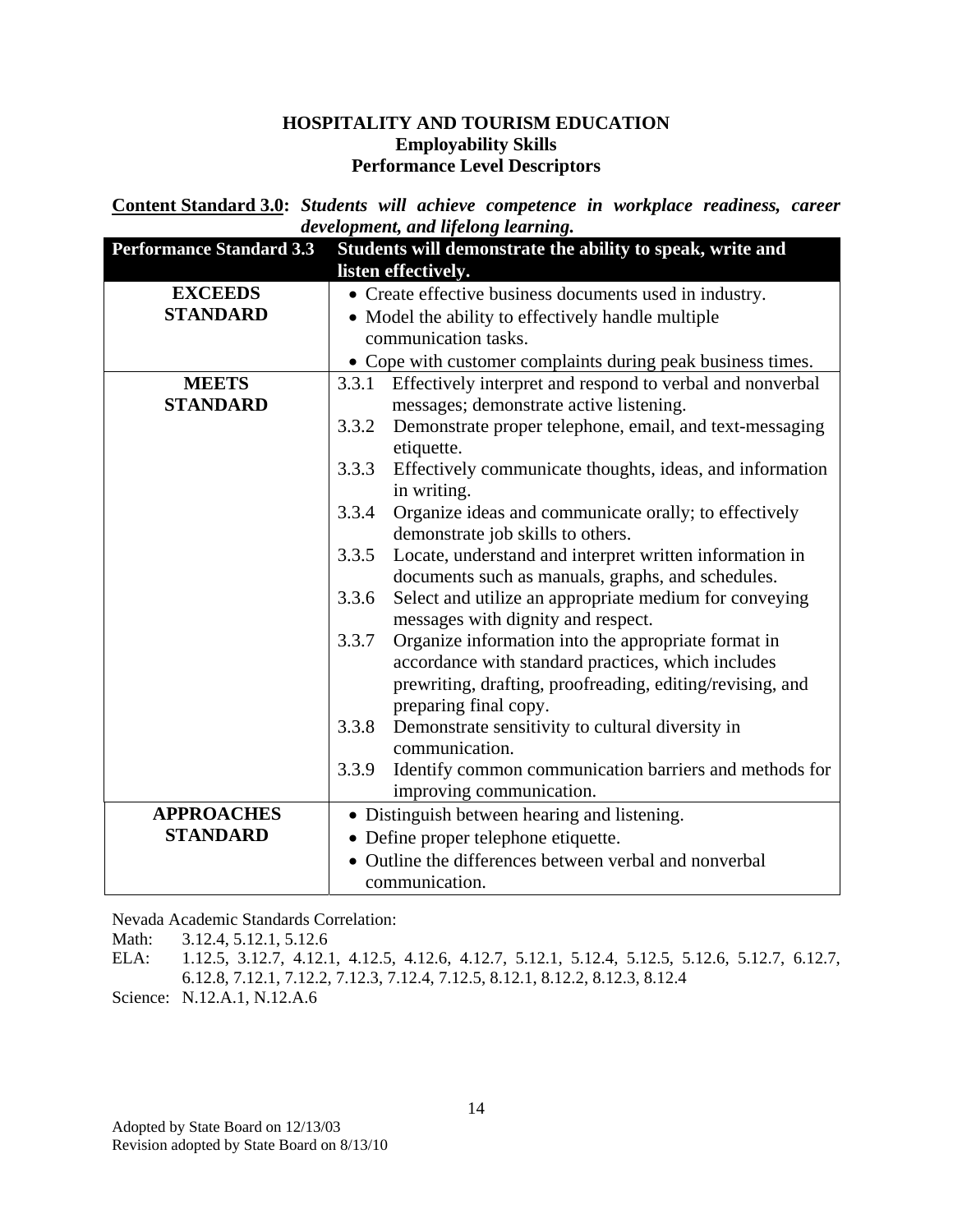**Content Standard 3.0:** *Students will achieve competence in workplace readiness, career development, and lifelong learning.*

| <b>Performance Standard 3.4</b>      | Students will demonstrate the ability to select, apply and<br>maintain appropriate technology.                                                                                                                                                                                                                                         |
|--------------------------------------|----------------------------------------------------------------------------------------------------------------------------------------------------------------------------------------------------------------------------------------------------------------------------------------------------------------------------------------|
| <b>EXCEEDS</b><br><b>STANDARD</b>    | • Incorporate skills and knowledge of specialized industry<br>software.<br>• Plan a simulation of implementing industry technology, e.g.,<br>property management system, point-of-sale system.<br>• Demonstrate routine maintenance and repair of technological<br>equipment.                                                          |
| <b>MEETS</b><br><b>STANDARD</b>      | 3.4.1 Explain the use, benefits, and costs of technological<br>development in the workplace.<br>3.4.2 Demonstrate routine care of technological equipment.<br>3.4.3 Express a clear understanding of computer and Internet<br>security procedures.<br>3.4.4 Select and apply the appropriate computer application for<br>a given task. |
| <b>APPROACHES</b><br><b>STANDARD</b> | • Identify technology used in the industry.<br>• Identify business-related input devices, e.g., credit card<br>reader, time clock.<br>• Explain the benefits of technology.                                                                                                                                                            |

Nevada Academic Standards Correlation: Math: 1.12.8, 3.12.4

ELA: 6.12.7, 8.12.2, 8.12.4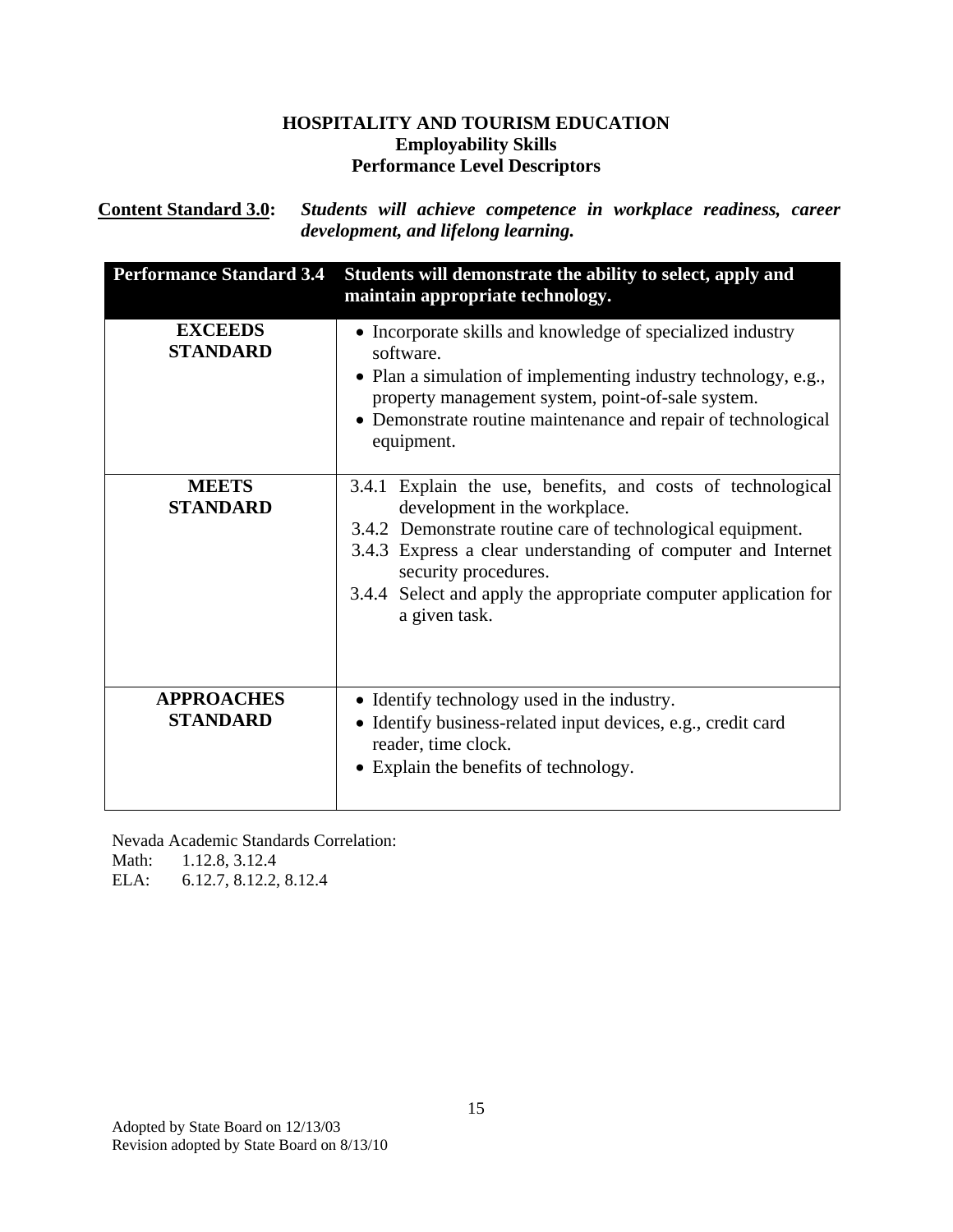**Content Standard 3.0:** *Students will achieve competence in workplace readiness, career development, and lifelong learning.*

| <b>Performance Standard 3.5</b>      | Students will demonstrate leadership and teamwork skills.                                                                                                                                                                                                                                                                                                                                                                                                                                                         |
|--------------------------------------|-------------------------------------------------------------------------------------------------------------------------------------------------------------------------------------------------------------------------------------------------------------------------------------------------------------------------------------------------------------------------------------------------------------------------------------------------------------------------------------------------------------------|
| <b>EXCEEDS</b><br><b>STANDARD</b>    | • Facilitate a meeting.<br>• Judge effectiveness of management and leadership skills<br>from a case study.<br>• Join and compete in a career technical student organization,<br>e.g., DECA, SkillsUSA, FBLA, and FCCLA.                                                                                                                                                                                                                                                                                           |
| <b>MEETS</b><br><b>STANDARD</b>      | 3.5.1<br>Work cooperatively with others when given a group<br>project.<br>3.5.2 Explain traits necessary to effectively lead and<br>influence individuals and groups.<br>Demonstrate appropriate attitudes and behaviors for<br>3.5.3<br>effective leadership.<br>3.5.4<br>Demonstrate respect for team members, team processes,<br>and team goals.<br>Participate in the implementation of a group's decision<br>3.5.5<br>and evaluate the results.<br>Describe the importance of a company dress code.<br>3.5.6 |
| <b>APPROACHES</b><br><b>STANDARD</b> | • Identify career technical student organizations and other<br>professional organizations/associations in the hospitality<br>industry.<br>• List qualities of a leader and leadership styles.<br>• Identify the components of the meeting process, e.g., agenda,<br>minutes, Robert's Rules.                                                                                                                                                                                                                      |

Nevada Academic Standards Correlation:

ELA: 4.12.5, 4.12.6, 6.12.7, 7.12.1, 7.12.2, 7.12.4, 7.12.5, 8.12.2, 8.12.3, 8.12.4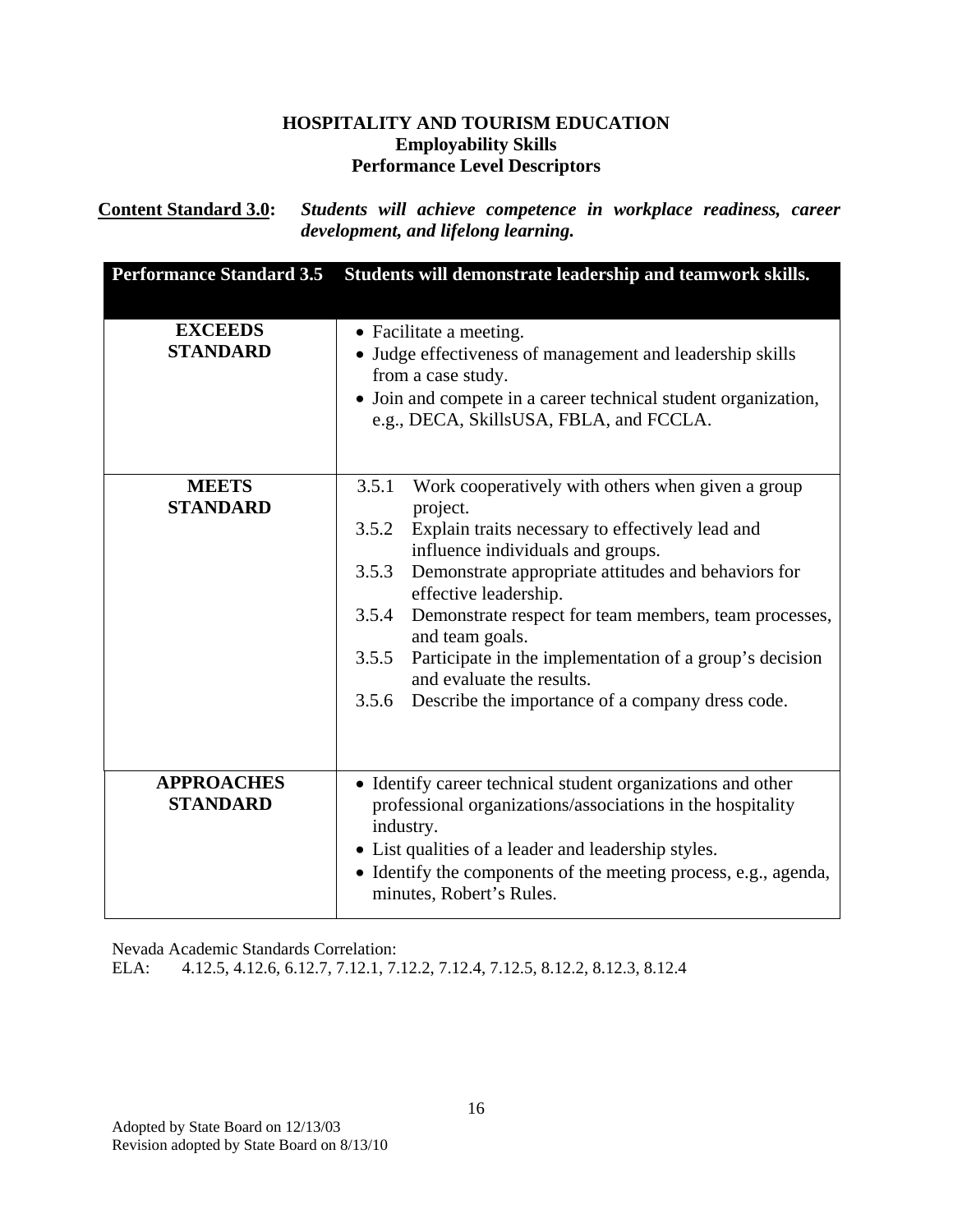**Content Standard 3.0:** *Students will achieve competence in workplace readiness, career development, and lifelong learning.*

| <b>Performance Standard 3.6</b>      | Students will demonstrate sound workplace ethics.                                                                                                                                                                                                                                                                                                                                                                                                                                              |
|--------------------------------------|------------------------------------------------------------------------------------------------------------------------------------------------------------------------------------------------------------------------------------------------------------------------------------------------------------------------------------------------------------------------------------------------------------------------------------------------------------------------------------------------|
| <b>EXCEEDS</b><br><b>STANDARD</b>    | • Facilitate a peer review trial for harassment or breach of<br>ethics.<br>• Critique a case study based on legal implications for<br>employees and customers.<br>• Cultivate a personal and professional simulated work<br>environment.<br>• Differentiate the circumstances when there has been a breach<br>of ethics and a personal vendetta in a non-reportable offense.                                                                                                                   |
| <b>MEETS</b><br><b>STANDARD</b>      | Explore personal work ethics.<br>3.6.1<br>3.6.2<br>Research and explain the importance of ethics practiced<br>in the workplace.<br>Demonstrate regular attendance and promptness.<br>3.6.3<br>3.6.4<br>Demonstrate appropriate personal and professional<br>attitudes and behaviors.<br>3.6.5<br>Demonstrate awareness of legal responsibilities related to<br>individual performance, safety, and customer<br>satisfaction.<br>Demonstrate knowledge of various types of harassment.<br>3.6.6 |
| <b>APPROACHES</b><br><b>STANDARD</b> | • Understand the benefits of punctuality, attendance and<br>following instructions.<br>• Understand the difference between work time and personal<br>time.<br>• Identify ethical versus non-ethical behavior.<br>• Define and recognize workplace harassment.                                                                                                                                                                                                                                  |

Nevada Academic Standards Correlation: ELA: 4.12.5, 7.12.2, 7.12.5, 8.12.2, 8.12.4 Science: N.12.A.5, N.12.B.3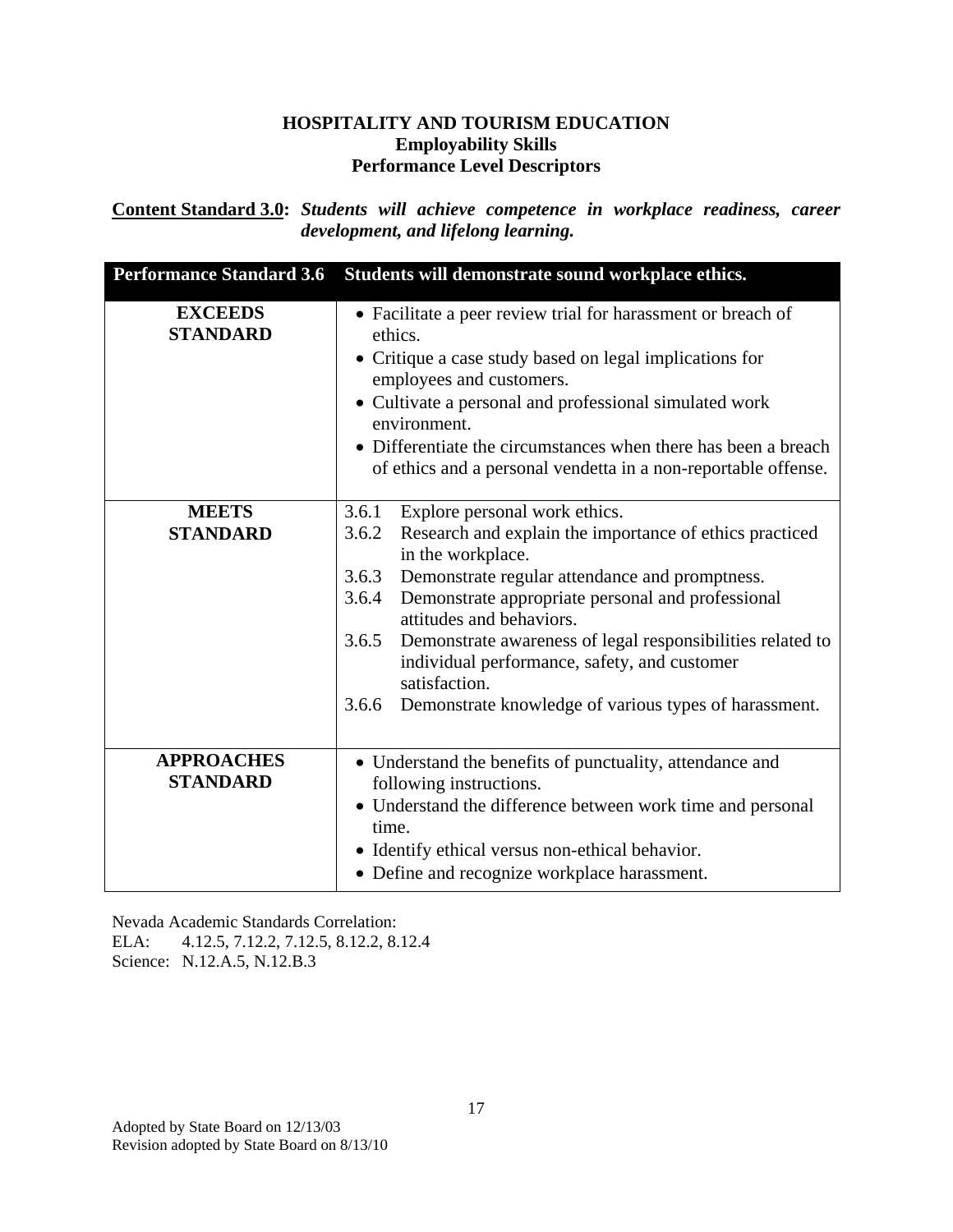**Content Standard 3.0:** *Students will achieve competence in workplace readiness, career development, and lifelong learning.*

| <b>Performance Standard 3.7</b>      | Students will demonstrate the ability to effectively manage<br>resources in high-performance workplaces.                                                                                                                                                                                                                                                                                                                                                                                                                                                                                                                                                                                                    |
|--------------------------------------|-------------------------------------------------------------------------------------------------------------------------------------------------------------------------------------------------------------------------------------------------------------------------------------------------------------------------------------------------------------------------------------------------------------------------------------------------------------------------------------------------------------------------------------------------------------------------------------------------------------------------------------------------------------------------------------------------------------|
| <b>EXCEEDS</b><br><b>STANDARD</b>    | • Judge effective use of time management and stress<br>management.<br>• Evaluate effective resource management through case<br>studies.<br>• Facilitate a role-play scenario with regard to stress, anger<br>management, and substance abuse.                                                                                                                                                                                                                                                                                                                                                                                                                                                               |
| <b>MEETS</b>                         | Identify and organize the human resources needed to<br>3.7.1                                                                                                                                                                                                                                                                                                                                                                                                                                                                                                                                                                                                                                                |
| <b>STANDARD</b>                      | complete a job assignment.<br>Identify and organize the material resources and space<br>3.7.2<br>requirements needed to complete a job assignment.<br>3.7.3<br>Effectively use technology at its highest level to<br>complete a job assignment.<br>3.7.4 Use the basic components of effective time management.<br>Recognize the need for management skills in the<br>3.7.5<br>workplace with regard to stress, anger management, and<br>substance abuse.<br>3.7.6<br>Prepare a detailed work order, cost estimate, and/or<br>billing statement.<br>3.7.7<br>Develop a time schedule and prioritized task list to<br>complete a job assignment.<br>3.7.8<br>Maintain a safe, clean and organized work area. |
| <b>APPROACHES</b><br><b>STANDARD</b> | • Identify the stress indicators.                                                                                                                                                                                                                                                                                                                                                                                                                                                                                                                                                                                                                                                                           |
|                                      | • Identify and explain time management strategies.<br>• Recognize a time schedule and prioritize a task list.                                                                                                                                                                                                                                                                                                                                                                                                                                                                                                                                                                                               |

Nevada Academic Standards Correlation:

Math: 3.12.4 ELA: 4.12.1, 4.12.5, 4.12.6, 4.12.7, 6.12.7, 6.12.8, 7.12.2, 7.12.5, 8.12.4 Science: N.12.A.1, N.12.A.5, N.12.A.6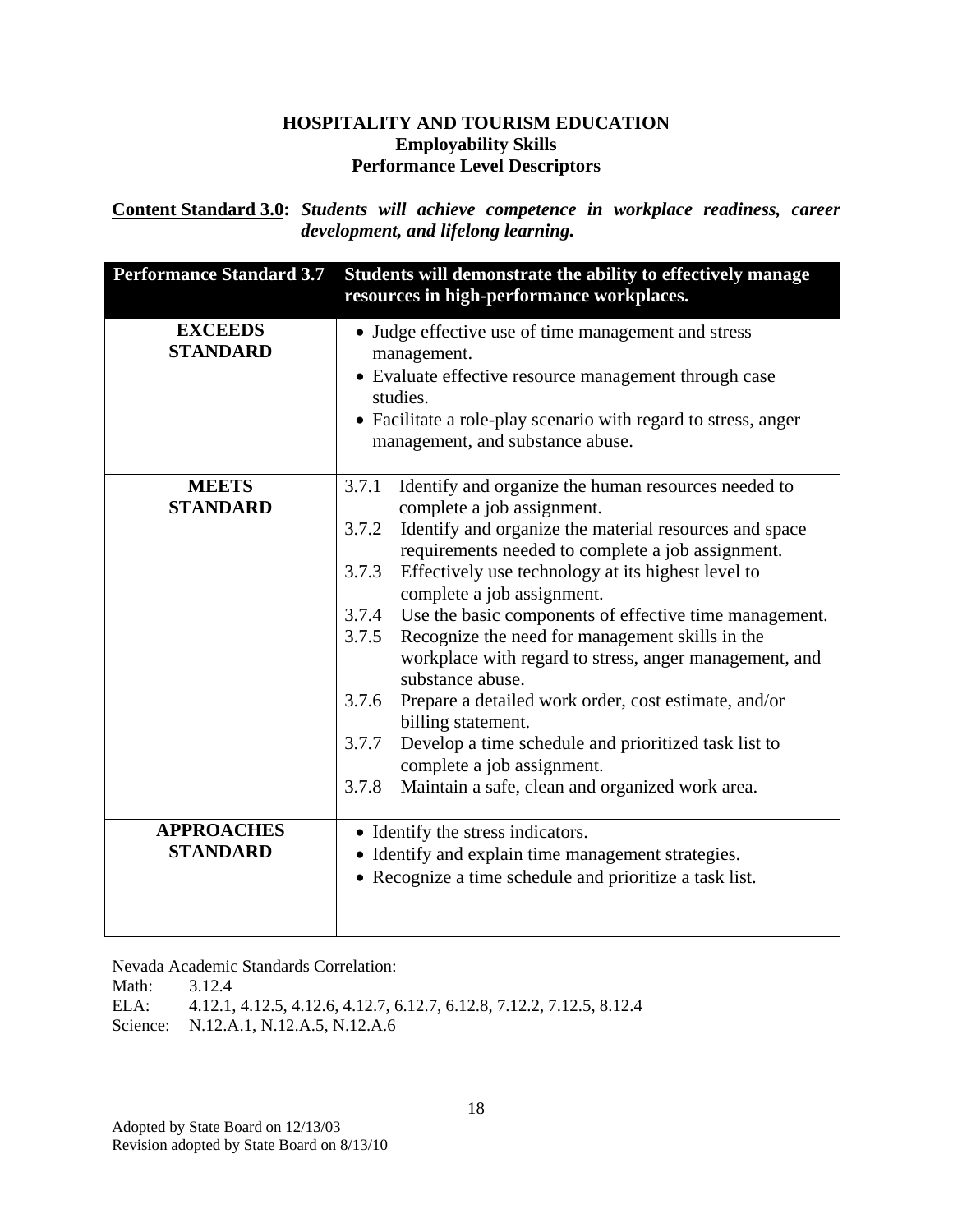**Content Standard 3.0:** *Students will achieve competence in workplace readiness, career development, and lifelong learning.*

| <b>Performance Standard 3.8</b>      | Students will demonstrate career planning and development<br>skills.                                                                                                                                                                                                                                                                                                                                                                                                                                                                                                                        |
|--------------------------------------|---------------------------------------------------------------------------------------------------------------------------------------------------------------------------------------------------------------------------------------------------------------------------------------------------------------------------------------------------------------------------------------------------------------------------------------------------------------------------------------------------------------------------------------------------------------------------------------------|
| <b>EXCEEDS</b><br><b>STANDARD</b>    | • Critique performance in a mock employment interview.<br>• Formulate a career plan based upon results of an aptitude<br>test.<br>• Incorporate skills learned through an internship or job in the<br>hospitality industry.<br>• Arrange and participate in alternative interview methods,<br>e.g., online, telephone, and panel.                                                                                                                                                                                                                                                           |
| <b>MEETS</b><br><b>STANDARD</b>      | 3.8.1<br>Prepare a job application.<br>Prepare a personal résumé.<br>3.8.2<br>Complete a personal aptitude and interest inventory.<br>3.8.3<br>3.8.4<br>Participate in a job interview.<br>3.8.5 Establish short-term career goals.<br>3.8.6 Establish long-term career goals.<br>3.8.7<br>Use the Nevada Career Information System (NCIS) or a<br>similar computer-based program to research careers in a<br>chosen field.<br>Participate in an organized job-shadowing activity.<br>3.8.8<br>Participate in a community service project.<br>3.8.9<br>3.8.10 Construct a career portfolio. |
| <b>APPROACHES</b><br><b>STANDARD</b> | • Identify areas of interest.<br>• List personal strengths and weaknesses.<br>• Match skills with potential job opportunities.                                                                                                                                                                                                                                                                                                                                                                                                                                                              |

Nevada Academic Standards Correlation:

ELA: 4.12.5, 4.12.6, 4.12.7, 5.12.1, 5.12.3, 5.12.4, 5.12.5, 5.12.6, 5.12.7, 6.12.7, 6.12.8, 7.12.1, 7.12.2, 7.12.5, 8.12.2, 8.12.3, 8.12.4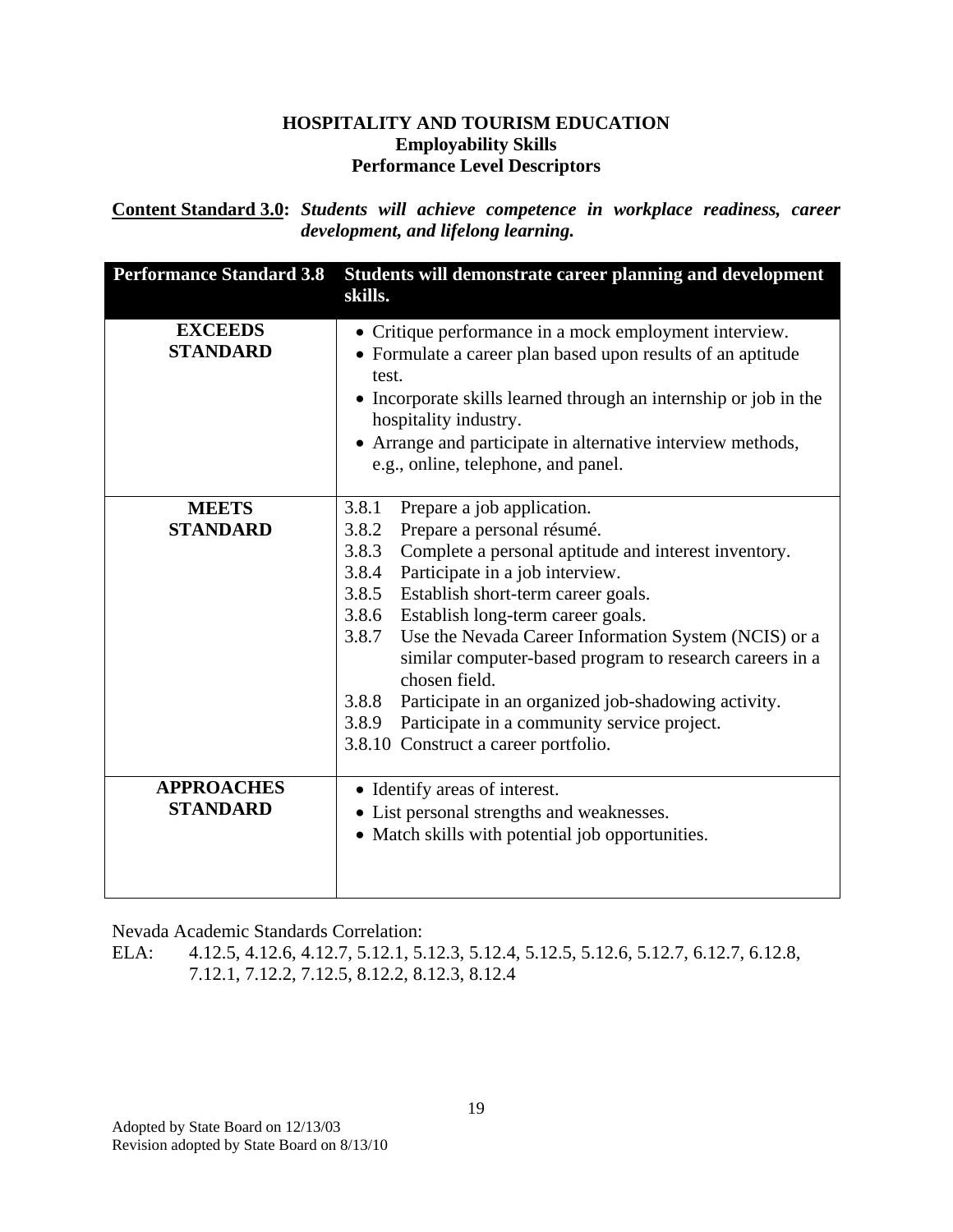**.Content Standard 3.0:** *Students will achieve competence in workplace readiness, career development, and lifelong learning.* 

| <b>Performance Standard 3.9</b>      | Students will demonstrate the ability of job retention and<br>lifelong learning skills.                                                                                                                                                                                                                                                                                                                                                                                             |
|--------------------------------------|-------------------------------------------------------------------------------------------------------------------------------------------------------------------------------------------------------------------------------------------------------------------------------------------------------------------------------------------------------------------------------------------------------------------------------------------------------------------------------------|
| <b>EXCEEDS</b><br><b>STANDARD</b>    | • Critique interpersonal skills demonstrated in a scenario.<br>• Cultivate awareness of professional development, e.g.,<br>seminars, videos, self-study courses, professional<br>publications.<br>• Network with professional organizations and/or industry<br>professionals.                                                                                                                                                                                                       |
| <b>MEETS</b><br><b>STANDARD</b>      | 3.9.1<br>Maintain an employment/career portfolio.<br>Identify strategies for balancing work and family roles.<br>3.9.2<br>Demonstrate understanding of the need for lifelong<br>3.9.3<br>learning in a rapidly changing job market.<br>Identify strategies to maintain employment in the face of<br>3.9.4<br>job reductions.<br>Identify various educational options needed for job<br>3.9.5<br>advancement.<br>3.9.6<br>Demonstrate interpersonal skills needed for job retention. |
| <b>APPROACHES</b><br><b>STANDARD</b> | • Describe the benefits of lifelong learning.<br>• List continuing professional development opportunities.<br>• Name interpersonal skills needed for professional<br>development.                                                                                                                                                                                                                                                                                                   |

Nevada Academic Standards Correlation:

ELA: 4.12.5, 4.12.6, 5.12.1, 5.12.3, 5.12.4, 5.12.5, 5.12.6, 7.12.2, 7.12.5, 8.12.2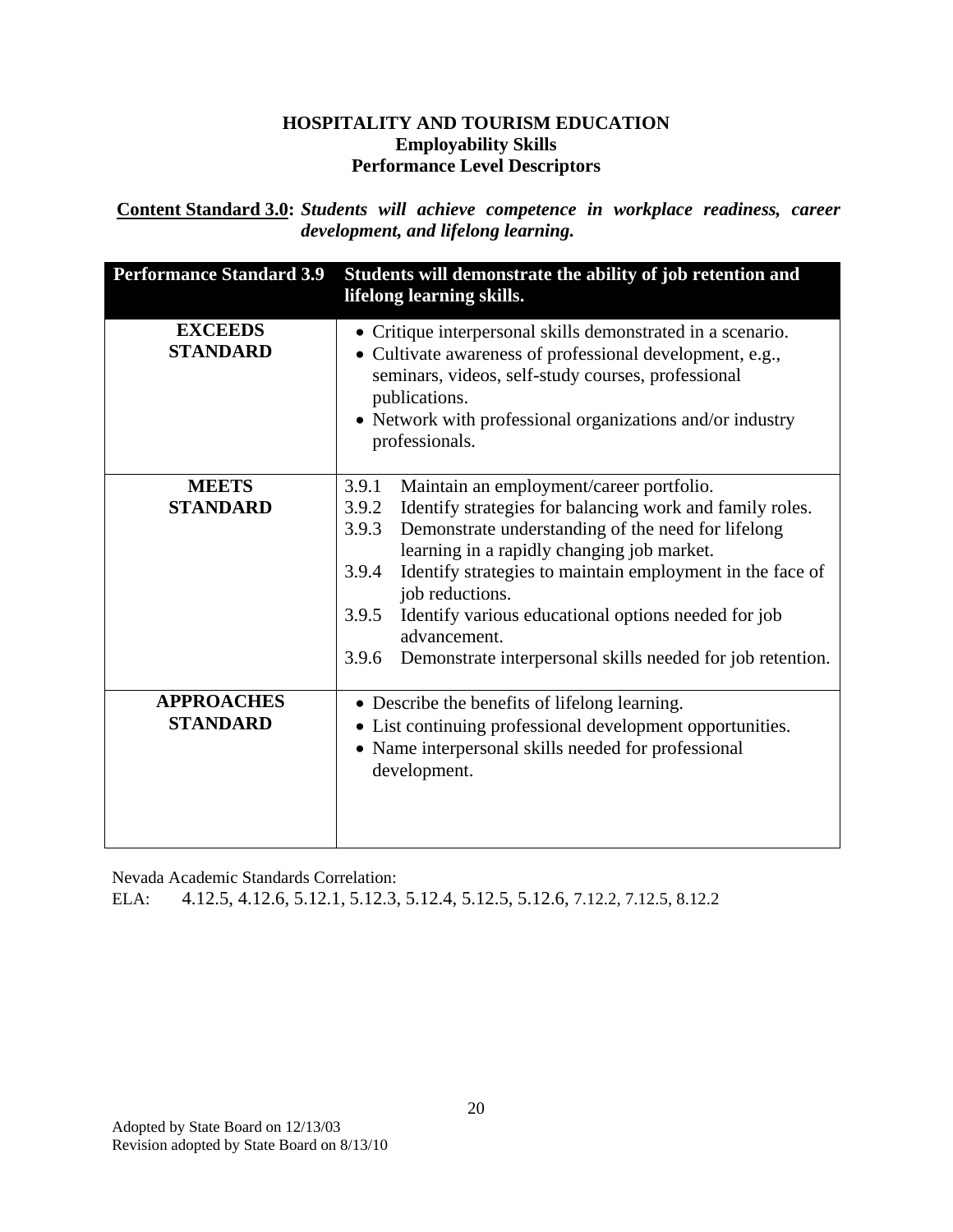#### **CROSSWALK OF HOSPITALITY AND TOURISM STANDARDS AND ACADEMIC STANDARDS**

The crosswalk of the Hospitality and Tourism Standards with the state standards for Math, Science and English Language Arts (ELA) shows by performance indicator where the learning activities in the hospitality and tourism program supports academic learning. The performance indicators from the Hospitality and Tourism Standards are grouped according to the performance standard they support; each performance indicator supports one or more of the academic standards in each corresponding cell.

#### **Content Standard 1.0: HOSPITALITY SERVICES: – Students will achieve knowledge in economics, Rooms Division, Food and Beverage Division, and Staff Division Operations (Human Resources, Sales and Marketing, Event Planning, Catering and Convention Services, Accounting, Security and Engineering) as related to the Hospitality industry.**

| <b>Performance Indicators</b> | <b>Academic Standards</b>                                                                     |
|-------------------------------|-----------------------------------------------------------------------------------------------|
| 1.1.1                         | <b>Math</b>                                                                                   |
|                               | 1.12.8 Identify and apply real number properties to solve problems.                           |
|                               | 2.12.6 Solve mathematical and practical problems involving linear and quadratic equations     |
|                               | with a variety of methods, including discrete methods (with and without technology).          |
|                               | 3.12.4 Interpret and apply consumer data presented in charts, tables and graphs to make       |
|                               | informed financial decisions related to practical applications.                               |
|                               | <b>ELA</b>                                                                                    |
|                               | 4.12.5 Make connections to self, other texts, and/or the world, use information to answer     |
|                               | specific questions; evaluate hypotheses based on information; summarize, synthesize and       |
|                               | paraphrase information; synthesize information from two or more texts.                        |
|                               | 7.12.3 Expand vocabulary through listening.                                                   |
|                               | <b>Science</b>                                                                                |
|                               | N.12.B.1 Students know science, technology, and society influenced one another in both        |
|                               | positive and negative ways.                                                                   |
|                               | N.12.B.2 Students know consumption patterns, conservation efforts, and cultural or            |
|                               | societal practices in countries have varying environmental impacts.                           |
| 1.1.2                         | <b>Math</b>                                                                                   |
|                               | 1.12.8 Identify and apply real number properties to solve problems.                           |
|                               | 2.12.6 Solve mathematical and practical problems involving linear and quadratic equations     |
|                               | with a variety of methods, including discrete methods (with and without technology).          |
|                               | 3.12.4 Interpret and apply consumer data presented in charts, tables and graphs to make       |
|                               | informed financial decisions related to practical applications.                               |
|                               | <b>ELA</b>                                                                                    |
|                               | 4.12.1 Evaluate information from illustrations, graphs, charts, titles, text boxes, diagrams, |
|                               | headings, maps; identify and explain the use of abbreviations acronyms, and parenthetical     |
|                               | expressions.                                                                                  |
|                               | <b>Science</b>                                                                                |
|                               | N.12.A.5 Students know models and modeling can be used to identify and predict cause-         |
|                               | effect relationships.                                                                         |
| 1.1.3                         | Math                                                                                          |
|                               | 1.12.8 Identify and apply real number properties to solve problems.                           |
|                               | 2.12.6 Solve mathematical and practical problems involving linear and quadratic equations     |
|                               | with a variety of methods, including discrete methods (with and without technology).          |
|                               | 3.12.4 Interpret and apply consumer data presented in charts, tables and graphs to make       |
|                               | informed financial decisions related to practical applications.                               |
|                               | 5.12.1 Organize statistical data through the use of tables, graphs, and matrices (with and    |
|                               | without technology).                                                                          |
|                               | 5.12.3 Distinguish between a sample and a census. Identify sources of bias and their          |
|                               | effect on data representations and statistical conclusions. Use the shape of a normal         |
|                               | distribution to compare and analyze data from a sample.                                       |
|                               | 5.12.6 Design, construct, analyze, and select an appropriate type of graphical                |
|                               | representation to communicate the results of a statistical experiment. Formulate and          |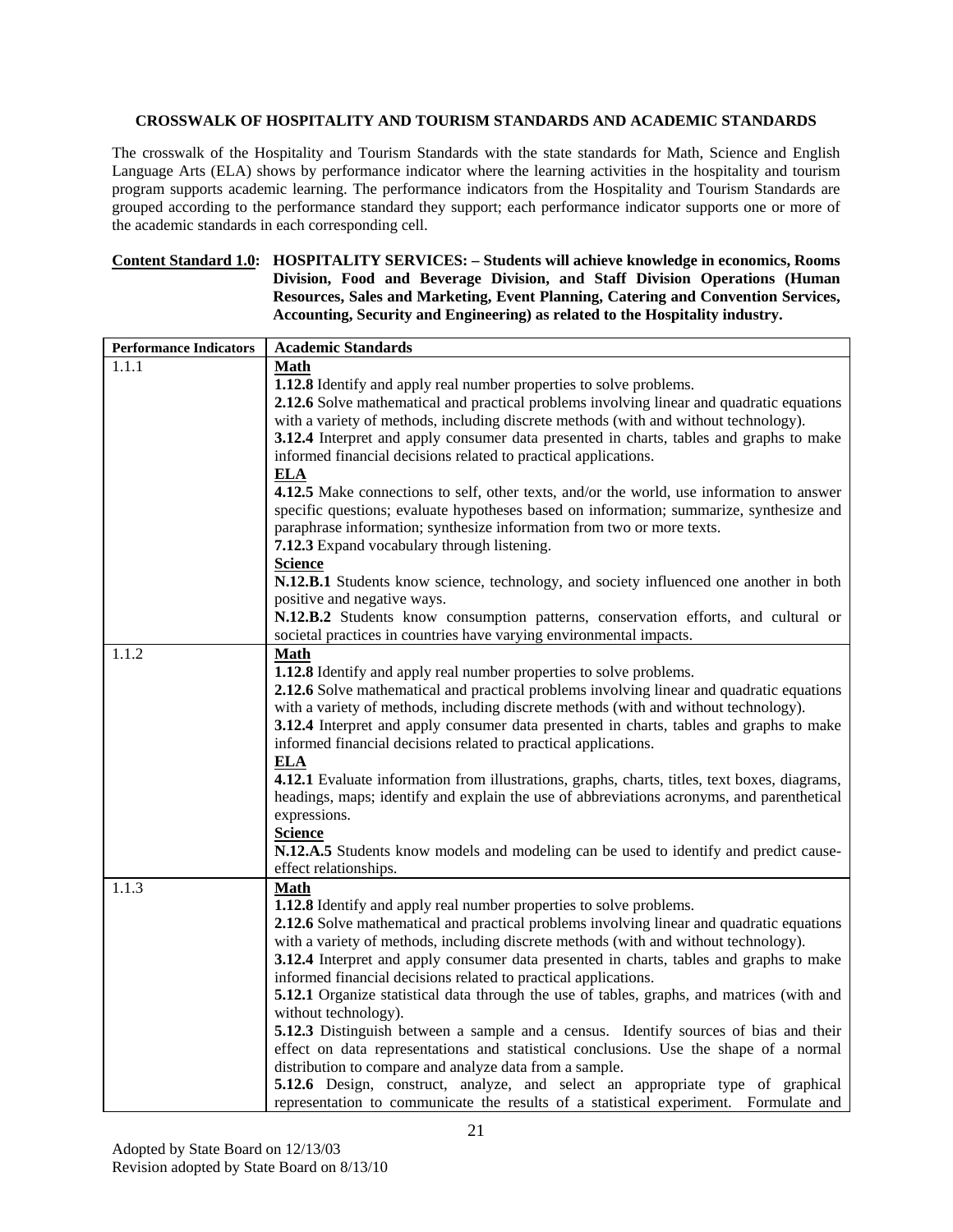|                     | justify inferences based on a valid data sample.                                                                                                                                                                                                                                                                                                                                                                                                                                                                                                                                                                                                                 |
|---------------------|------------------------------------------------------------------------------------------------------------------------------------------------------------------------------------------------------------------------------------------------------------------------------------------------------------------------------------------------------------------------------------------------------------------------------------------------------------------------------------------------------------------------------------------------------------------------------------------------------------------------------------------------------------------|
|                     | ELA<br>2.12.1-3 Select before, during and after reading strategies appropriate to text and purpose.<br>4.12.5 Make connections to self, other text, and/or the world, use information to answer<br>specific questions; evaluate hypotheses based on information; summarize, synthesize and<br>paraphrase information; synthesized information from two or more texts.<br>7.12.3 Expand vocabulary through listening.                                                                                                                                                                                                                                             |
|                     | <b>7.12.5</b> Actively listen to oral communications; listen to and participate in conversations,<br>listen to and evaluate constructive feedback; provide constructive feedback; focus<br>attention on a speaker to solve problems by identifying, synthesizing, and evaluating data.<br><b>Science</b>                                                                                                                                                                                                                                                                                                                                                         |
|                     | N.12.A.1 Students know tables, charts, illustrations and graphs can be used in making<br>arguments and claims in oral and written presentations.                                                                                                                                                                                                                                                                                                                                                                                                                                                                                                                 |
| 1.1.4               | Math                                                                                                                                                                                                                                                                                                                                                                                                                                                                                                                                                                                                                                                             |
|                     | 1.12.8 Identify and apply real number properties to solve problems.<br>2.12.6 Solve mathematical and practical problems involving linear and quadratic equations<br>with a variety of methods, including discrete methods (with and without technology).<br>3.12.4 Interpret and apply consumer data presented in charts, tables and graphs to make<br>informed financial decisions related to practical applications.<br><b>ELA</b>                                                                                                                                                                                                                             |
|                     | 2.12.1-3 Select before, during and after reading strategies appropriate to text and purpose.<br>3.12.7 Analyze the influence of culture on an author's work.<br>4.12.5 Make connections to self, other text, and/or the world, use information to answer                                                                                                                                                                                                                                                                                                                                                                                                         |
|                     | specific questions; evaluate hypotheses based on information; summarize, synthesize and<br>paraphrase information; synthesized information from two or more texts.                                                                                                                                                                                                                                                                                                                                                                                                                                                                                               |
|                     | <b>Science</b><br>N.12.A.5 Students know models and modeling can be used to identify and predict cause-<br>effect relationships.                                                                                                                                                                                                                                                                                                                                                                                                                                                                                                                                 |
| 1.2.1, 1.2.2, 1.2.3 | ELA<br>1.12.5 Apply knowledge of content-specific vocabulary in text to build comprehension.<br>4.12.3 Determine important information, main idea and supporting details with focus on<br>political essays, research articles, workplace documents, consumer documents, nostalgic                                                                                                                                                                                                                                                                                                                                                                                |
|                     | pieces, commentaries and special interest articles; analyze the logic and/or support of an<br>author's argument, viewpoint or perspective.<br>4.12.5 Make connections to self, other text, and/or the world, use information to answer<br>specific questions; evaluate hypotheses based on information; summarize, synthesize and<br>paraphrase information; synthesized information from two or more texts.                                                                                                                                                                                                                                                     |
|                     | <b>Science</b><br>N.12.A.1 Students know tables, charts, illustrations and graphs can be used in making<br>arguments and claims in oral and written presentations.                                                                                                                                                                                                                                                                                                                                                                                                                                                                                               |
|                     | N.12.A.5 Students know models and modeling can be used to identify and predict cause-<br>effect relationships.<br>N.12.A.6 Students know organizational schema can be used to represent and describe                                                                                                                                                                                                                                                                                                                                                                                                                                                             |
|                     | relationships of sets.<br>N.12.B.1 Students know science, technology, and society influenced one another in both<br>positive and negative ways.<br>N.12.B.2 Students know consumption patterns, conservation efforts, and cultural or                                                                                                                                                                                                                                                                                                                                                                                                                            |
| 1.2.4               | societal practice in countries have varying environmental impacts.<br><b>ELA</b><br>2.12.1-3 Select before, during and after reading strategies appropriate to text and purpose.<br>4.12.3 Determine important information, main idea and supporting details with focus on<br>political essays, research articles, workplace documents, consumer documents, nostalgic<br>pieces, commentaries and special interest articles; analyze the logic and/or support of an<br>author's argument, viewpoint or perspective.<br>7.12.3 Expand vocabulary through listening.<br>7.12.5 Actively listen to oral communications; listen to and participate in conversations, |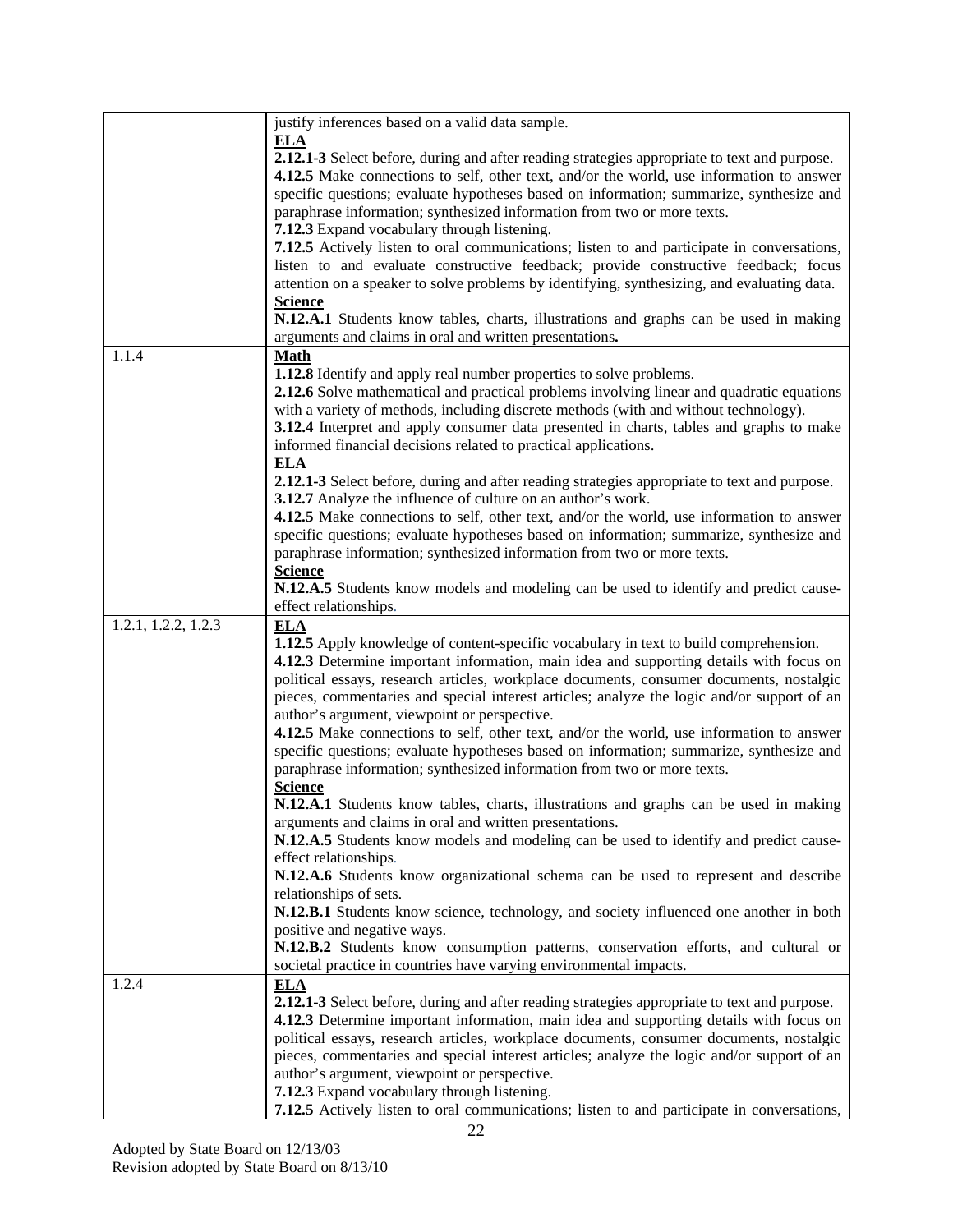|              | listen to and evaluate constructive feedback; provide constructive feedback; focus                                                                                                |
|--------------|-----------------------------------------------------------------------------------------------------------------------------------------------------------------------------------|
|              | attention on a speaker to solve problems by identifying, synthesizing, and evaluating data.                                                                                       |
| 1.2.5        | <b>ELA</b>                                                                                                                                                                        |
|              | 5.12.5 Edit for correct usage of words.                                                                                                                                           |
| 1.2.6        | <b>ELA</b>                                                                                                                                                                        |
|              | 5.12.5 Edit for correct usage of words.                                                                                                                                           |
|              | 7.12.5 Actively listen to oral communications; listen to and participate in conversations,                                                                                        |
|              | listen to and evaluate constructive feedback; provide constructive feedback; focus<br>attention on a speaker to solve problems by identifying, synthesizing, and evaluating data. |
| 1.3.1        | <b>Math</b>                                                                                                                                                                       |
|              | 3.12.4 Interpret and apply consumer data presented in charts, tables and graphs to make                                                                                           |
|              | informed financial decisions related to practical applications.                                                                                                                   |
|              | <b>ELA</b>                                                                                                                                                                        |
|              | 1.12.5 Apply knowledge of content-specific vocabulary in text to build comprehension.                                                                                             |
|              | 4.12.1 Evaluate information from illustrations, graphs, charts, titles, text boxes, diagrams,                                                                                     |
|              | headings, maps; Identify and explain the use of abbreviations acronyms, and parenthetical                                                                                         |
|              | expressions.                                                                                                                                                                      |
|              | 4.12.3 Determine important information, main idea and supporting details with focus on                                                                                            |
|              | political essays, research articles, workplace documents, consumer documents, nostalgic                                                                                           |
|              | pieces, commentaries and special interest articles; analyze the logic and/or support of an                                                                                        |
|              | author's argument, viewpoint or perspective.                                                                                                                                      |
|              | 7.12.3 Expand vocabulary through listening.                                                                                                                                       |
|              | 7.12.5 Actively listen to oral communications; listen to and participate in conversations,                                                                                        |
|              | listen to and evaluate constructive feedback; provide constructive feedback; focus<br>attention on a speaker to solve problems by identifying, synthesizing, and evaluating data. |
|              | <b>Science</b>                                                                                                                                                                    |
|              | N.12.A.6 Students know organizational schema can be used to represent and describe                                                                                                |
|              | relationships of sets.                                                                                                                                                            |
| 1.3.2, 1.3.3 | <b>ELA</b>                                                                                                                                                                        |
|              | 1.12.5 Apply knowledge of content-specific vocabulary in text to build comprehension.                                                                                             |
|              | 2.12.1-3 Select before, during and after reading strategies appropriate to text and purpose.                                                                                      |
|              | 4.12.1 Evaluate information from illustrations, graphs, charts, titles, text boxes, diagrams,                                                                                     |
|              | headings, maps; identify and explain the use of abbreviations acronyms, and parenthetical                                                                                         |
|              | expressions.                                                                                                                                                                      |
|              | <b>Science</b>                                                                                                                                                                    |
|              | N.12.A.2 Students know scientists maintain a permanent record of procedures, data,                                                                                                |
|              | analyses, decisions and understanding of scientific investigations.                                                                                                               |
| 1.4.1        | <b>Math</b>                                                                                                                                                                       |
|              | 3.12.4 Interpret and apply consumer data presented in charts, tables and graphs to make<br>informed financial decisions related to practical applications.                        |
|              | <b>ELA</b>                                                                                                                                                                        |
|              | 1.12.5 Apply knowledge of content-specific vocabulary in text to build comprehension.                                                                                             |
|              | 4.12.1 Evaluate information from illustrations, graphs, charts, titles, text boxes, diagrams,                                                                                     |
|              | headings, maps; Identify and explain the use of abbreviations acronyms, and parenthetical                                                                                         |
|              | expressions.                                                                                                                                                                      |
|              | 4.12.3 Determine important information, main idea and supporting details with focus on                                                                                            |
|              | political essays, research articles, workplace documents, consumer documents, nostalgic                                                                                           |
|              | pieces, commentaries and special interest articles; analyze the logic and/or support of an                                                                                        |
|              | author's argument, viewpoint or perspective.                                                                                                                                      |
|              | 7.12.3 Expand vocabulary through listening.                                                                                                                                       |
|              | <b>Science</b><br>N.12.A.2 Students know scientists maintain a permanent record of procedures, data,                                                                              |
|              | analyses, decisions and understanding of scientific investigations.                                                                                                               |
|              | N.12.A.6 Students know organizational schema can be used to represent and describe                                                                                                |
|              | relationships of sets.                                                                                                                                                            |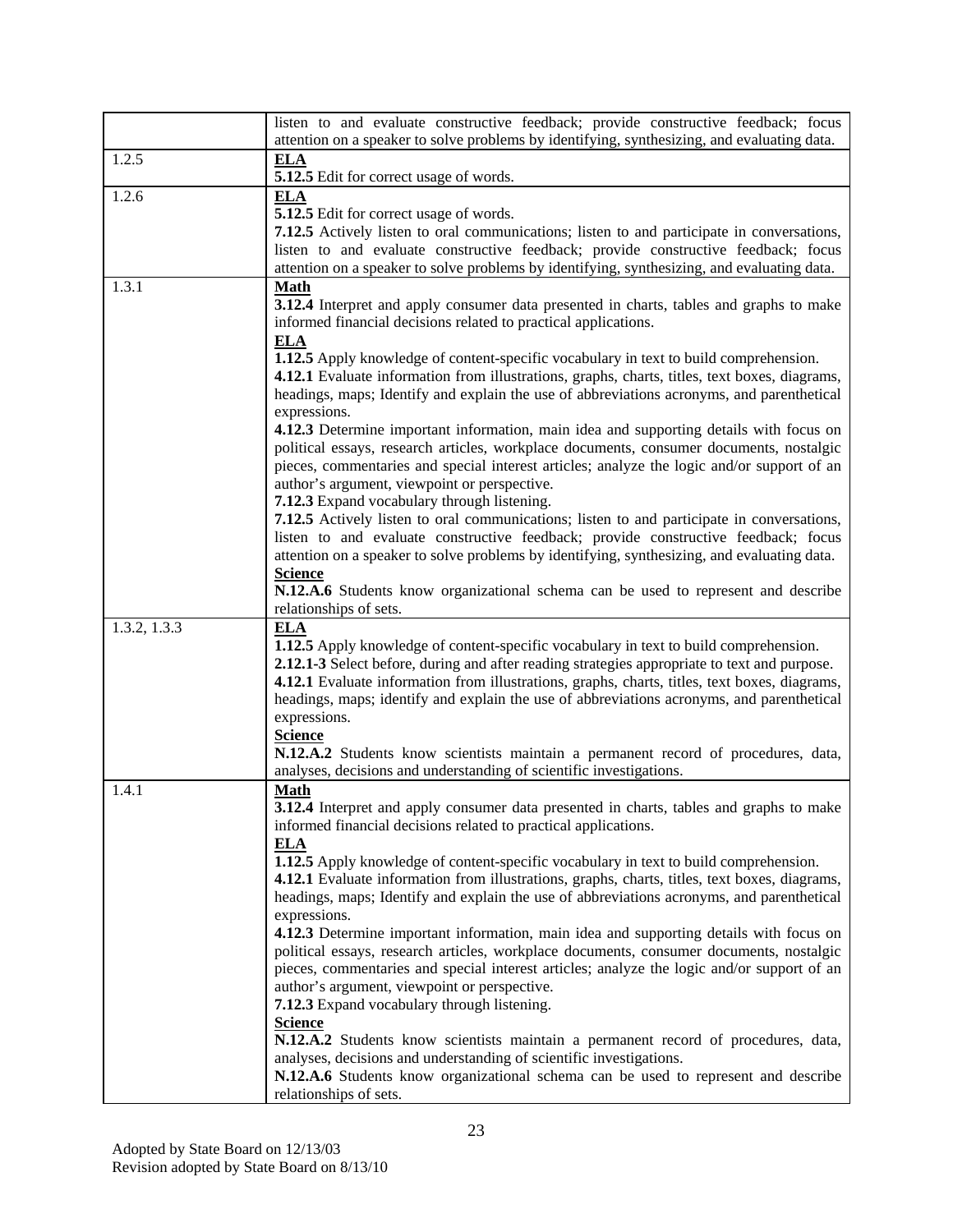|              | N.12.B.2 Students know consumption patterns, conservation efforts, and cultural or                                                                                                                                                                                                                                                                                                                                                                                                                                                                                                                                                                                                                                                                                                                                                                                                                                                                                                                                                                                                                                                            |
|--------------|-----------------------------------------------------------------------------------------------------------------------------------------------------------------------------------------------------------------------------------------------------------------------------------------------------------------------------------------------------------------------------------------------------------------------------------------------------------------------------------------------------------------------------------------------------------------------------------------------------------------------------------------------------------------------------------------------------------------------------------------------------------------------------------------------------------------------------------------------------------------------------------------------------------------------------------------------------------------------------------------------------------------------------------------------------------------------------------------------------------------------------------------------|
|              | societal practice in countries have varying environmental impacts.                                                                                                                                                                                                                                                                                                                                                                                                                                                                                                                                                                                                                                                                                                                                                                                                                                                                                                                                                                                                                                                                            |
| 1.4.2, 1.4.3 | <b>ELA</b><br>2.12.1-3 Select before, during and after reading strategies appropriate to text and purpose.<br>4.12.1 Evaluate information from illustrations, graphs, charts, titles, text boxes, diagrams,<br>headings, maps; Identify and explain the use of abbreviations acronyms, and parenthetical<br>expressions.<br>7.12.3 Expand vocabulary through listening.                                                                                                                                                                                                                                                                                                                                                                                                                                                                                                                                                                                                                                                                                                                                                                       |
| 1.5.1        | <b>Math</b><br>3.12.4 Interpret and apply consumer data presented in charts, tables and graphs to make<br>informed financial decisions related to practical applications.<br><b>ELA</b><br>2.12.1-3 Select before, during and after reading strategies appropriate to text and purpose.<br>4.12.1 Evaluate information from illustrations, graphs, charts, titles, text boxes, diagrams,<br>headings, maps; Identify and explain the use of abbreviations acronyms, and parenthetical<br>expressions.<br>4.12.3 Determine important information, main idea and supporting details with focus on<br>political essays, research articles, workplace documents, consumer documents, nostalgic<br>pieces, commentaries and special interest articles; analyze the logic and/or support of an<br>author's argument, viewpoint or perspective.<br>7.12.5 Actively listen to oral communications; listen to and participate in conversations,<br>listen to and evaluate constructive feedback; provide constructive feedback; focus<br>attention on a speaker to solve problems by identifying, synthesizing, and evaluating data.<br><b>Science</b> |
|              | N.12.A.2 Students know scientists maintain a permanent record of procedures, data,<br>analyses, decisions and understanding of scientific investigations.<br>N.12.A.6 Students know organizational schema can be used to represent and describe<br>relationships of sets.                                                                                                                                                                                                                                                                                                                                                                                                                                                                                                                                                                                                                                                                                                                                                                                                                                                                     |
| 1.5.2        | <b>ELA</b><br>1.12.5 Apply knowledge of content-specific vocabulary in text to build comprehension.<br>4.12.1 Evaluate information from illustrations, graphs, charts, titles, text boxes, diagrams,<br>headings, maps; identify and explain the use of abbreviations acronyms, and parenthetical<br>expressions.<br>7.12.3 Expand vocabulary through listening.                                                                                                                                                                                                                                                                                                                                                                                                                                                                                                                                                                                                                                                                                                                                                                              |
| 1.5.3, 1.5.4 | Math<br>1.12.8 Identify and apply real number properties to solve problems.<br>3.12.4 Interpret and apply consumer data presented in charts, tables and graphs to make<br>informed financial decisions related to practical applications.<br><b>ELA</b><br>2.12.1-3 Select before, during and after reading strategies appropriate to text and purpose.<br>4.12.3 Determine important information, main idea and supporting details with focus on<br>political essays, research articles, workplace documents, consumer documents, nostalgic<br>pieces, commentaries and special interest articles; analyze the logic and/or support of an<br>author's argument, viewpoint or perspective.<br><b>Science</b><br>N.12.A.2 Students know scientists maintain a permanent record of procedures, data,<br>analyses, decisions and understanding of scientific investigations.                                                                                                                                                                                                                                                                     |

#### **Content Standard 2: TRAVEL AND TOURISM: –** *Students will achieve knowledge in economics, lodging and transportation, wholesale and retail travel services, event planning, conventions, sales and marketing, and destination marketing, as related to the travel and tourism industry.*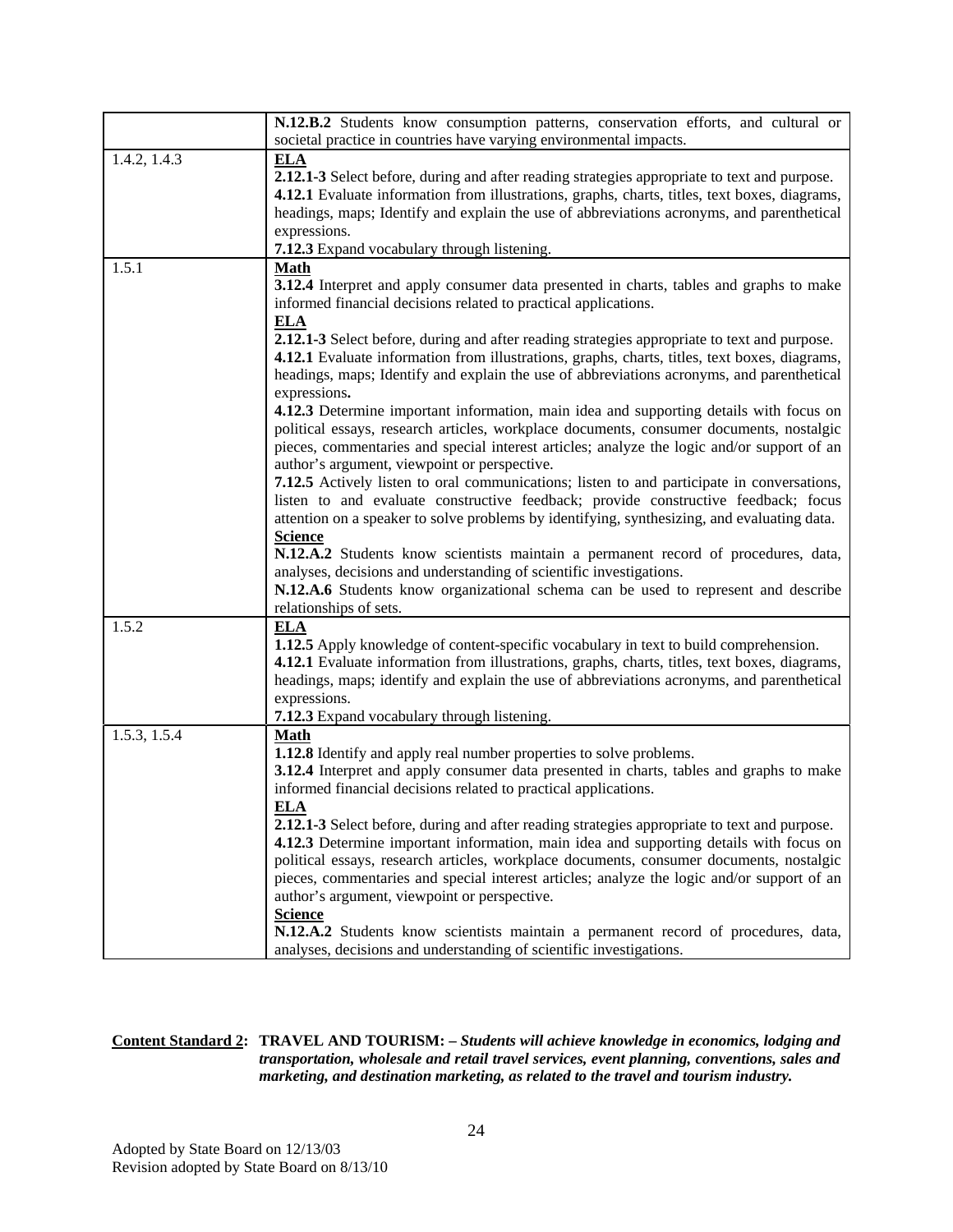| <b>Performance Indicators</b> | <b>Academic Standards</b>                                                                         |
|-------------------------------|---------------------------------------------------------------------------------------------------|
| 2.1.1                         | <b>Math</b>                                                                                       |
|                               | 1.12.8 Identify and apply real number properties to solve problems.                               |
|                               | 2.12.6 Solve mathematical and practical problems involving linear and quadratic equations         |
|                               | with a variety of methods, including discrete methods (with and without technology).              |
|                               | <b>3.12.4</b> Interpret and apply consumer data presented in charts, tables and graphs to make    |
|                               | informed financial decisions related to practical applications.                                   |
|                               | <b>5.12.1</b> Organize statistical data through the use of tables, graphs, and matrices (with and |
|                               | without technology).                                                                              |
|                               | 5.12.3 Distinguish between a sample and a census. Identify sources of bias and their              |
|                               | effect on data representations and statistical conclusions. Use the shape of a normal             |
|                               | distribution to compare and analyze data from a sample.                                           |
|                               |                                                                                                   |
|                               | <b>ELA</b>                                                                                        |
|                               | 2.12.1-3 Select before, during and after reading strategies appropriate to text and purpose.      |
|                               | 4.12.3 Determine important information, main idea and supporting details with focus on            |
|                               | political essays, research articles, workplace documents, consumer documents, nostalgic           |
|                               | pieces, commentaries and special interest articles; analyze the logic and/or support of an        |
|                               | author's argument, viewpoint or perspective.                                                      |
|                               | <b>Science</b>                                                                                    |
|                               | N.12.A.2 Students know scientists maintain a permanent record of procedures, data,                |
|                               | analyses, decisions and understanding.                                                            |
|                               | N.12.B.2 Students know consumption patterns, conservation efforts, and cultural or                |
|                               | societal practice in countries have varying environmental impacts.                                |
| 2.1.2                         | Math                                                                                              |
|                               | 1.12.8 Identify and apply real number properties to solve problems.                               |
|                               | 2.12.6 Solve mathematical and practical problems involving linear and quadratic equations         |
|                               | with a variety of methods, including discrete methods (with and without technology).              |
|                               | 3.12.4 Interpret and apply consumer data presented in charts, tables and graphs to make           |
|                               | informed financial decisions related to practical applications.                                   |
|                               | <b>5.12.1</b> Organize statistical data through the use of tables, graphs, and matrices (with and |
|                               | without technology).                                                                              |
|                               | <b>ELA</b>                                                                                        |
|                               | 4.12.1 Evaluate information from illustrations, graphs, charts, titles, text boxes, diagrams,     |
|                               | headings, maps; Identify and explain the use of abbreviations acronyms, parenthetical             |
|                               | expressions.                                                                                      |
|                               | <b>Science</b>                                                                                    |
|                               | N.12.A.1 Students know tables, charts, illustrations and graphs can be used in making             |
|                               | arguments and claims in oral and written presentations.                                           |
|                               | N.12.A.5 Students know models and modeling can be used to identify and predict cause-             |
|                               | effect relationships.                                                                             |
|                               | N.12.A.6 Students know organizational schema can be used to represent and describe                |
|                               | relationships of sets.                                                                            |
| 2.1.3                         | <b>Math</b>                                                                                       |
|                               | 1.12.8 Identify and apply real number properties to solve problems.                               |
|                               | 2.12.6 Solve mathematical and practical problems involving linear and quadratic equations         |
|                               | with a variety of methods, including discrete methods (with and without technology).              |
|                               | 3.12.4 Interpret and apply consumer data presented in charts, tables and graphs to make           |
|                               | informed financial decisions related to practical applications.                                   |
|                               |                                                                                                   |
|                               | <b>5.12.1</b> Organize statistical data through the use of tables, graphs, and matrices (with and |
|                               | without technology).                                                                              |
|                               | <b>5.12.3</b> Distinguish between a sample and a census. Identify sources of bias and their       |
|                               | effect on data representations and statistical conclusions. Use the shape of a normal             |
|                               | distribution to compare and analyze data from a sample.                                           |
|                               | <b>ELA</b>                                                                                        |
|                               | 4.12.3 Determine important information, main idea and supporting details with focus on            |
|                               | political essays, research articles, workplace documents, consumer documents, nostalgic           |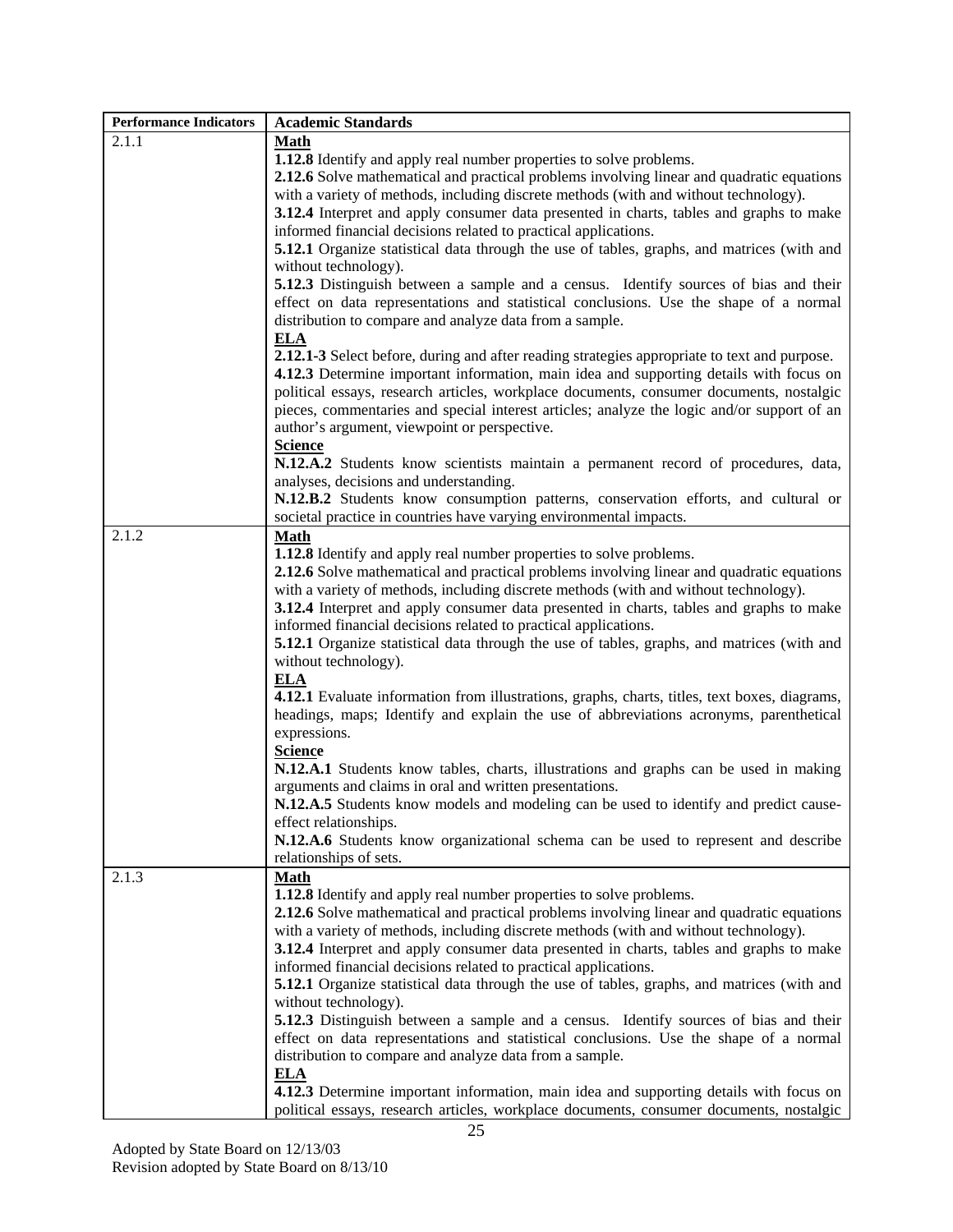|                     | pieces, commentaries and special interest articles; analyze the logic and/or support of an        |
|---------------------|---------------------------------------------------------------------------------------------------|
|                     | author's argument, viewpoint or perspective.                                                      |
|                     | 7.12.3 Expand vocabulary through listening.                                                       |
|                     | <b>Science</b>                                                                                    |
|                     | N.12.B.2 Students know consumption patterns, conservation efforts, and cultural or                |
|                     | societal practice in countries have varying environmental impacts.                                |
| 2.1.4               | <b>Math</b>                                                                                       |
|                     | 1.12.8 Identify and apply real number properties to solve problems.                               |
|                     | 2.12.6 Solve mathematical and practical problems involving linear and quadratic equations         |
|                     | with a variety of methods, including discrete methods (with and without technology).              |
|                     | 3.12.1 Estimate and convert between customary and metric systems.                                 |
|                     | 3.12.4 Interpret and apply consumer data presented in charts, tables and graphs to make           |
|                     | informed financial decisions related to practical applications.                                   |
|                     | 4.12.3 Determine important information, main idea and supporting details with focus on            |
|                     | political essays, research articles, workplace documents, consumer documents, nostalgic           |
|                     | pieces, commentaries and special interest articles; analyze the logic and/or support of an        |
|                     | author's argument, viewpoint or perspective.                                                      |
|                     | <b>ELA</b>                                                                                        |
|                     | 7.12.5 Actively listen to oral communications; listen to and participate in conversations,        |
|                     | listen to and evaluate constructive feedback; provide constructive feedback; focus                |
|                     | attention on a speaker to solve problems by identifying, synthesizing, and evaluating data.       |
| 2.2.1, 2.2.2, 2.2.3 |                                                                                                   |
|                     | <b>ELA</b>                                                                                        |
|                     | 1.12.5 Apply knowledge of content-specific vocabulary in text to build comprehension.             |
|                     | 2.12.1-3 Select before, during and after reading strategies appropriate to text and purpose.      |
|                     | 4.12.1 Evaluate information from illustrations, graphs, charts, titles, text boxes, diagrams,     |
|                     | headings, maps; identify and explain the use of abbreviations acronyms, and parenthetical         |
|                     | expressions.                                                                                      |
|                     | 4.12.3 Determine important information, main idea and supporting details with focus on            |
|                     | political essays, research articles, workplace documents, consumer documents, nostalgic           |
|                     | pieces, commentaries and special interest articles; analyze the logic and/or support of an        |
|                     | author's argument, viewpoint or perspective.                                                      |
|                     | 4.12.5 Make connections to self, other text, and/or the world, use information to answer          |
|                     | specific questions; evaluate hypotheses based on information; summarize, synthesize and           |
|                     | paraphrase information; synthesized information from two or more texts.                           |
|                     | 7.12.3 Expand vocabulary through listening.                                                       |
|                     | 7.12.5 Actively listen to oral communications; listen to and participate in conversations,        |
|                     | listen to and evaluate constructive feedback; provide constructive feedback; focus                |
|                     | attention on a speaker to solve problems by identifying, synthesizing, and evaluating data.       |
|                     | <b>8.4.4</b> Contribute to conversations and discussions about a given topic; respond to          |
|                     | questions to clarify and extend ideas; ask relevant questions to clarify information.             |
|                     | <b>Science</b>                                                                                    |
|                     | N.12.A.1 Students know tables, charts, illustrations and graphs can be used in making             |
|                     | arguments and claims in oral and written presentations.                                           |
| 2.2.4               | <b>Science</b>                                                                                    |
|                     | N.12.B.2 Students know consumption patterns, conservation efforts, and cultural or                |
|                     | societal practice in countries have varying environmental impacts.                                |
| 2.2.5, 2.2.7        | <b>Math</b>                                                                                       |
|                     | 3.12.4 Interpret and apply consumer data presented in charts, tables and graphs to make           |
|                     | informed financial decisions related to practical applications.                                   |
|                     | <b>5.12.1</b> Organize statistical data through the use of tables, graphs, and matrices (with and |
|                     | without technology).                                                                              |
|                     | 5.12.3 Distinguish between a sample and a census. Identify sources of bias and their              |
|                     | effect on data representations and statistical conclusions. Use the shape of a normal             |
|                     | distribution to compare and analyze data from a sample.                                           |
|                     | <b>ELA</b>                                                                                        |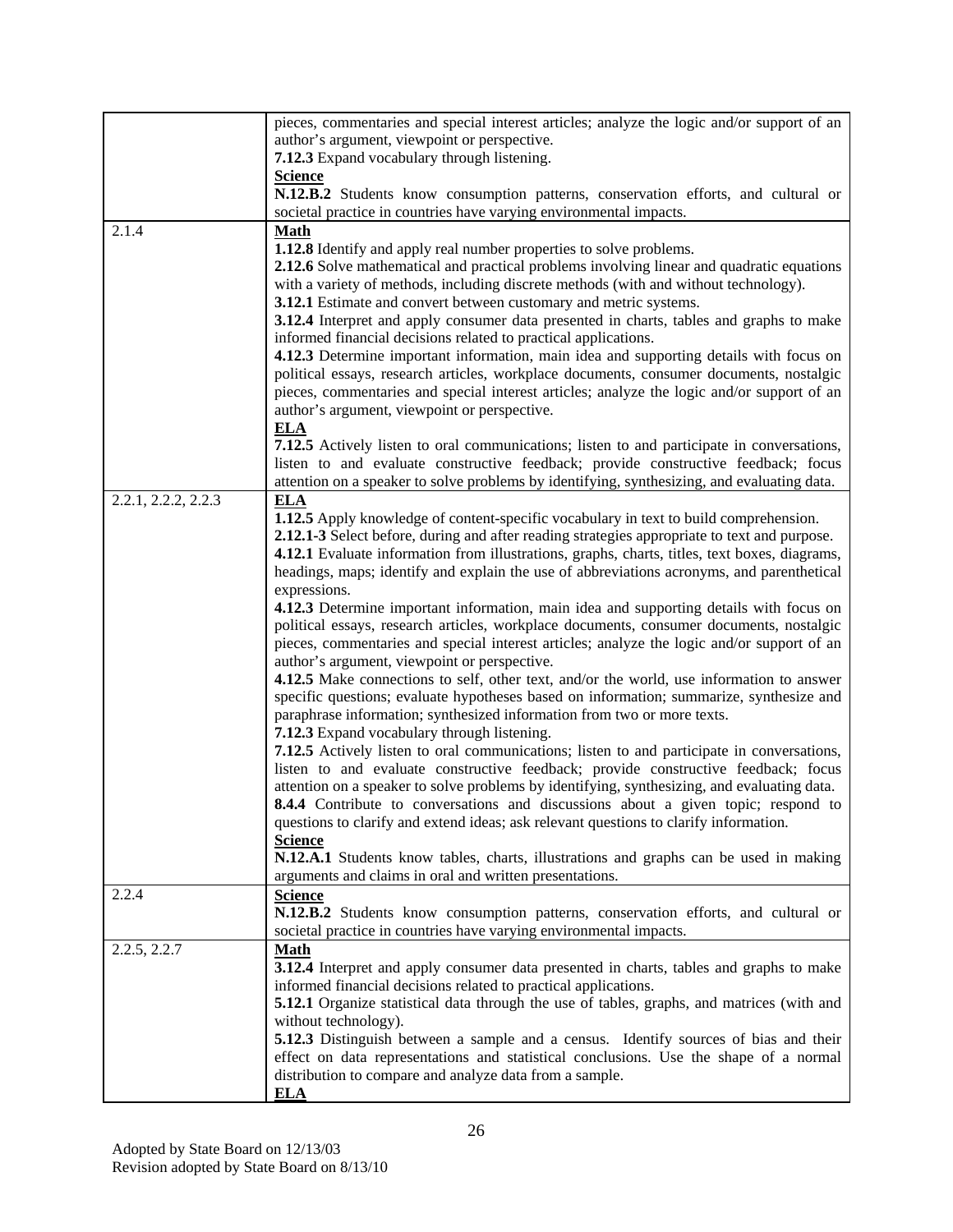|              | 2.12.1-3 Select before, during and after reading strategies appropriate to text and purpose.<br>4.12.5 Make connections to self, other text, and/or the world, use information to answer<br>specific questions; evaluate hypotheses based on information; summarize, synthesize and<br>paraphrase information; synthesized information from two or more texts.<br><b>Science</b><br>N.12.B.1 Students know science, technology, and society influenced one another in both<br>positive and negative ways.                                                                                                                                                                                                                                                                                                                                                                                                                                                                                                                                                                                                                                                                                                                                                         |
|--------------|-------------------------------------------------------------------------------------------------------------------------------------------------------------------------------------------------------------------------------------------------------------------------------------------------------------------------------------------------------------------------------------------------------------------------------------------------------------------------------------------------------------------------------------------------------------------------------------------------------------------------------------------------------------------------------------------------------------------------------------------------------------------------------------------------------------------------------------------------------------------------------------------------------------------------------------------------------------------------------------------------------------------------------------------------------------------------------------------------------------------------------------------------------------------------------------------------------------------------------------------------------------------|
|              | N.12.B.2 Students know consumption patterns, conservation efforts, and cultural or<br>societal practice in countries have varying environmental impacts                                                                                                                                                                                                                                                                                                                                                                                                                                                                                                                                                                                                                                                                                                                                                                                                                                                                                                                                                                                                                                                                                                           |
| 2.2.6        | <b>Science</b><br>N.12.B.1 Students know science, technology, and society influenced one another in both<br>positive and negative ways.                                                                                                                                                                                                                                                                                                                                                                                                                                                                                                                                                                                                                                                                                                                                                                                                                                                                                                                                                                                                                                                                                                                           |
| 2.3.1        | <b>ELA</b><br>1.12.5 Apply knowledge of content-specific vocabulary in text to build comprehension.<br>2.12.1-3 Select before, during and after reading strategies appropriate to text and purpose.<br>4.12.3 Determine important information, main idea and supporting details with focus on<br>political essays, research articles, workplace documents, consumer documents, nostalgic<br>pieces, commentaries and special interest articles; analyze the logic and/or support of an<br>author's argument, viewpoint or perspective.                                                                                                                                                                                                                                                                                                                                                                                                                                                                                                                                                                                                                                                                                                                            |
| 2.3.2        | <b>Math</b><br>3.12.4 Interpret and apply consumer data presented in charts, tables and graphs to make<br>informed financial decisions related to practical applications.                                                                                                                                                                                                                                                                                                                                                                                                                                                                                                                                                                                                                                                                                                                                                                                                                                                                                                                                                                                                                                                                                         |
|              | <b>ELA</b><br><b>1.12.5</b> Apply knowledge of content-specific vocabulary in text to build comprehension.<br>4.12.1 Evaluate information from illustrations, graphs, charts, titles, text boxes, diagrams,<br>headings, maps; identify and explain the use of abbreviations acronyms, parenthetical<br>expressions.<br>4.12.3 Determine important information, main idea and supporting details with focus on<br>political essays, research articles, workplace documents, consumer documents, nostalgic<br>pieces, commentaries and special interest articles; analyze the logic and/or support of an<br>author's argument, viewpoint or perspective.<br>4.12.5 Make connections to self, other text, and/or the world, use information to answer<br>specific questions; evaluate hypotheses based on information; summarize, synthesize and<br>paraphrase information; synthesized information.<br><b>Science</b><br>N.12.A.5 Students know models and modeling can be used to identify and predict cause-<br>effect relationships.                                                                                                                                                                                                                            |
| 2.3.3, 2.3.4 | <b>ELA</b><br>4.12.3 Determine important information, main idea and supporting details with focus on<br>political essays, research articles, workplace documents, consumer documents, nostalgic<br>pieces, commentaries and special interest articles; analyze the logic and/or support of an<br>author's argument, viewpoint or perspective.<br>4.12.5 Make connections to self, other text, and/or the world, use information to answer<br>specific questions; evaluate hypotheses based on information; summarize, synthesize and<br>paraphrase information; synthesized information from two or more texts.<br>7.12.3 Expand vocabulary through listening.<br>7.12.5 Actively listen to oral communications; listen to and participate in conversations,<br>listen to and evaluate constructive feedback; provide constructive feedback; focus<br>attention on a speaker to solve problems by identifying, synthesizing, and evaluating data.<br><b>Science</b><br><b>L.12.C.3</b> Students know the amount of living matter an environment can support is limited<br>by the availability of matter, energy, and the ability of the ecosystem to recycle materials.<br>N.12.B.1 Students know science, technology, and society influenced one another in both |
|              | positive and negative ways.<br>N.12.B.2 Students know consumption patterns, conservation efforts, and cultural or                                                                                                                                                                                                                                                                                                                                                                                                                                                                                                                                                                                                                                                                                                                                                                                                                                                                                                                                                                                                                                                                                                                                                 |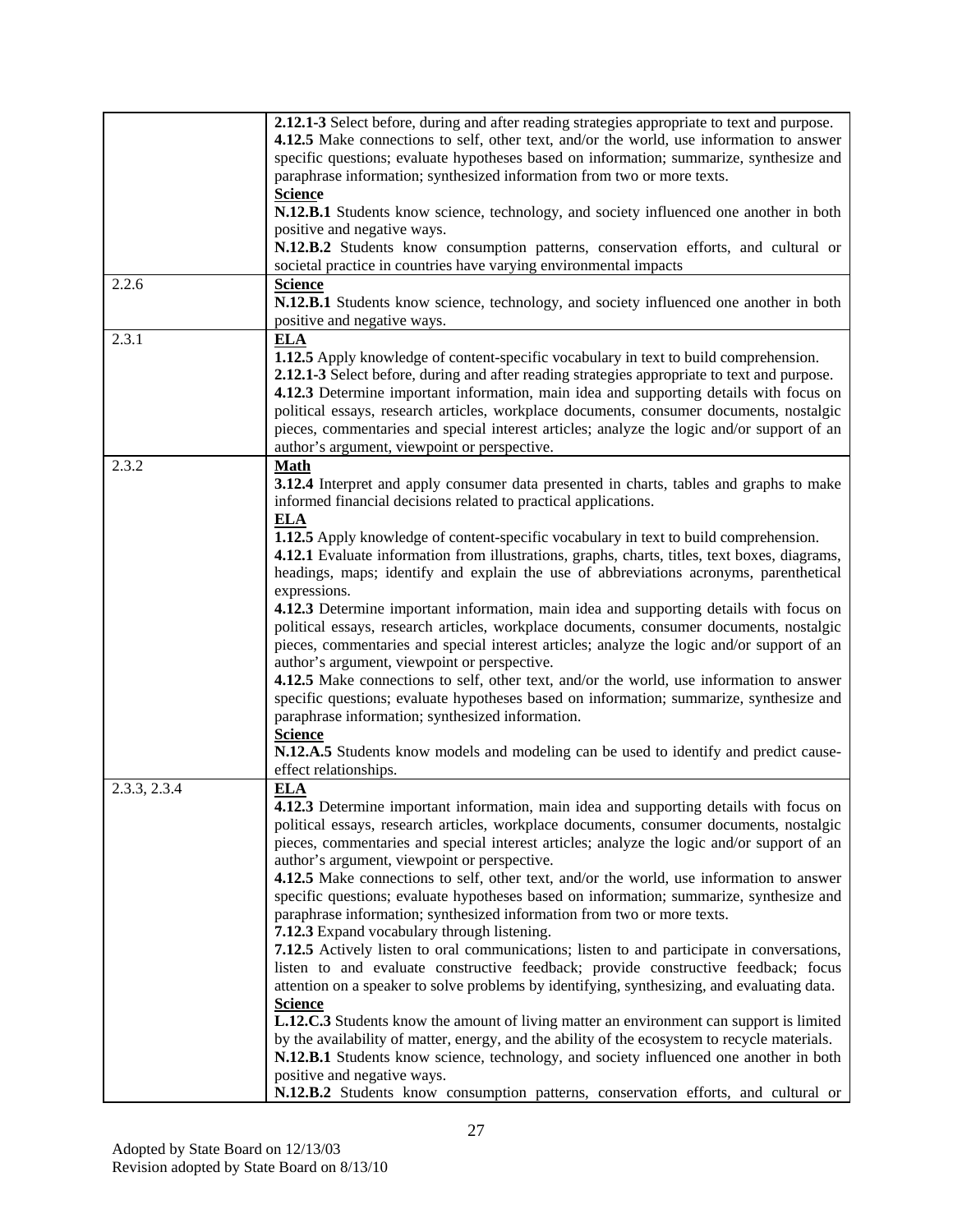|                           | societal practice in countries have varying environmental impact.                              |
|---------------------------|------------------------------------------------------------------------------------------------|
| 2.4.1                     | <b>Math</b>                                                                                    |
|                           | <b>3.12.4</b> Interpret and apply consumer data presented in charts, tables and graphs to make |
|                           | informed financial decisions related to practical applications.                                |
|                           | <b>ELA</b>                                                                                     |
|                           | 2.12.1-3 Select before, during and after reading strategies appropriate to text and purpose.   |
|                           | 4.12.3 Determine important information, main idea and supporting details with focus on         |
|                           | political essays, research articles, workplace documents, consumer documents, nostalgic        |
|                           | pieces, commentaries and special interest articles; analyze the logic and/or support of an     |
|                           |                                                                                                |
|                           | author's argument, viewpoint or perspective.                                                   |
|                           | 4.12.5 Make connections to self, other text, and/or the world, use information to answer       |
|                           | specific questions; evaluate hypotheses based on information; summarize, synthesize and        |
|                           | paraphrase information; synthesized information from two or more texts.                        |
| 2.4.2, 2.4.3, 2.4.4,      | <b>Math</b>                                                                                    |
| 2.4.5                     | <b>3.12.4</b> Interpret and apply consumer data presented in charts, tables and graphs to make |
|                           | informed financial decisions related to practical applications.                                |
|                           | <b>ELA</b>                                                                                     |
|                           | 1.12.5 Apply knowledge of content-specific vocabulary in text to build comprehension.          |
|                           | 2.12.1-3 Select before, during and after reading strategies appropriate to text and purpose.   |
|                           | 4.12.1 Evaluate information from illustrations, graphs, charts, titles, text boxes, diagrams,  |
|                           | headings, maps; Identify and explain the use of abbreviations acronyms, parenthetical          |
|                           | expressions.                                                                                   |
|                           | 4.12.3 Determine important information, main idea and supporting details with focus on         |
|                           | political essays, research articles, workplace documents, consumer documents, nostalgic        |
|                           |                                                                                                |
|                           | pieces, commentaries and special interest articles; analyze the logic and/or support of an     |
|                           | author's argument, viewpoint or perspective.                                                   |
|                           | 4.12.5 Make connections to self, other text, and/or the world, use information to answer       |
|                           | specific questions; evaluate hypotheses based on information; summarize, synthesize and        |
|                           | paraphrase information; synthesized information from two or more texts.                        |
|                           | 7.12.5 Actively listen to oral communications; listen to and participate in conversations,     |
|                           | listen to and evaluate constructive feedback; provide constructive feedback; focus             |
|                           | attention on a speaker to solve problems by identifying, synthesizing, and evaluating data.    |
| 2.4.6                     | <b>ELA</b>                                                                                     |
|                           | 1.12.5 Apply knowledge of content-specific vocabulary in text to build comprehension.          |
|                           | 7.12.3 Expand vocabulary through listening.                                                    |
| 2.5.1, 2.5.2, 2.5.3       | <b>Math</b>                                                                                    |
|                           | 1.12.8 Identify and apply real number properties to solve problems.                            |
|                           | 3.12.1 Estimate and convert between customary and metric systems.                              |
|                           | 3.12.4 Interpret and apply consumer data presented in charts, tables and graphs to make        |
|                           | informed financial decisions related to practical applications.                                |
|                           |                                                                                                |
|                           | ELA                                                                                            |
|                           | 1.12.5 Apply knowledge of content-specific vocabulary in text to build comprehension.          |
|                           | 2.12.1-3 Select before, during and after reading strategies appropriate to text and purpose.   |
|                           | 4.12.3 Determine important information, main idea and supporting details with focus on         |
|                           | political essays, research articles, workplace documents, consumer documents, nostalgic        |
|                           | pieces, commentaries and special interest articles; analyze the logic and/or support of an     |
|                           | author's argument, viewpoint or perspective.                                                   |
|                           | 4.12.5 Make connections to self, other text, and/or the world, use information to answer       |
|                           | specific questions; evaluate hypotheses based on information; summarize, synthesize and        |
|                           | paraphrase information; synthesized information from two or more texts.                        |
|                           | 7.12.3 Expand vocabulary through listening.                                                    |
| $2.5.4, 2.5.\overline{5}$ | <b>Math</b>                                                                                    |
|                           | <b>3.12.1</b> Estimate and convert between customary and metric systems.                       |
|                           | 3.12.4 Interpret and apply consumer data presented in charts, tables and graphs to make        |
|                           | informed financial decisions related to practical applications.                                |
|                           |                                                                                                |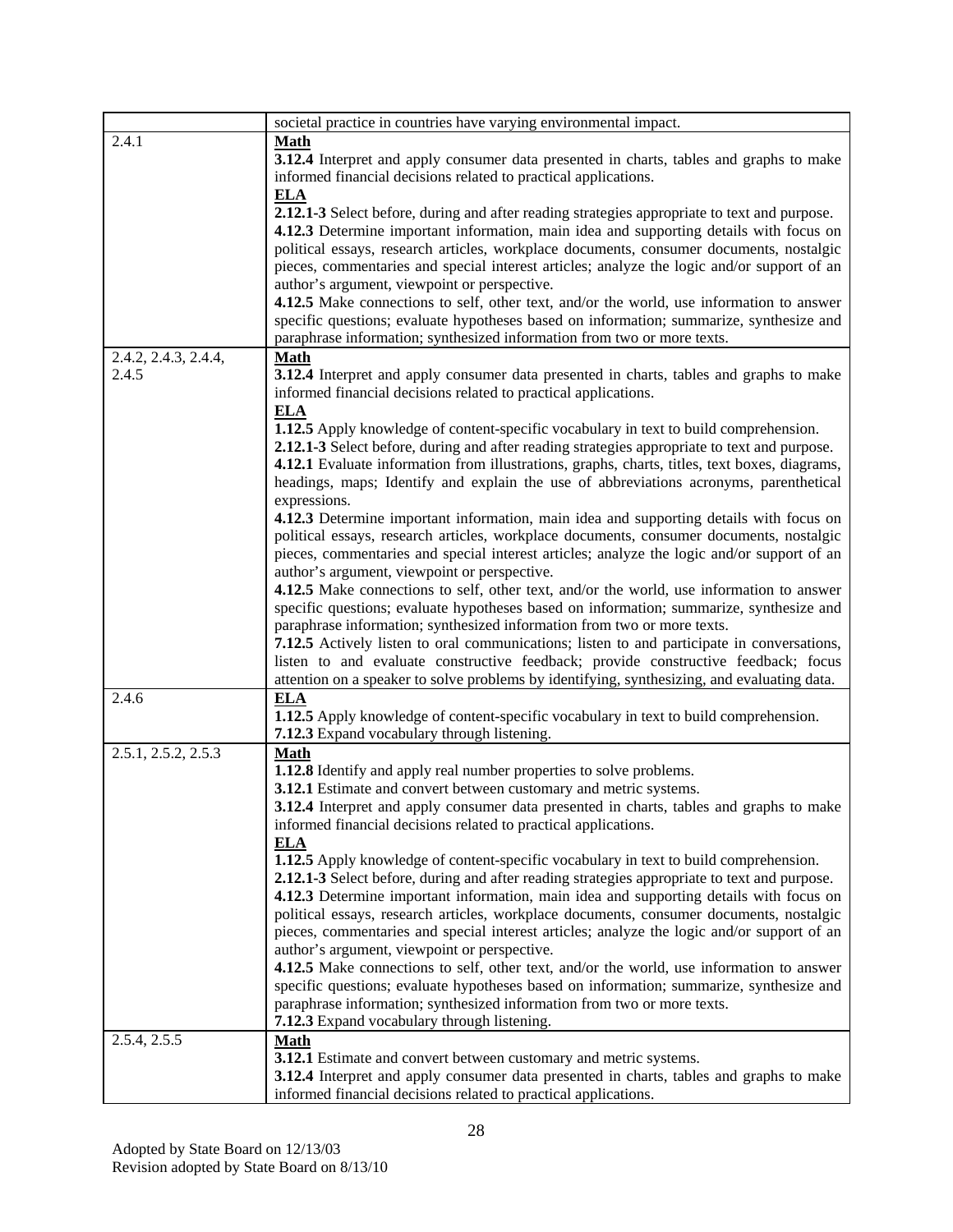|                     | <b>ELA</b><br><b>1.12.5</b> Apply knowledge of content-specific vocabulary in text to build comprehension.<br>4.12.1 Evaluate information from illustrations, graphs, charts, titles, text boxes, diagrams,<br>headings, maps; Identify and explain the use of abbreviations acronyms, parenthetical<br>expressions.<br>4.12.5 Make connections to self, other text, and/or the world, use information to answer<br>specific questions; evaluate hypotheses based on information; summarize, synthesize and<br>paraphrase information; synthesized information from two or more texts.<br>7.12.5 Actively listen to oral communications; listen to and participate in conversations,<br>listen to and evaluate constructive feedback; provide constructive feedback; focus<br>attention on a speaker to solve problems by identifying, synthesizing, and evaluating data. |
|---------------------|---------------------------------------------------------------------------------------------------------------------------------------------------------------------------------------------------------------------------------------------------------------------------------------------------------------------------------------------------------------------------------------------------------------------------------------------------------------------------------------------------------------------------------------------------------------------------------------------------------------------------------------------------------------------------------------------------------------------------------------------------------------------------------------------------------------------------------------------------------------------------|
| 2.5.6, 2.5.7        | <b>Math</b><br>1.12.8 Identify and apply real number properties to solve problems.<br>3.12.1 Estimate and convert between customary and metric systems.<br>3.12.4 Interpret and apply consumer data presented in charts, tables and graphs to make<br>informed financial decisions related to practical applications.<br><b>ELA</b><br>4.12.5 Make connections to self, other text, and/or the world, use information to answer                                                                                                                                                                                                                                                                                                                                                                                                                                           |
|                     | specific questions; evaluate hypotheses based on information; summarize, synthesize and<br>paraphrase information; synthesized information from two or more texts.<br><b>Science</b><br>N.12.A.1 Students know tables, charts, illustrations and graphs can be used in making<br>arguments and claims in oral and written presentations.<br>N.12.A.5 Students know models and modeling can be used to identify and predict cause-<br>effect relationships.<br>N.12.A.6 Students know organizational schema can be used to represent and describe                                                                                                                                                                                                                                                                                                                          |
| 2.6.1, 2.6.2, 2.6.3 | relationships of sets.<br><b>ELA</b><br>1.12.5 Apply knowledge of content-specific vocabulary in text to build comprehension.<br>2.12.1-3 Select before, during and after reading strategies appropriate to text and purpose.<br>4.12.1 Evaluate information from illustrations, graphs, charts, titles, text boxes, diagrams,<br>headings, maps; Identify and explain the use of abbreviations acronyms, parenthetical<br>expressions.<br>4.12.5 Make connections to self, other text, and/or the world, use information to answer<br>specific questions; evaluate hypotheses based on information; summarize, synthesize and<br>paraphrase information; synthesized information from two or more texts.<br><b>Science</b>                                                                                                                                               |
|                     | L.12.C.2 Students know how changes in an eco-system can affect biodiversity and<br>biodiversity's contribution to an ecosystem's stability.<br><b>L.12.C.3</b> Students know the amount of living matter an environment can support is limited<br>by the availability of matter, energy, and the ability of the ecosystem to recycle materials.<br>L.12.C.4 Students know the unique geologic, hydrologic, climatic, and biological<br>characteristics of Nevada's bioregions.                                                                                                                                                                                                                                                                                                                                                                                            |
| 2.6.4               | <b>Math</b><br>3.12.4 Interpret and apply consumer data presented in charts, tables and graphs to make<br>informed financial decisions related to practical applications.<br><b>Science</b><br>N.12.A.1 Students know tables, charts, illustrations and graphs can be used in making<br>arguments and claims in oral and written presentations.                                                                                                                                                                                                                                                                                                                                                                                                                                                                                                                           |
| 2.6.5               | <b>ELA</b><br>7.12.3 Expand vocabulary through listening.<br>7.12.5 Actively listen to oral communications; listen to and participate in conversations,<br>listen to and evaluate constructive feedback; provide constructive feedback; focus<br>attention on a speaker to solve problems by identifying, synthesizing, and evaluating data.<br><b>8.12.4</b> Contribute to conversations and discussions about a given topic; respond to                                                                                                                                                                                                                                                                                                                                                                                                                                 |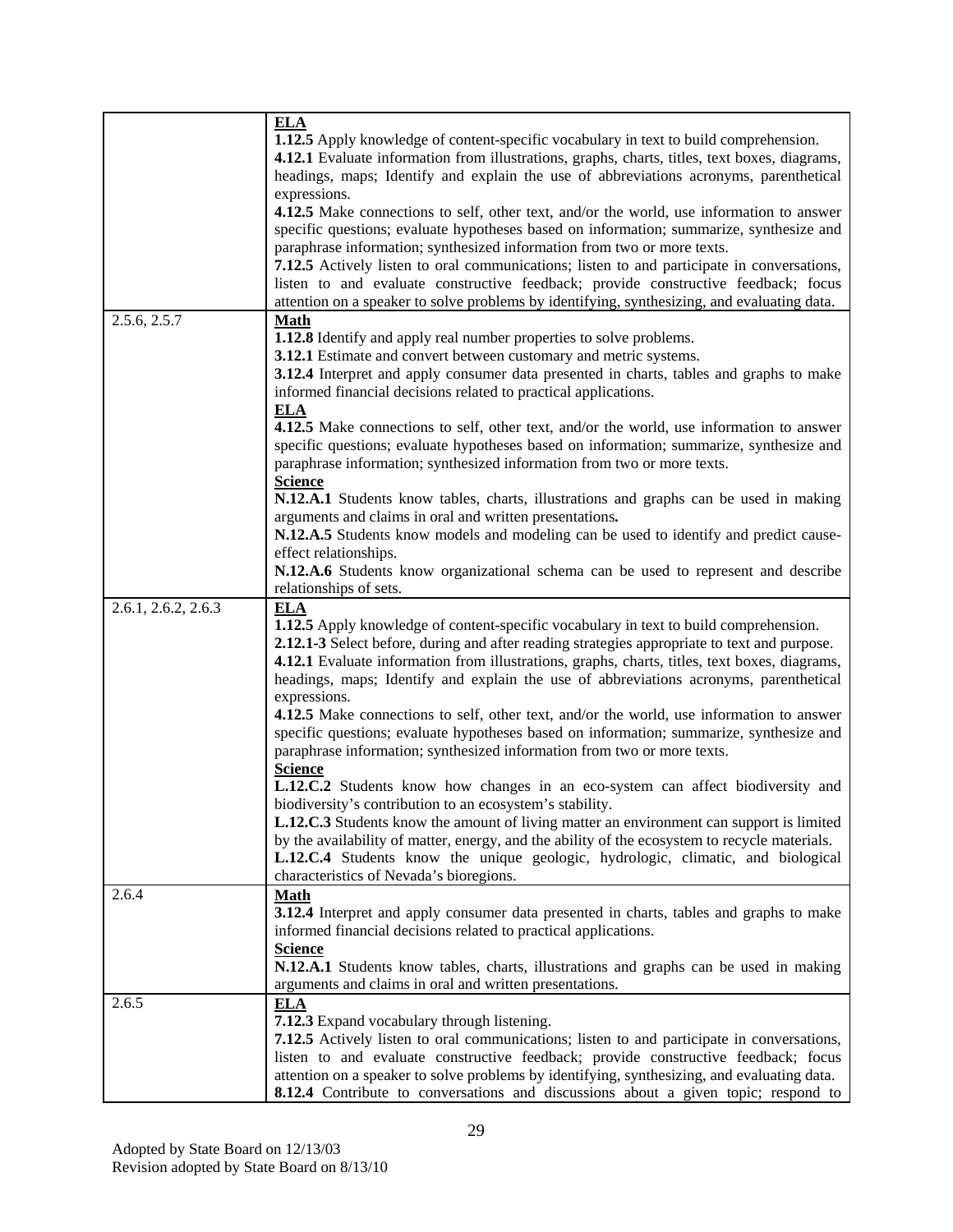|              | questions to clarify and extend ideas; ask relevant questions to clarify information.<br><b>Science</b><br>N.12.B.1 Students know science, technology, and society influenced one another in both<br>positive and negative ways.                                                                                                                                                                                                                                                  |
|--------------|-----------------------------------------------------------------------------------------------------------------------------------------------------------------------------------------------------------------------------------------------------------------------------------------------------------------------------------------------------------------------------------------------------------------------------------------------------------------------------------|
| 2.6.6, 2.6.7 | <b>ELA</b><br>4.12.3 Determine important information, main idea and supporting details with focus on<br>political essays, research articles, workplace documents, consumer documents, nostalgic<br>pieces, commentaries and special interest articles; analyze the logic and/or support of an<br>author's argument, viewpoint or perspective.<br><b>Science</b><br>N.12.A.5 Students know models and modeling can be used to identify and predict cause-<br>effect relationships. |

#### **Content Standard 3: EMPLOYABILITY SKILLS: –** *Students will achieve competence in workplace readiness, career development, and lifelong learning.*

| <b>Performance Indicators</b> | <b>Academic Standards</b>                                                                                                                                                                                                                                                                                                                                                                                                                                                                                                                                                                                                                                                                                                                                                                                                                                                                                                                                                                                                                                                                                                                                                                                                                                                                                                                                                                                                                                                                                                                                                                                                                                                                                                                                                                  |
|-------------------------------|--------------------------------------------------------------------------------------------------------------------------------------------------------------------------------------------------------------------------------------------------------------------------------------------------------------------------------------------------------------------------------------------------------------------------------------------------------------------------------------------------------------------------------------------------------------------------------------------------------------------------------------------------------------------------------------------------------------------------------------------------------------------------------------------------------------------------------------------------------------------------------------------------------------------------------------------------------------------------------------------------------------------------------------------------------------------------------------------------------------------------------------------------------------------------------------------------------------------------------------------------------------------------------------------------------------------------------------------------------------------------------------------------------------------------------------------------------------------------------------------------------------------------------------------------------------------------------------------------------------------------------------------------------------------------------------------------------------------------------------------------------------------------------------------|
| 3.1.1                         | <b>Math</b><br>5.12.1 Organize statistical data through the use of tables, graphs, and matrices (with and<br>without technology).<br>5.12.6 Design, construct, analyze, and select an appropriate type of graphical<br>representation to communicate the results of a statistical experiment. Formulate and<br>justify inferences based on a valid data sample.<br><b>ELA</b>                                                                                                                                                                                                                                                                                                                                                                                                                                                                                                                                                                                                                                                                                                                                                                                                                                                                                                                                                                                                                                                                                                                                                                                                                                                                                                                                                                                                              |
|                               | <b>8.12.1</b> Give directions to complete tasks or procedures; ask questions to clarify directions.<br>8.12.2 Use precise language to describe and elicit feelings, experiences, etc.<br><b>8.12.4</b> Participate in conversations to solve problems by identifying, synthesizing, and<br>evaluating data; ask and respond to relevant questions to generate possible solutions to a<br>problem; distinguish between relevant and irrelevant information; negotiate to arrive a<br>consensus.                                                                                                                                                                                                                                                                                                                                                                                                                                                                                                                                                                                                                                                                                                                                                                                                                                                                                                                                                                                                                                                                                                                                                                                                                                                                                             |
| 3.1.2, 3.1.3, 3.1.4,<br>3.1.5 | <b>Math</b><br><b>3.12.3</b> Select and use appropriate measurement tools, techniques and formulas to solve<br>problems in mathematical and practical situations.<br>3.12.4 Interpret and apply consumer data presented in charts, tables and graphs to make<br>informed financial decisions related to practical applications.<br><b>ELA</b><br>4.12.1 Evaluate information from illustrations, graphs, charts, titles, text boxes, diagrams,<br>headings, maps; identify and explain the use of abbreviations acronyms, and parenthetical<br>expressions.<br>4.12.5 Make connections to self, other text, and/or the world, use information to answer<br>specific questions; evaluate hypotheses based on information; summarize, synthesize and<br>paraphrase information; synthesize information from two or more texts.<br>4.12.6 Make and revise predictions based on evidence; make inferences and draw<br>conclusions based on evidence; analyze the accuracy of facts; predict events and/or<br>relationships if sequence is altered.<br>4.12.7 Read and follow directions to complete tasks or procedures; evaluate directions to<br>complete tasks or procedures.<br><b>6.12.8</b> Write a variety of communications in appropriate format; write directions to<br>complete tasks or procedures.<br><b>7.12.1</b> Listen for a variety of purposes; listen for and identify main idea, etc; listen for and<br>summarize ideas; listen for and evaluate effect of speaker's attitude on audience.<br>7.12.2 Listen to and evaluate oral communications; listen to and evaluate logic of<br>speaker's argument; listen to and provide constructive feedback on oral communications.<br>7.12.5 Actively listen to oral communications; listen to and participate in conversations, |

j.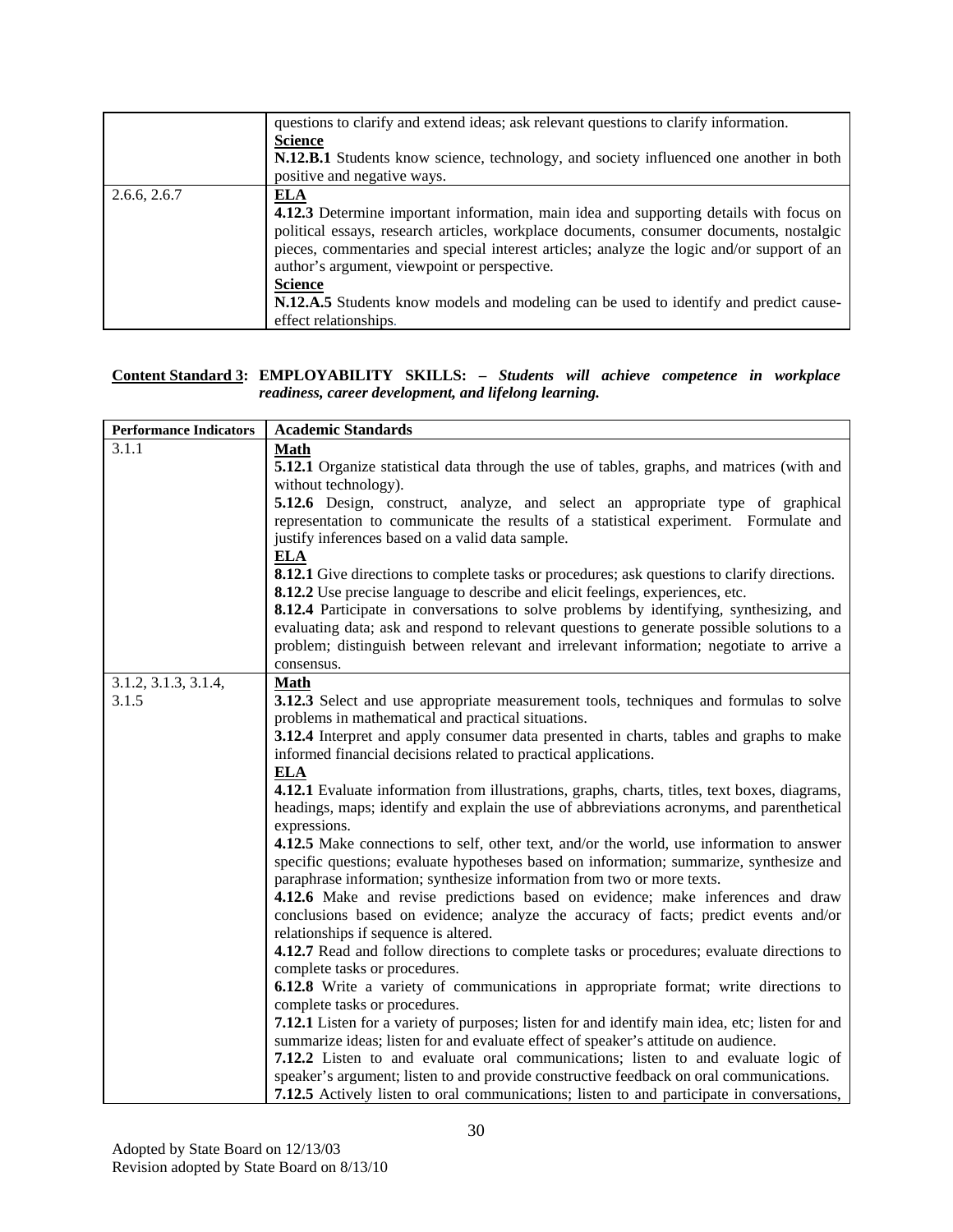|                     | listen to and evaluate constructive feedback; provide constructive feedback; focus<br>attention on a speaker to solve problems by identifying, synthesizing, and evaluating data.                                                                                                                                                                                                                                                                                                                                                                                                                                                                                                                                                                                         |
|---------------------|---------------------------------------------------------------------------------------------------------------------------------------------------------------------------------------------------------------------------------------------------------------------------------------------------------------------------------------------------------------------------------------------------------------------------------------------------------------------------------------------------------------------------------------------------------------------------------------------------------------------------------------------------------------------------------------------------------------------------------------------------------------------------|
|                     | <b>Science</b><br>N.12.A.5 Students know models and modeling can be used to identify and predict cause-<br>effect relationships.                                                                                                                                                                                                                                                                                                                                                                                                                                                                                                                                                                                                                                          |
|                     | N.12.A.6 Students know organizational schema can be used to represent and describe                                                                                                                                                                                                                                                                                                                                                                                                                                                                                                                                                                                                                                                                                        |
|                     | relationships of sets.                                                                                                                                                                                                                                                                                                                                                                                                                                                                                                                                                                                                                                                                                                                                                    |
| 3.1.6, 3.1.7        | <b>ELA</b><br><b>7.12.1</b> Listen for a variety of purposes; listen for and identify main idea, etc; listen for and<br>summarize ideas; listen for and evaluate effect of speaker's attitude.<br>7.12.2 Listen to and evaluate oral communications; listen to and evaluate logic of<br>speaker's argument; listen to and provide constructive feedback on oral communications.<br>7.12.5 Actively listen to oral communications; listen to and participate in conversations,<br>listen to and evaluate constructive feedback; provide constructive feedback; focus                                                                                                                                                                                                       |
|                     | attention on a speaker to solve problems by identifying, synthesizing, and evaluating data.<br><b>8.12.1</b> Give directions to complete tasks or procedures; ask questions to clarify directions.<br>8.12.2 Use precise language to describe and elicit feelings, experiences, etc.<br>8.12.3 Use public speaking techniques to deliver presentations; communicate information<br>by maintaining a clear focus, logical sequence and illustrating w/media aids.<br><b>8.12.4</b> Participate in conversations to solve problems by identifying, synthesizing, and<br>evaluating data; ask and respond to relevant questions to generate possible solutions to a<br>problem; distinguish between relevant and irrelevant information; negotiate to arrive a<br>consensus. |
| 3.2.1, 3.2.2, 3.2.3 | <b>Math</b><br><b>5.12.1</b> Organize statistical data through the use of tables, graphs, and matrices (with and                                                                                                                                                                                                                                                                                                                                                                                                                                                                                                                                                                                                                                                          |
|                     | without technology).                                                                                                                                                                                                                                                                                                                                                                                                                                                                                                                                                                                                                                                                                                                                                      |
|                     | 5.12.3 Distinguish between a sample and a census. Identify sources of bias and their                                                                                                                                                                                                                                                                                                                                                                                                                                                                                                                                                                                                                                                                                      |
|                     | effect on data representations and statistical conclusions. Use the shape of a normal                                                                                                                                                                                                                                                                                                                                                                                                                                                                                                                                                                                                                                                                                     |
|                     | distribution to compare and analyze data from a sample.                                                                                                                                                                                                                                                                                                                                                                                                                                                                                                                                                                                                                                                                                                                   |
|                     | 5.12.6 Design, construct, analyze, and select an appropriate type of graphical<br>representation to communicate the results of a statistical experiment. Formulate and<br>justify inferences based on a valid data sample.                                                                                                                                                                                                                                                                                                                                                                                                                                                                                                                                                |
|                     | <b>ELA</b><br>4.12.1 Evaluate information from illustrations, graphs, charts, titles, text boxes, diagrams,<br>headings, maps; identify and explain the use of abbreviations, acronyms, parenthetical<br>expressions.                                                                                                                                                                                                                                                                                                                                                                                                                                                                                                                                                     |
|                     | 4.12.5 Make connections to self, other text, and/or the world, use information to answer<br>specific questions; evaluate hypotheses based on information; summarize, synthesize and<br>paraphrase information; synthesize information.                                                                                                                                                                                                                                                                                                                                                                                                                                                                                                                                    |
|                     | 7.12.1 Listen for a variety of purposes; listen for and identify main idea, etc; listen for and<br>summarize ideas; listen for and evaluate effect of speaker's attitude.                                                                                                                                                                                                                                                                                                                                                                                                                                                                                                                                                                                                 |
|                     | 7.12.2 Listen to and evaluate oral communications; listen to and evaluate logic of                                                                                                                                                                                                                                                                                                                                                                                                                                                                                                                                                                                                                                                                                        |
|                     | speaker's argument; listen to and provide constructive feedback on oral communications.                                                                                                                                                                                                                                                                                                                                                                                                                                                                                                                                                                                                                                                                                   |
|                     | 8.12.2 Use precise language to describe and elicit feelings, experiences, etc.                                                                                                                                                                                                                                                                                                                                                                                                                                                                                                                                                                                                                                                                                            |
|                     | <b>8.12.4</b> Participate in conversations to solve problems by identifying, synthesizing, and<br>evaluating data; ask and respond to relevant questions to generate possible solutions to a                                                                                                                                                                                                                                                                                                                                                                                                                                                                                                                                                                              |
|                     | problem; distinguish between relevant and irrelevant information.                                                                                                                                                                                                                                                                                                                                                                                                                                                                                                                                                                                                                                                                                                         |
|                     | <b>Science</b>                                                                                                                                                                                                                                                                                                                                                                                                                                                                                                                                                                                                                                                                                                                                                            |
|                     | N.12.A.1 Students know tables, charts, illustrations and graphs can be used in making                                                                                                                                                                                                                                                                                                                                                                                                                                                                                                                                                                                                                                                                                     |
|                     | arguments and claims in oral and written presentations.                                                                                                                                                                                                                                                                                                                                                                                                                                                                                                                                                                                                                                                                                                                   |
|                     | N.12.A.3 Students know repeated experimentation allows for statistical analyses and                                                                                                                                                                                                                                                                                                                                                                                                                                                                                                                                                                                                                                                                                       |
|                     | unbiased conclusions.<br>N.12.B.3 Students know the influence of ethics on scientific enterprise.                                                                                                                                                                                                                                                                                                                                                                                                                                                                                                                                                                                                                                                                         |
|                     | N.12.B.4 Students know scientific knowledge builds on previous information.                                                                                                                                                                                                                                                                                                                                                                                                                                                                                                                                                                                                                                                                                               |
| 3.2.4, 3.2.5        | <b>Math</b>                                                                                                                                                                                                                                                                                                                                                                                                                                                                                                                                                                                                                                                                                                                                                               |
|                     | 3.12.4 Interpret and apply consumer data presented in charts, tables and graphs to make                                                                                                                                                                                                                                                                                                                                                                                                                                                                                                                                                                                                                                                                                   |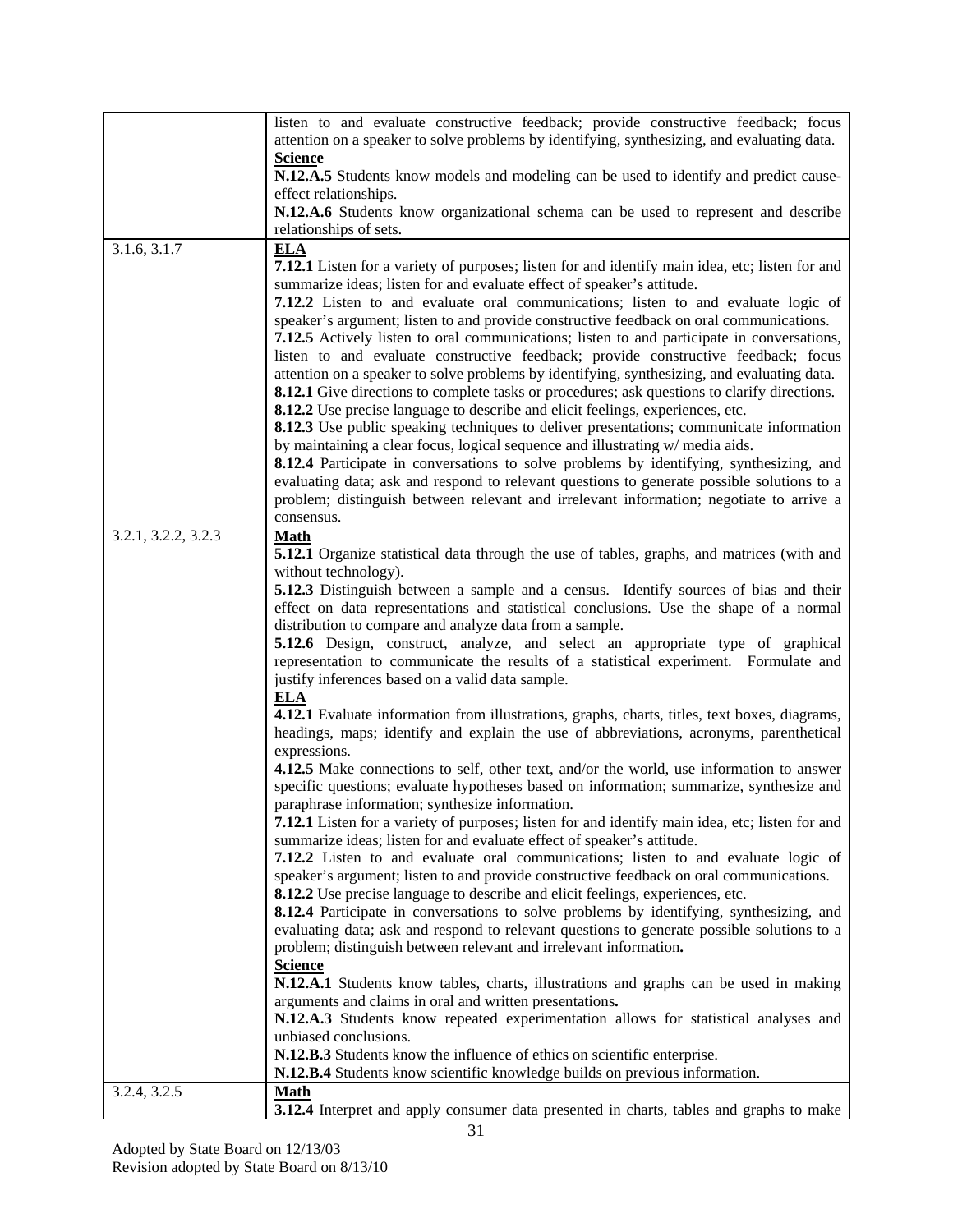|              | informed financial decisions related to practical applications.                                        |
|--------------|--------------------------------------------------------------------------------------------------------|
|              | <b>5.12.3</b> Distinguish between a sample and a census. Identify sources of bias and their            |
|              | effect on data representations and statistical conclusions. Use the shape of a normal                  |
|              | distribution to compare and analyze data from a sample.                                                |
|              | 5.12.6 Design, construct, analyze, and select an appropriate type of graphical                         |
|              | representation to communicate the results of a statistical experiment. Formulate and                   |
|              |                                                                                                        |
|              | justify inferences based on a valid data sample.                                                       |
|              | <b>ELA</b>                                                                                             |
|              | 4.12.5 Make connections to self, other text, and/or the world, use information to answer               |
|              | specific questions; evaluate hypotheses based on information; summarize, synthesize and                |
|              | paraphrase information; synthesize information.                                                        |
|              | 4.12.6 Make and revise predictions based on evidence; make inferences and draw                         |
|              | conclusions based on evidence; analyze the accuracy of facts; predict events and/or                    |
|              |                                                                                                        |
|              | relationships if sequence is altered.                                                                  |
|              | <b>7.12.1</b> Listen for a variety of purposes; listen for and identify main idea, etc; listen for and |
|              | summarize ideas; listen for and evaluate effect of speaker's attitude.                                 |
|              | 7.12.2 Listen to and evaluate oral communications; listen to and evaluate logic of                     |
|              | speaker's argument; listen to and provide constructive feedback.                                       |
|              | <b>Science</b>                                                                                         |
|              | N.12.A.1 Students know tables, charts, illustrations and graphs can be used in making                  |
|              | arguments and claims in oral and written presentations.                                                |
|              | N.12.A.3 Students know repeated experimentation allows for statistical analyses and                    |
|              | unbiased conclusions.                                                                                  |
|              |                                                                                                        |
|              | N.12.B.3 Students know the influence of ethics on scientific enterprise.                               |
|              | N.12.B.4 Students know scientific knowledge builds on previous information.                            |
| 3.3.1, 3.3.2 | <b>ELA</b>                                                                                             |
|              | <b>7.12.1</b> Listen for a variety of purposes; listen for and identify main idea, etc; listen for and |
|              | summarize ideas; listen for and evaluate effect of speaker's attitude.                                 |
|              | 7.12.2 Listen to and evaluate oral communications; listen to and evaluate logic of                     |
|              |                                                                                                        |
|              | speaker's argument; listen to and provide constructive feedback.                                       |
|              | 7.12.3 Expand vocabulary through listening.                                                            |
|              | 7.12.4 Listen for and identify the formal and informal language.                                       |
|              | 7.12.5 Actively listen to a speaker; Listen to evaluate and provide constructive feedback.             |
|              | <b>8.12.1</b> Ask questions to clarify directions.                                                     |
|              | 8.12.2 Use precise language to describe and elicit feelings, experiences, observations and             |
|              | ideas.                                                                                                 |
|              |                                                                                                        |
|              | <b>8.12.4</b> Participate in conversations to solve problems by identifying, synthesizing, and         |
|              | evaluating data.                                                                                       |
| 3.3.3        | <b>ELA</b>                                                                                             |
|              | 5.12.4 Edit for correct mechanics.                                                                     |
|              | 5.12.5 Edit for correct usage of words.                                                                |
|              | 5.12.6 Edit for complete sentence structure.                                                           |
|              | <b>6.12.7</b> Write a variety of professional and /or technical pieces of writing following            |
|              | established formats.                                                                                   |
|              |                                                                                                        |
|              | 6.12.8 Write directions to complete tasks or procedures.                                               |
|              | <b>Science</b>                                                                                         |
|              | N.12.A.1 Students know tables, charts, illustrations and graphs can be used in making                  |
|              | arguments and claims in oral and written presentations.                                                |
|              | N.12.A.6 Students know organizational schema can be used to represent and describe                     |
|              | relationships of sets.                                                                                 |
| 3.3.4        | <b>Math</b>                                                                                            |
|              | 3.12.4 Interpret and apply consumer data presented in charts, tables and graphs to make                |
|              |                                                                                                        |
|              | informed financial decisions related to practical applications.                                        |
|              | <b>ELA</b>                                                                                             |
|              | <b>8.12.3</b> Use public speaking techniques to deliver presentations with prosody, volume, eye        |
|              | contact, enunciation, posture, expressions, audience and purpose.                                      |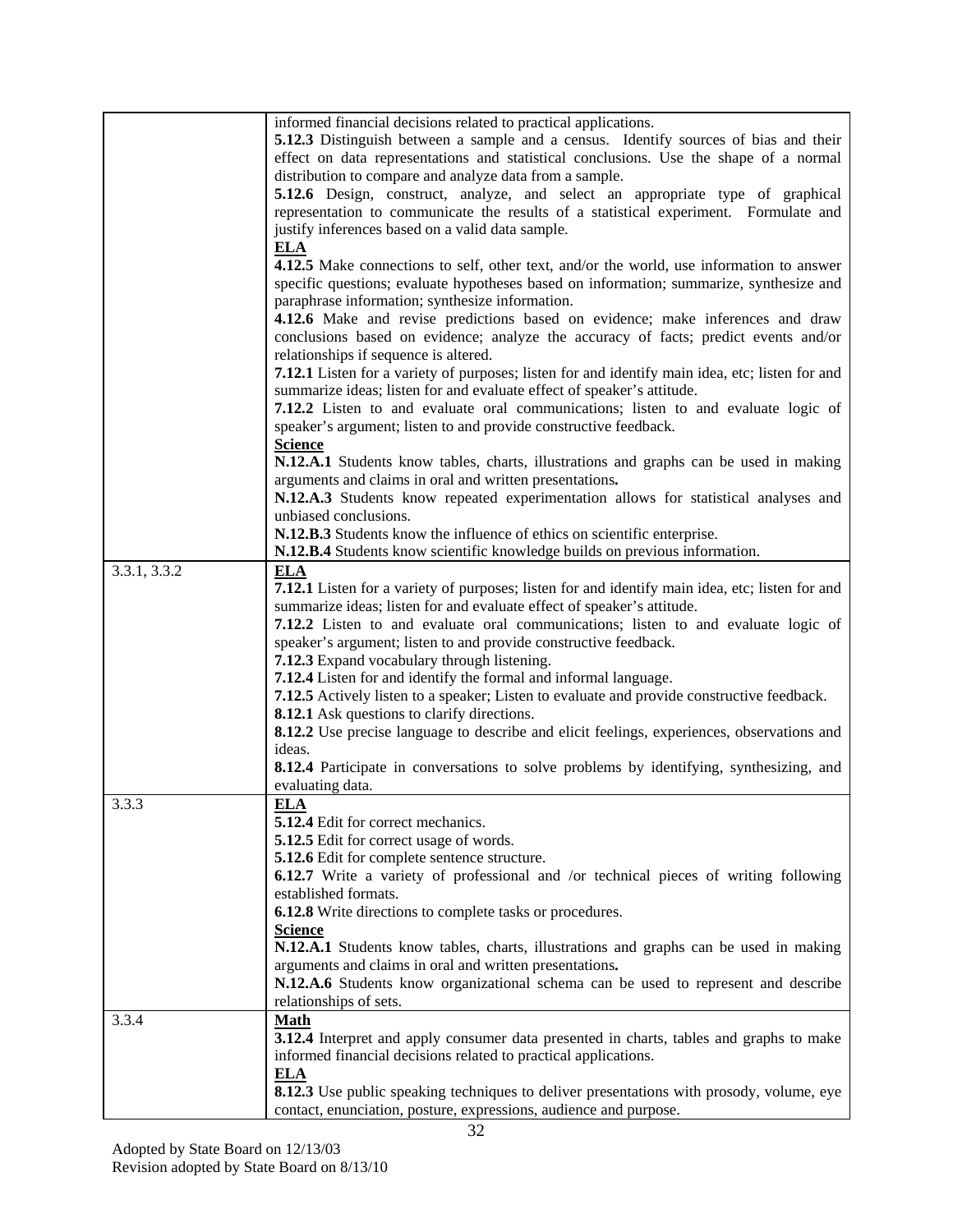|                      | <b>8.12.4</b> Participate in conversations to solve problems by identifying, synthesizing, and         |
|----------------------|--------------------------------------------------------------------------------------------------------|
|                      | evaluating data.                                                                                       |
| 3.3.5, 3.3.6, 3.3.7  | <b>Math</b>                                                                                            |
|                      | <b>5.12.1</b> Organize statistical data through the use of tables, graphs, and matrices (with and      |
|                      | without technology).                                                                                   |
|                      | 5.12.6 Design, construct, analyze, and select an appropriate type of graphical                         |
|                      | representation to communicate the results of a statistical experiment. Formulate and                   |
|                      | justify inferences based on a valid data sample.                                                       |
|                      | <b>ELA</b>                                                                                             |
|                      | 1.12.5 Apply knowledge of content-specific vocabulary in text to build comprehension.                  |
|                      | 4.12.1 Evaluate information from illustrations, graphs, charts, titles, text boxes, diagrams,          |
|                      | headings, maps; Identify and explain the use of abbreviations acronyms, parenthetical                  |
|                      | expressions.                                                                                           |
|                      | 4.12.7 Read and follow directions to complete tasks or procedures; evaluate directions to              |
|                      | complete tasks or procedures.                                                                          |
|                      | 5.12.1 Use prewriting strategies to plan written work.                                                 |
|                      | 5.12.4 Edit for correct mechanics.                                                                     |
|                      | 5.12.5 Edit for correct usage of words.<br>5.12.6 Edit for complete sentence structure.                |
| 3.3.8, 3.3.9         |                                                                                                        |
|                      | <b>ELA</b><br>3.12.7 Analyze the influence of culture on an author's work.                             |
|                      | 4.12.5 Make connections to self, other text, and/or the world, use information to answer               |
|                      | specific questions; evaluate hypotheses based on information; summarize, synthesize and                |
|                      | paraphrase information; synthesized information.                                                       |
|                      | 4.12.6 Make and revise predictions based on evidence; make inferences and draw                         |
|                      | conclusions based on evidence; analyze the accuracy of facts; predict events and/or                    |
|                      | relationships if sequence is altered.                                                                  |
|                      | <b>7.12.1</b> Listen for a variety of purposes; listen for and identify main idea, etc; listen for and |
|                      | summarize ideas; listen for and evaluate effect of speaker's attitude.                                 |
| 3.4.1, 3.4.2, 3.4.3, | <b>Math</b>                                                                                            |
| 3.4.4                | 1.12.8 Identify and apply real number properties to solve problems.                                    |
|                      | 3.12.4 Interpret and apply consumer data presented in charts, tables and graphs to make                |
|                      | informed financial decisions related to practical applications.                                        |
|                      | <b>ELA</b>                                                                                             |
|                      | <b>6.12.7</b> Write a variety of professional and /or technical pieces of writing following            |
|                      | established formats.                                                                                   |
|                      | <b>8.12.2</b> Use precise language to describe and elicit feelings, experiences, observations and      |
|                      | ideas.                                                                                                 |
|                      | 8.12.4 Participate in conversations to solve problems by identifying, synthesizing, and                |
| 3.5.1, 3.5.2, 3.5.3, | evaluating data.<br><b>ELA</b>                                                                         |
| 3.5.4, 3.5.5, 5.5.6  | 4.12.5 Make connections to self, other text, and/or the world, use information to answer               |
|                      | specific questions; evaluate hypotheses based on information; summarize, synthesize and                |
|                      | paraphrase information; synthesize information.                                                        |
|                      | 4.12.6 Make and revise predictions based on evidence; make inferences and draw                         |
|                      | conclusions based on evidence; analyze the accuracy of facts; predict events and/or                    |
|                      | relationships if sequence is altered.                                                                  |
|                      | <b>6.12.7</b> Write a variety of professional and /or technical pieces of writing following            |
|                      | established formats.                                                                                   |
|                      | <b>7.12.1</b> Listen for a variety of purposes; listen for and identify main idea, etc; listen for and |
|                      | summarize ideas; listen for and evaluate effect of speaker's attitude.                                 |
|                      | 7.12.2 Listen to and evaluate oral communications; listen to and evaluate logic of                     |
|                      | speaker's argument; listen to and provide constructive feedback.                                       |
|                      | 7.12.4 Listen for and identify the formal and informal language.                                       |
|                      | 7.12.5 Actively listen to a speaker; Listen to evaluate and provide constructive feedback.             |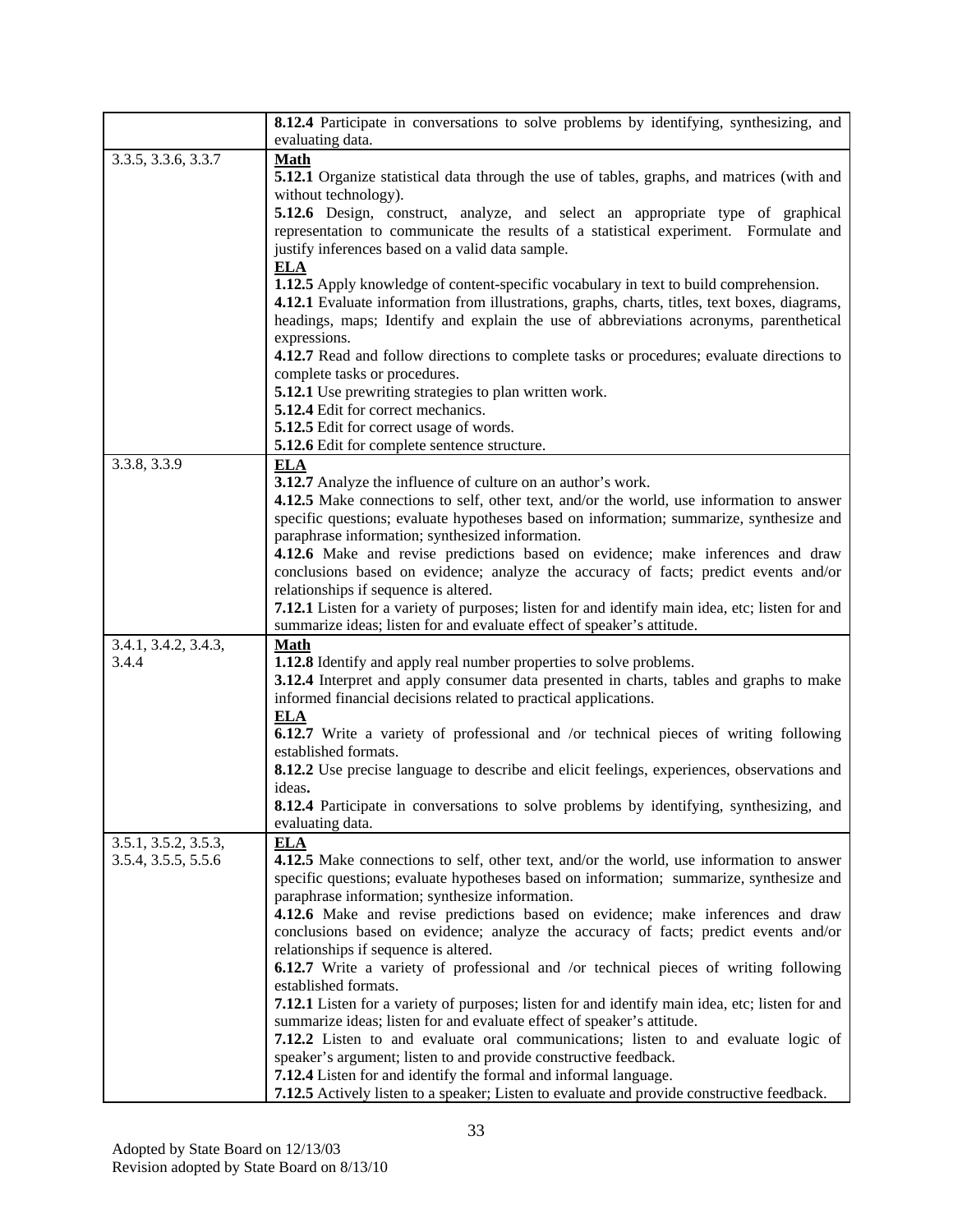|                                              | 8.12.2 Use precise language to describe and elicit feelings, experiences, observations and                                                                                          |
|----------------------------------------------|-------------------------------------------------------------------------------------------------------------------------------------------------------------------------------------|
|                                              | ideas.                                                                                                                                                                              |
|                                              | <b>8.12.3</b> Use public speaking techniques to deliver presentations with prosody, volume, eye                                                                                     |
|                                              | contact, enunciation, posture, expressions, audience and purpose.                                                                                                                   |
|                                              | <b>8.12.4</b> Participate in conversations to solve problems by identifying, synthesizing, and                                                                                      |
|                                              | evaluating data.                                                                                                                                                                    |
| 3.6.1, 3.6.2, 3.6.3,                         | <b>ELA</b>                                                                                                                                                                          |
| 3.6.4, 3.6.5, 3.6.6                          | 4.12.5 Make connections to self, other text, and/or the world, use information to answer<br>specific questions; evaluate hypotheses based on information; summarize, synthesize and |
|                                              | paraphrase information; synthesize information.                                                                                                                                     |
|                                              | 7.12.2 Listen to and evaluate oral communications; listen to and evaluate logic of                                                                                                  |
|                                              | speaker's argument; listen to and provide constructive feedback.                                                                                                                    |
|                                              | 7.12.5 Actively listen to a speaker; Listen to evaluate and provide constructive feedback.                                                                                          |
|                                              | 8.12.2 Use precise language to describe and elicit feelings, experiences, observations and                                                                                          |
|                                              | ideas.                                                                                                                                                                              |
|                                              | 8.12.4 Participate in conversations to solve problems by identifying, synthesizing, and                                                                                             |
|                                              | evaluating data.                                                                                                                                                                    |
|                                              | <b>Science</b>                                                                                                                                                                      |
|                                              | N.12.A.5 Students know models and modeling can be used to identify and predict cause-                                                                                               |
|                                              | effect relationships.                                                                                                                                                               |
|                                              | N.12.B.3 Students know the influence of ethics on scientific enterprise.                                                                                                            |
| 3.7.1, 3.7.2, 3.7.3,<br>3.7.4, 3.7.5, 3.7.6, | <b>Math</b><br><b>3.12.4</b> Interpret and apply consumer data presented in charts, tables and graphs to make                                                                       |
| 3.7.7, 3.7.8                                 | informed financial decisions related to practical applications.                                                                                                                     |
|                                              | <b>ELA</b>                                                                                                                                                                          |
|                                              | 4.12.1 Evaluate information from illustrations, graphs, charts, titles, text boxes, diagrams,                                                                                       |
|                                              | headings, maps; Identify and explain the use of abbreviations acronyms, and parenthetical                                                                                           |
|                                              | expressions.                                                                                                                                                                        |
|                                              | 4.12.5 Make connections to self, other text, and/or the world, use information to answer                                                                                            |
|                                              | specific questions; evaluate hypotheses based on information; summarize, synthesize and                                                                                             |
|                                              | paraphrase information; synthesize information.                                                                                                                                     |
|                                              | 4.12.6 Make and revise predictions based on evidence; make inferences and draw                                                                                                      |
|                                              | conclusions based on evidence; analyze the accuracy of facts; predict events and/or                                                                                                 |
|                                              | relationships if sequence is altered.<br>4.12.7 Read and follow directions to complete tasks or procedures; evaluate directions to                                                  |
|                                              | complete tasks or procedures.                                                                                                                                                       |
|                                              | <b>6.12.7</b> Write a variety of professional and /or technical pieces of writing following                                                                                         |
|                                              | established formats.                                                                                                                                                                |
|                                              | <b>6.12.8</b> Write a variety of communications in appropriate format; write directions to                                                                                          |
|                                              | complete tasks or procedures.                                                                                                                                                       |
|                                              | 7.12.2 Listen to and evaluate oral communications; listen to and evaluate logic of                                                                                                  |
|                                              | speaker's argument; listen to and provide constructive feedback on oral communications.                                                                                             |
|                                              | 7.12.5 Actively listen to a speaker; listen to evaluate and provide constructive feedback.                                                                                          |
|                                              | <b>8.12.4</b> Participate in conversations to solve problems by identifying, synthesizing, and                                                                                      |
|                                              | evaluating data.<br><b>Science</b>                                                                                                                                                  |
|                                              | N.12.A.1 Students know tables, charts, illustrations, and graphs can be used in making                                                                                              |
|                                              | arguments and claims in oral and written presentations.                                                                                                                             |
|                                              | N.12.A.5 Students know models and modeling can be used to identify and predict cause-                                                                                               |
|                                              | effect relationships.                                                                                                                                                               |
|                                              | N.12.A.6 Students know organizational schema can be used to represent and describe                                                                                                  |
|                                              | relationships of sets.                                                                                                                                                              |
| 3.8.1, 3.8.2, 3.8.3,                         | <b>ELA</b>                                                                                                                                                                          |
| 3.8.4, 3.8.5, 3.6.8,                         | 4.12.5 Make connections to self, other text, and/or the world, use information to answer                                                                                            |
| 3.8.7, 3.8.8, 3.8.9,                         | specific questions; evaluate hypotheses based on information; summarize, synthesize and                                                                                             |
| 3.8.10                                       | paraphrase information; synthesize information.                                                                                                                                     |